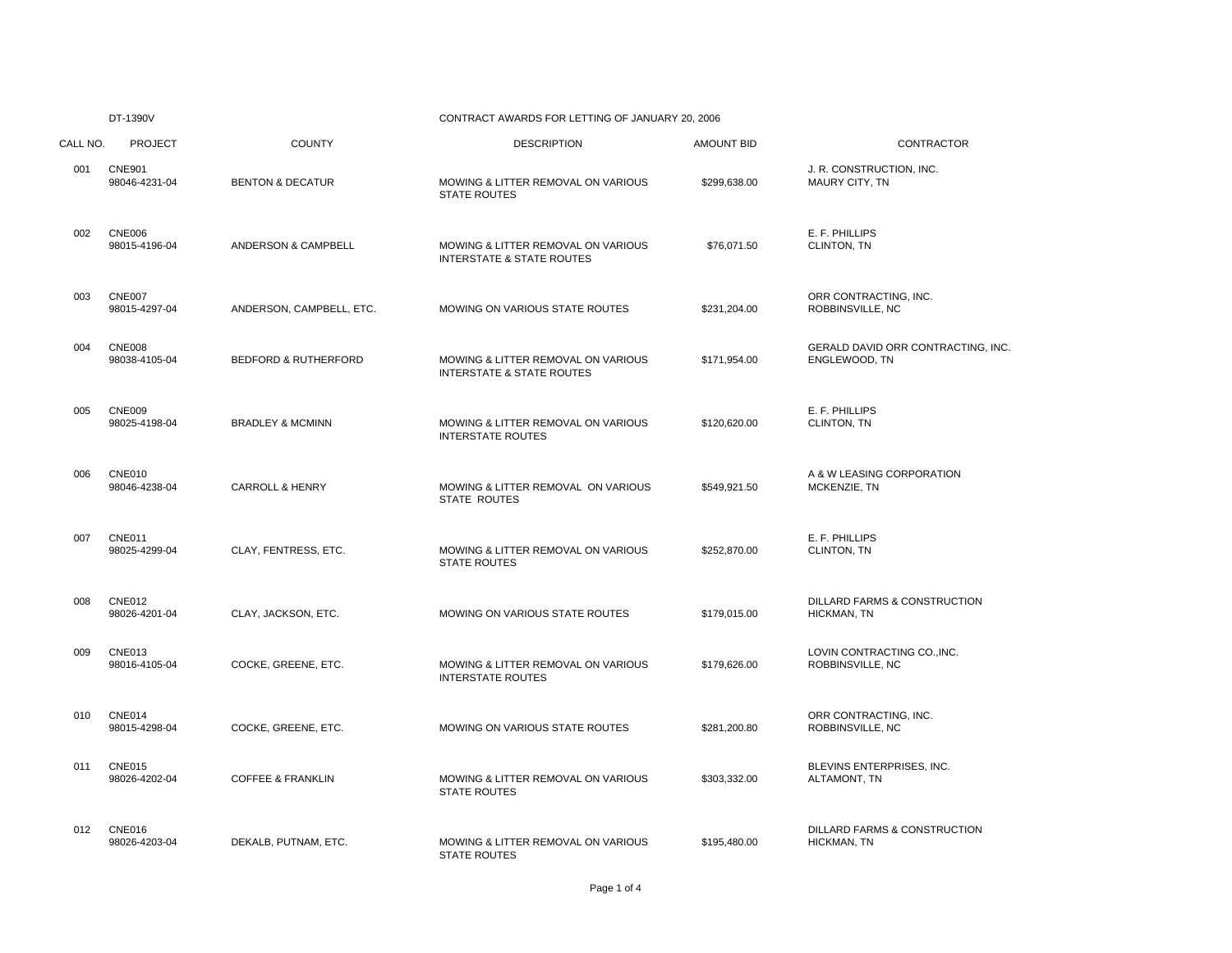| CALL NO. | <b>PROJECT</b>                 | <b>COUNTY</b>                 | <b>DESCRIPTION</b>                                                                  | <b>AMOUNT BID</b> | <b>CONTRACTOR</b>                                      |
|----------|--------------------------------|-------------------------------|-------------------------------------------------------------------------------------|-------------------|--------------------------------------------------------|
|          |                                |                               |                                                                                     |                   |                                                        |
| 013      | <b>CNE017</b><br>98038-4206-04 | <b>DICKSON &amp; HICKMAN</b>  | MOWING ON VARIOUS STATE ROUTES                                                      | \$101,234.56      | DOUBLE G, LLC<br>FAIRVIEW, TN                          |
| 014      | <b>CNE018</b><br>24945-4291-04 | <b>FAYETTE</b>                | MOWING & LITTER REMOVAL ON VARIOUS<br><b>STATE ROUTES</b>                           | \$238,011.00      | ONESOURCE LANDSCAPE & GOLF SERVICES, INC.<br>MASON, TN |
| 015      | <b>CNE019</b><br>28946-4207-04 | <b>GILES</b>                  | MOWING ON VARIOUS STATE ROUTES                                                      | \$118,052.66      | <b>BASS MOWING LLC</b><br>PROSPECT, TN                 |
| 016      | <b>CNE020</b><br>98038-4107-04 | GILES, MARSHALL, ETC.         | MOWING & LITTER REMOVAL ON VARIOUS ALL BIDS REJECTED<br>INTERSTATE AND STATE ROUTES |                   |                                                        |
| 017      | <b>CNE021</b><br>98015-4299-04 | <b>GRAINGER &amp; HAMBLEN</b> | MOWING ON VARIOUS STATE ROUTES                                                      | \$80,142.50       | EAST TENNESSEE TURF & LANDSCAPE<br>MORRISTOWN, TN      |
| 018      | <b>CNE022</b><br>98026-4104-04 | GRUNDY, HAMILTON, ETC.        | MOWING & LITTER REMOVAL ON VARIOUS<br><b>INTERSTATE ROUTES</b>                      | \$197,092.00      | LOVIN CONTRACTING CO., INC.<br>ROBBINSVILLE, NC        |
| 019      | <b>CNE023</b><br>98026-4205-04 | <b>HAMILTON &amp; MEIGS</b>   | MOWING ON VARIOUS STATE ROUTES                                                      | \$93,122.38       | <b>BUMBALOUGH'S CONSTRUCTION</b><br>DOYLE, TN          |
| 020      | <b>CNE024</b><br>98016-4201-04 | <b>HANCOCK &amp; HAWKINS</b>  | MOWING ON VARIOUS STATE ROUTES                                                      | \$159,588.00      | LOVIN CONTRACTING CO., INC.<br>ROBBINSVILLE, NC        |
| 021      | <b>CNE025</b><br>35945-4294-04 | <b>HARDEMAN</b>               | MOWING & LITTER REMOVAL ON VARIOUS<br>STATE ROUTES                                  | \$195,858.00      | JAMES H. BASFORD<br>OLIVE BRANCH, MS                   |
| 022      | CNE026<br>98046-4239-04        | <b>HARDIN &amp; WAYNE</b>     | MOWING & LITTER REMOVAL ON VARIOUS<br><b>STATE ROUTES</b>                           | \$323,885.00      | A & W LEASING CORPORATION<br>MCKENZIE, TN              |
| 023      | <b>CNE027</b><br>98038-4208-04 | LINCOLN & MOORE               | MOWING & LITTER REMOVAL ON VARIOUS<br><b>STATE ROUTES</b>                           | \$237,978.50      | <b>BASS MOWING LLC</b><br>PROSPECT, TN                 |
| 024      | <b>CNE028</b><br>98016-4202-04 | <b>LOUDON &amp; MONROE</b>    | MOWING ON VARIOUS STATE ROUTES                                                      | \$165,936.00      | M & M CONTRACT MOWING, LLC<br>MADISONVILLE, TN         |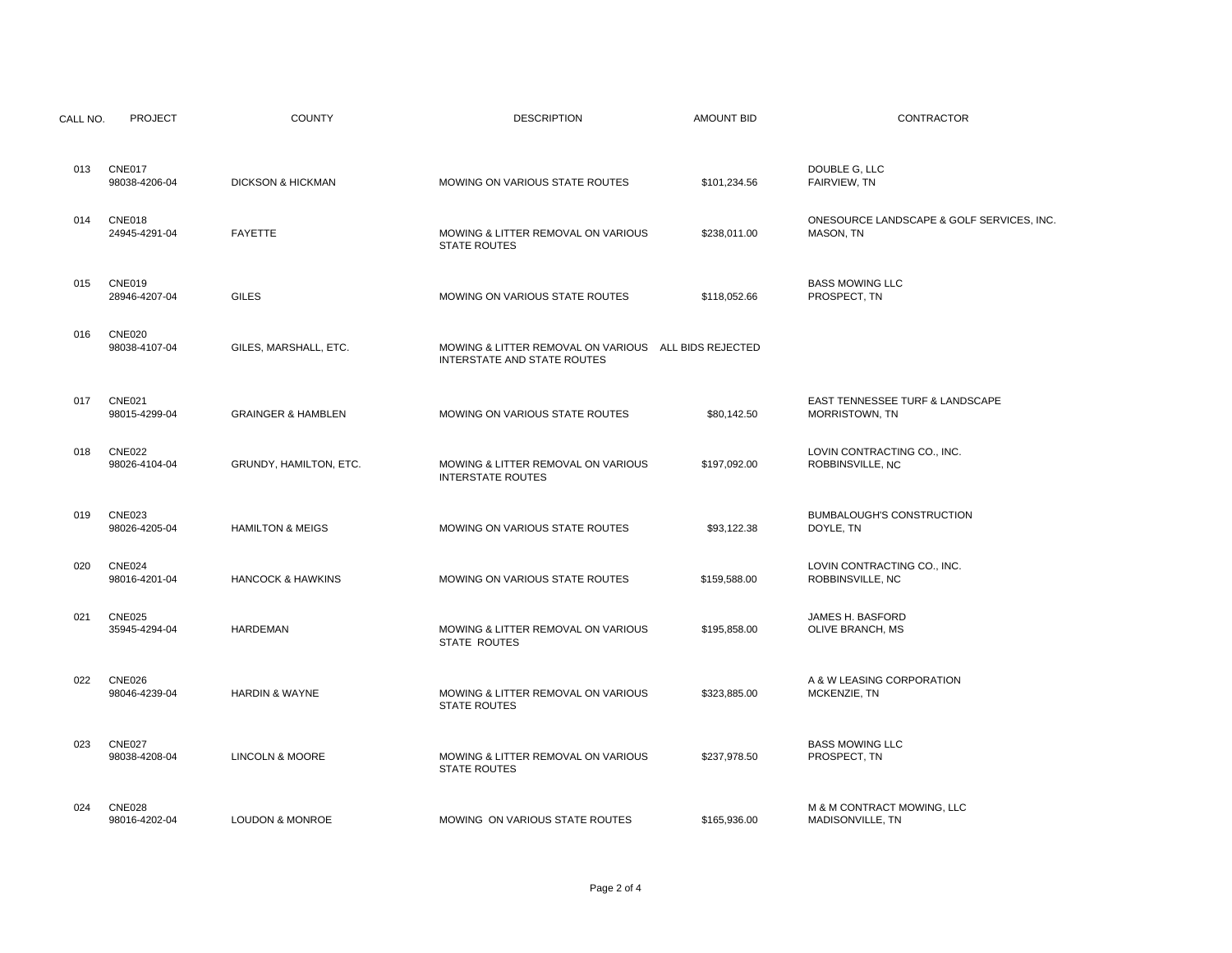| CALL NO. | <b>PROJECT</b>                 | <b>COUNTY</b>                | <b>DESCRIPTION</b>                                                         | <b>AMOUNT BID</b> | <b>CONTRACTOR</b>                                     |
|----------|--------------------------------|------------------------------|----------------------------------------------------------------------------|-------------------|-------------------------------------------------------|
| 025      | <b>CNE029</b><br>98016-4103-04 | LOUDON, MONROE, ETC.         | MOWING & LITTER REMOVAL ON VARIOUS<br>INTERSTATE AND STATE ROUTES          | \$158,707.00      | E. F. PHILLIPS<br>CLINTON, TN                         |
| 026      | <b>CNE030</b><br>98026-4206-04 | <b>MARION &amp; GRUNDY</b>   | MOWING & LITTER REMOVAL ON VARIOUS<br><b>STATE ROUTES</b>                  | \$204,350.00      | BLEVINS ENTERPRISES, INC.<br>ALTAMONT, TN             |
| 027      | <b>CNE031</b><br>60946-4218-04 | <b>MAURY</b>                 | MOWING ON VARIOUS STATE ROUTES                                             | ALL BIDS REJECTED |                                                       |
| 028      | <b>CNE032</b><br>98026-4207-04 | <b>MCMINN &amp; MEIGS</b>    | MOWING & LITTER REMOVAL ON VARIOUS<br><b>STATE ROUTES</b>                  | \$215.758.00      | THOMASON CO., INC.<br>OCOEE, TN                       |
| 029      | <b>CNE033</b><br>98046-4240-04 | <b>MCNAIRY &amp; CHESTER</b> | MOWING & LITTER REMOVAL ON VARIOUS NO BIDS RECEIVED<br><b>STATE ROUTES</b> |                   |                                                       |
| 030      | <b>CNE034</b><br>98038-4209-04 | MONTGOMERY, STEWART, ETC.    | MOWING ON VARIOUS STATE ROUTES                                             | ALL BIDS REJECTED |                                                       |
| 031      | <b>CNE035</b><br>98016-4204-04 | <b>MORGAN &amp; ROANE</b>    | MOWING ON VARIOUS STATE ROUTES                                             | \$106,012.00      | E. F. PHILLIPS<br>CLINTON, TN                         |
| 032      | <b>CNE036</b><br>98046-4241-04 | <b>OBION &amp; WEAKLEY</b>   | MOWING & LITTER REMOVAL ON VARIOUS<br><b>STATE ROUTES</b>                  | \$229,916.00      | RIGHT OF WAY MOWING, LLC<br>GADSDEN, TN               |
| 033      | <b>CNE037</b><br>98026-4208-04 | SEQUATCHIE, BLEDSOE, ETC.    | MOWING & LITTER REMOVAL ON VARIOUS<br><b>STATE ROUTES</b>                  | \$245,614.00      | LOVIN CONTRACTING COMPANY, INC.<br>ROBBINSVILLE, N.C. |
| 034      | <b>CNE038</b><br>79946-4181-04 | <b>SHELBY</b>                | MOWING & LITTER REMOVAL ON VARIOUS<br>INTERSTATE AND STATE ROUTES          | \$499,619.50      | RIGHT OF WAY MOWING, LLC<br>GADSDEN, TN               |
| 035      | <b>CNE039</b><br>98046-4142-04 | SHELBY, TIPTON, ETC.         | MOWING & LITTER REMOVAL ON VARIOUS<br>INTERSTATE AND STATE ROUTES          | \$295,522.00      | RIGHT OF WAY MOWING, LLC<br>GADSDEN, TN               |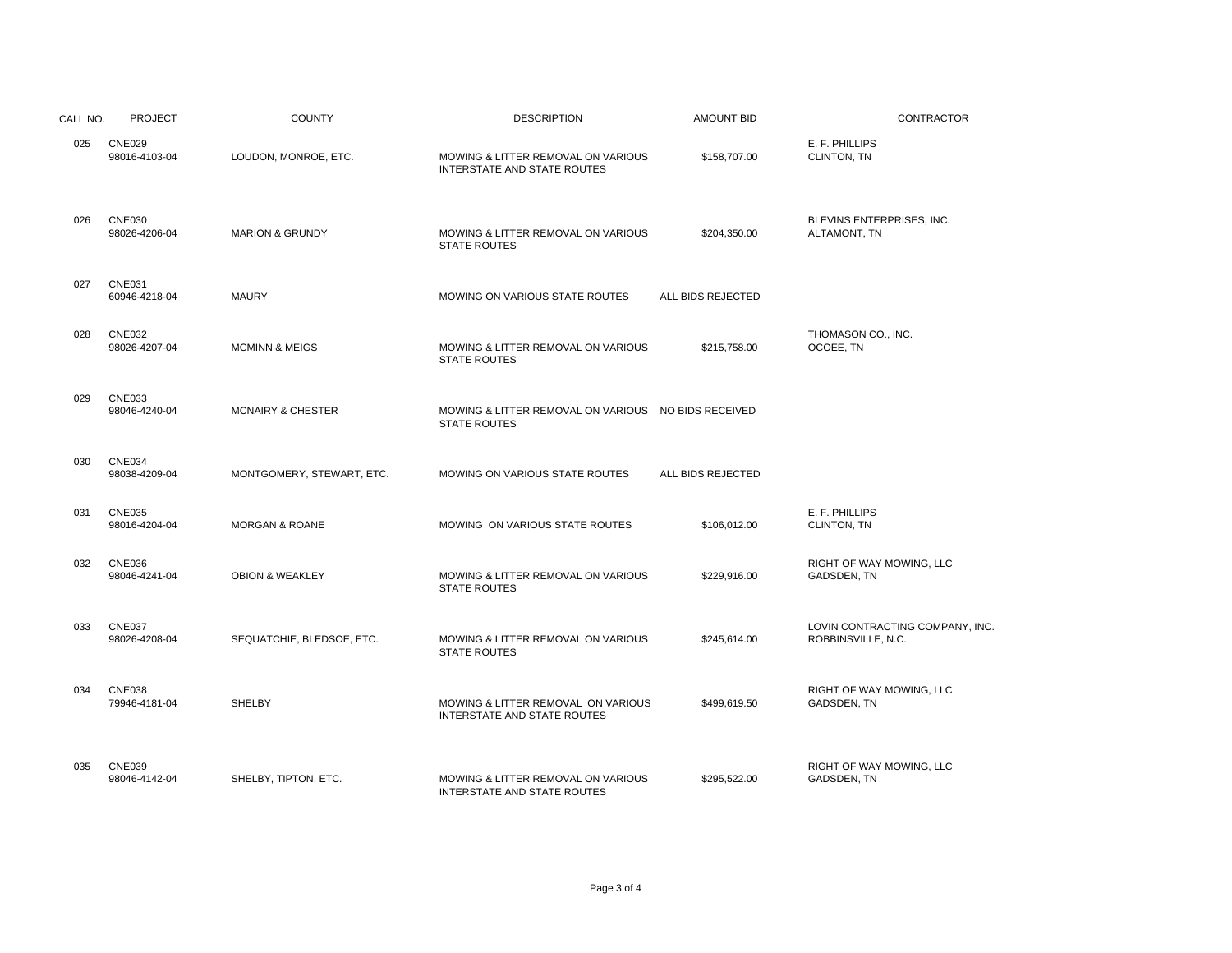| CALL NO. | <b>PROJECT</b>                           | <b>COUNTY</b>       | <b>DESCRIPTION</b>                                                | AMOUNT BID                     | <b>CONTRACTOR</b>                           |
|----------|------------------------------------------|---------------------|-------------------------------------------------------------------|--------------------------------|---------------------------------------------|
| 036      | CNE040<br>98038-4110-04                  | SMITH & WILSON      | MOWING & LITTER REMOVAL ON VARIOUS<br>INTERSTATE AND STATE ROUTES | \$153,821,30                   | ORR CONTRACTING, INC.<br>ROBBINSVILLE, NC   |
| 037      | CNE041<br>98038-4211-04<br>LETTING TOTAL | SMITH, WILSON, ETC. | MOWING ON VARIOUS STATE ROUTES                                    | \$105,620.00<br>\$6,966,773.20 | DILLARD FARMS & CONSTRUCTION<br>HICKMAN, TN |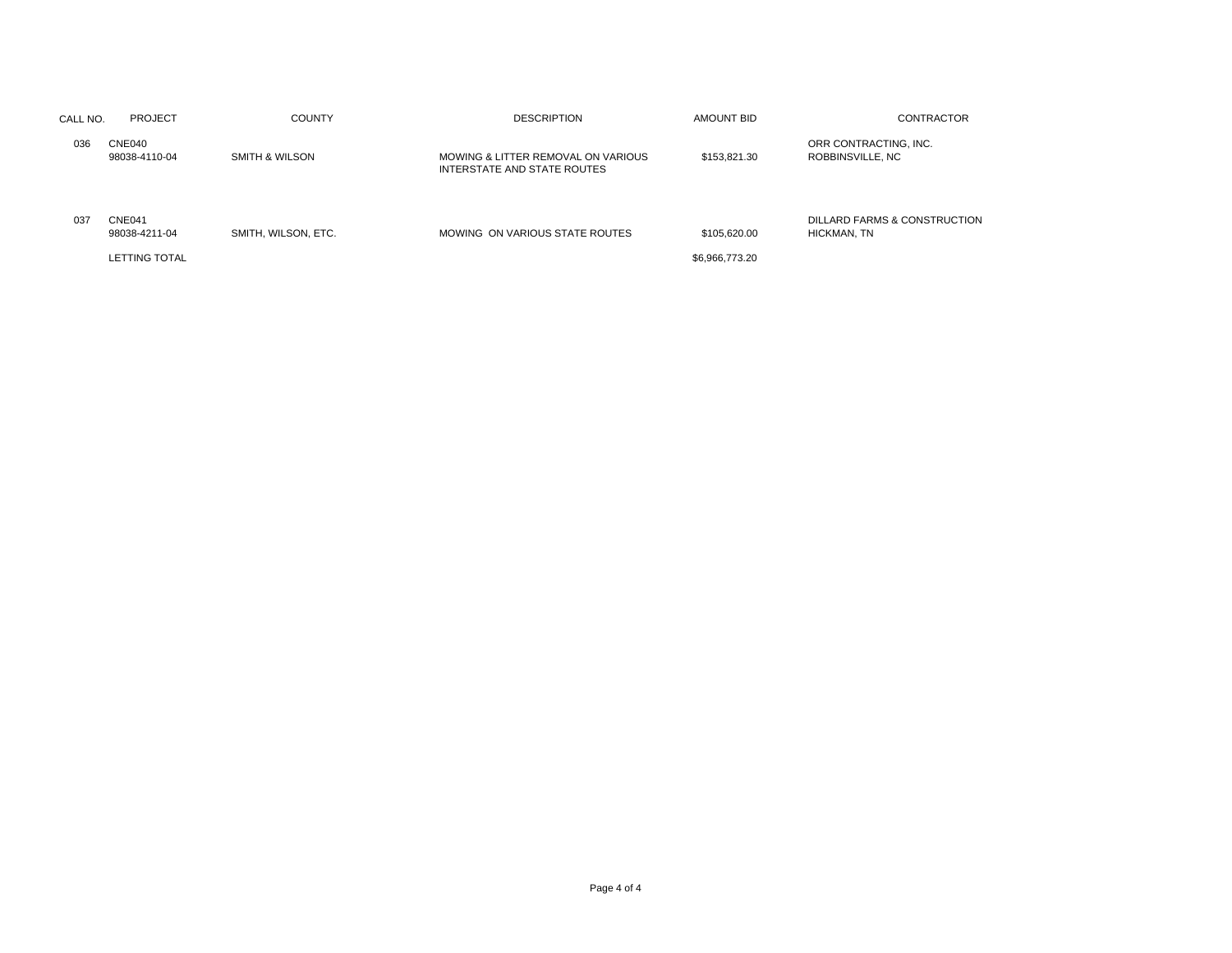#### CONTRACT AWARDS FOR LETTING OF FEBRUARY 3, 2006

| CALL NO.       | <b>PROJECT</b>                                               | <b>COUNTY</b>                | <b>DESCRIPTION</b>                                                                                                    | <b>AMOUNT BID</b> | CONTRACTOR                                                |
|----------------|--------------------------------------------------------------|------------------------------|-----------------------------------------------------------------------------------------------------------------------|-------------------|-----------------------------------------------------------|
| $\mathbf{1}$   | <b>CNE904</b><br>19002-4177-04                               | <b>DAVIDSON</b>              | SIGN INSTALLATION ON I-24 AT VARIOUS<br><b>LOCATIONS</b>                                                              | ALL BIDS REJECTED |                                                           |
| $\overline{2}$ | <b>CNE905</b><br>IME-40-7(163), 47004-8153-44                | <b>KNOX</b>                  | RESURFACING ON I-40 FROM NEAR I-140 TO<br><b>NEAR TEN MILE CREEK</b>                                                  | \$2,173,721.12    | RENFRO CONSTRUCTION COMPANY, INC.<br><b>KNOXVILLE, TN</b> |
| 3              | <b>CNE906</b>                                                |                              |                                                                                                                       |                   | STANDARD CONSTRUCTION COMPANY, INC. &                     |
|                | IME-40-1(301), 79002-8135-44                                 | <b>SHELBY</b>                | RESURFACING ON I-40 FROM THE WOLF RIVER<br>(L.M. 14.77) TO FLETCHER CREEK (L.M. 19.48)                                | \$5,631,680.60    | LEHMAN-ROBERTS COMPANY<br>CORDOVA, TN                     |
| 4              | <b>CNE902</b><br>NHTSA-HE-I-181(15), 97082-3128-04           | <b>SULLIVAN</b>              | INSTALLATION OF LONGITUDINAL CABLE<br>BARRIER AT VARIOUS LOCATIONS ON I-181                                           | \$337,425.10      | APEX CONTRACTING, INC. OF KY<br>PARIS, KY                 |
| 5              | <b>CNE044</b><br>STP-NHE-62(30), 01007-8218-14               | ANDERSON                     | RESURFACING ON SR-62 FROM SR-61 (L.M. 0.00)<br>TO TULANE AVE (L.M. 2.86)                                              | \$898,858.32      | ROGERS GROUP, INC.<br>NASHVILLE, TN                       |
| 6              | <b>CNE055</b><br>STP-H-1(192), 09004-3237-94                 | CARROLL                      | INTERSECTION IMPROVEMENTS SR-1 (US-70) @<br><b>SR-22</b>                                                              | \$256,694.88      | DIXIELAND CONTRACTORS, INC.<br>MILLLINGTON, TN            |
| $\overline{7}$ | <b>CNE056</b><br>STP-H-124(6), 09017-3206-94                 | CARROLL                      | INSTALLATION OF SIGNALS ON SR-124 @ MAIN<br>STREET (L.M. 0.97)                                                        | \$304,114.60      | VOLUNTEER BRIDGE CONSTRUCTION, INC.<br>STANTONVLLE, TN    |
| 8              | <b>CNE057</b><br>STP-249(56), 11024-8226-14                  | CHEATHAM                     | RESURFACING ON SR-249 FROM SR-251 (RIVER<br>RD)(L.M 12.71) TO SR-49 (L.M. 16.49)                                      | \$337,233.25      | EUBANK ASPHALT PAVING & SEALING<br>CHARLOTTE, TN          |
| 9              | CNE047<br>STP-33(62), 13003-8238-14                          | <b>CLAIBORNE</b>             | RESURFACING ON SR-33 FROM 0.20 MI N OF<br>THE UNION COUNTY LINE (L.M. 0.15) TO MOLLY<br>HOLLOW ROAD (L.M. 2.48)       | \$297,048.16      | TENNESSEE ASPHALT COMPANY<br>KNOXVILLE, TN                |
| 10             | <b>CNE048</b><br>15946-4209-04                               | <b>COCKE</b>                 | INSTALLATION OF 4 SMALL DRAINAGE<br>STRUCTURES ON SR-32 AND SR-107                                                    | <b>WITHDRAWN</b>  |                                                           |
| 11             | <b>CNE049</b><br>STP-68(23), 18009-8227-14,<br>72007-8229-14 | <b>CUMBERLAND &amp; RHEA</b> | RESURFACING ON SR-68 FROM ALLOWAY RD IN<br>CUMBERLAND CO (L.M. 10.39) TO LITTLE PINEY<br>RIVER IN RHEA CO (L.M. 3.41) | \$496,058.40      | ROGERS GROUP, INC.<br>NASHVILLE, TN                       |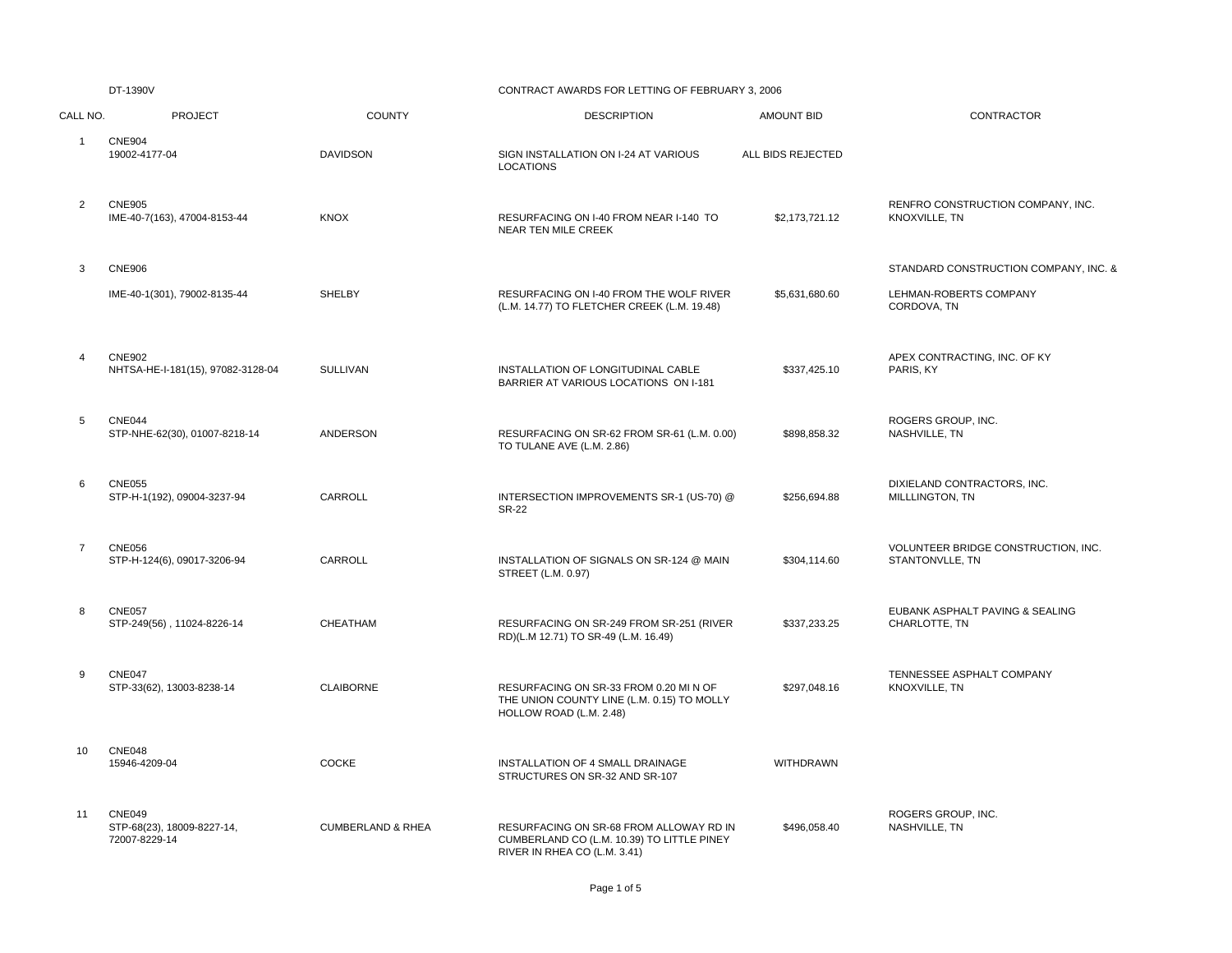| CALL NO.          | <b>PROJECT</b>                                                                                    | <b>COUNTY</b>          | <b>DESCRIPTION</b>                                                                                                                                | <b>AMOUNT BID</b> | CONTRACTOR                                             |
|-------------------|---------------------------------------------------------------------------------------------------|------------------------|---------------------------------------------------------------------------------------------------------------------------------------------------|-------------------|--------------------------------------------------------|
| $12 \overline{ }$ | <b>CNE059</b><br>IME-40-4(76), 19005-8154-44, IME-65-<br>3(108), 19010-8155-44, 19009-4177-<br>04 | <b>DAVIDSON</b>        | RESURFACING & BRG.REPAIRS ON I-40 AND I-65<br>FROM I-440 ON I-40 TO FERN AVENUE ON I-65                                                           | WITHDRAWN         |                                                        |
| 13                | <b>CNE062</b><br>STP-11(46), 19032-8212-14                                                        | <b>DAVIDSON</b>        | RESURFACING ON SR-11 (DICKERSON RD)<br>FROM OLD SPRINGFIELD ROAD (L.M. 1.68) TO<br>EAST END ROAD (L.M. 3.38)                                      | \$716,748.80      | ROGERS GROUP, INC.<br>NASHVILLE, TN                    |
| 14                | <b>CNE064</b><br>BR-STP-48(19), 22008-3220-94                                                     | <b>DICKSON</b>         | CONSTRUCTION OF A CONCRETE I-BEAM<br>BRIDGE ON SR-48 OVER BARTONS CREEK (L.M.<br>21.56)                                                           | \$884,149.97      | CONCRETE STRUCTURES, INC.<br>CHARLOTTE, TN             |
| 15                | <b>CNE065</b><br>STP-NHE-20(37), 23083-8220-14                                                    | <b>DYER</b>            | RESURFACING ON SR-20 (US-412) FROM SR-210<br>(L.M. 7.26) TO THE CROCKETT CO LINE (L.M.<br>12.36)                                                  | \$1,833,471.30    | FORD CONSTRUCTION COMPANY<br>DYERSBURG, TN             |
| 16                | <b>CNE080</b><br>STP-50(30), 98025-8277-14                                                        | FRANKLIN, GRUNDY, ETC. | RESURFACING ON SR-50 FROM 0.25 MI W OF<br>RUTLEDGE RD IN FRANKLIN CO (L.M. 22.00)<br>THROUGH COFFEE CO TO I-24 IN GRUNDY CO<br>(L.M. 0.38)        | ALL BIDS REJECTED |                                                        |
| 17                | <b>CNE066</b><br>STP-11(45), 28005-8213-14                                                        | <b>GILES</b>           | RESURFACING ON SR-11 (US-31A) FROM SR-7<br>(US-31, 1ST ST) (L.M. 19.08) TO THE MARSHALL<br>CO LINE (L.M. 30.37)                                   | \$1,509,884.72    | WRIGHT PAVIING CONTRACTORS, INC.<br>FAYETTEVILLE, TN   |
| 18                | <b>CNE082</b><br>STP-2(82), 33015-8257-14                                                         | <b>HAMILTON</b>        | RESURFACING ON SR-2 (US-11,64, & 72) & SR-8<br>(US-41& 76) FROM THE BACHMAN TUNNEL (L.M.<br>5.25) ON SR-8 TO MCCALLIE AVE (L.M. 11.67) ON<br>SR-2 | \$587,202.46      | C. W. MATTHEWS CONTRACTING CO., INC.<br>MARIETTA, GA   |
| 19                | <b>CNE085</b><br>STP-NHE-29(61), 33037-8227-14                                                    | <b>HAMILTON</b>        | RESURFACING ON SR-29 (US-27) FROM SR-153<br>(L.M. 11.04) TO 0.37 MI S OF HARRISON LANE<br>(L.M. 15.00)                                            | \$1,129,595.00    | HIGHWAYS, INC.<br>BRENTWOOD, TN                        |
| 20                | <b>CNE084</b><br>33003-4159-04                                                                    | <b>HAMILTON</b>        | BRIDGE REPAIR ON I-24 OVER GERMANTOWN<br>ROAD (L.M. 12.08)                                                                                        | \$627,664.44      | MID-STATE CONSTRUCTION COMPANY, INC.<br>LIVINGSTON, TN |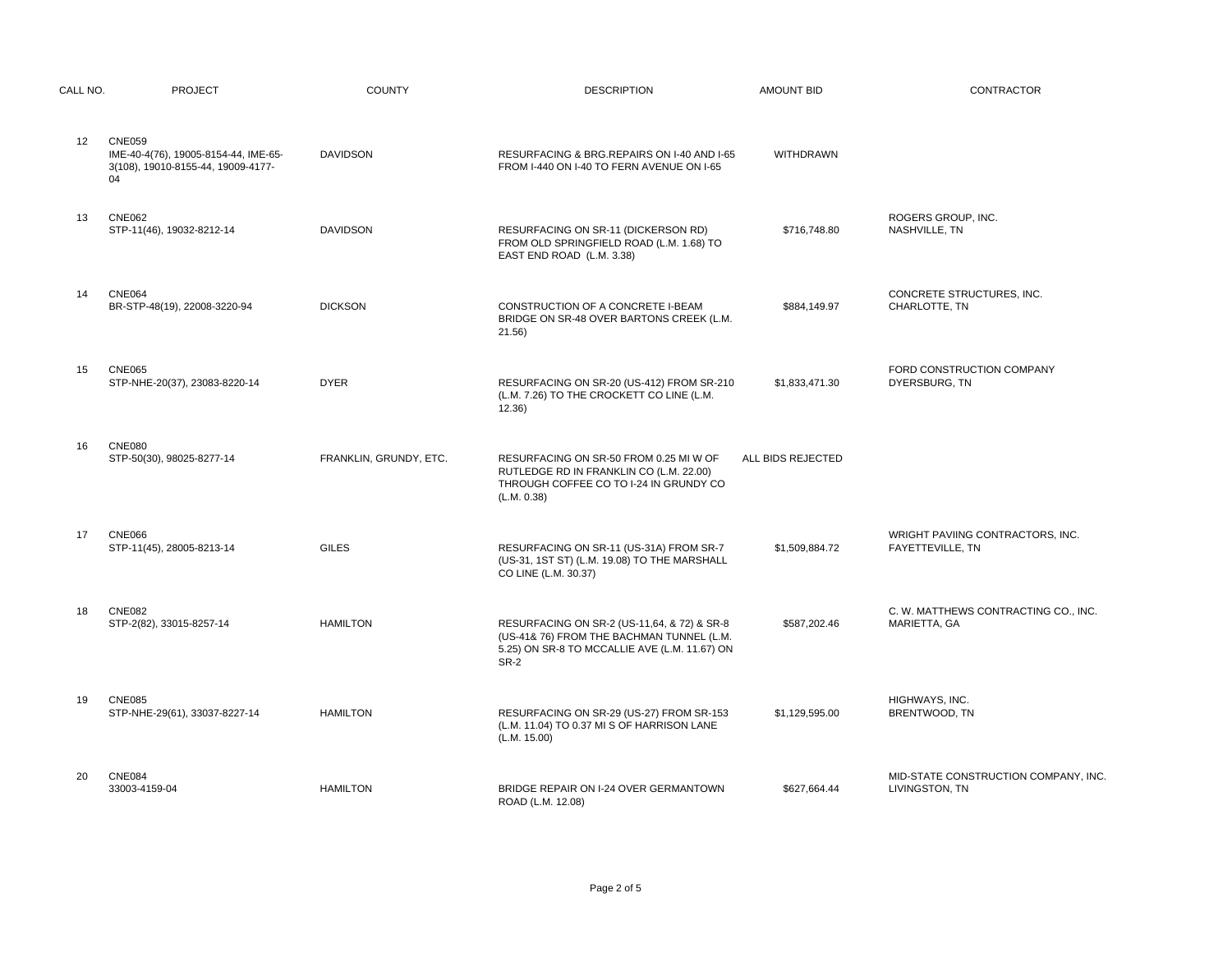| CALL NO. | <b>PROJECT</b>                                                                 | <b>COUNTY</b>    | <b>DESCRIPTION</b>                                                                                                                                                 | <b>AMOUNT BID</b> | CONTRACTOR                                              |
|----------|--------------------------------------------------------------------------------|------------------|--------------------------------------------------------------------------------------------------------------------------------------------------------------------|-------------------|---------------------------------------------------------|
| 21       | <b>CNE067</b><br>STP-18(23), 35002-8206-14, STP-<br>NHE-15(138), 35001-8261-14 | <b>HARDEMAN</b>  | RESURFACING ON SR-15 (US-64) & SR-18 FROM<br>PLEASANT RUN CREEK (L.M. 11.84) TO SR-125<br>(L.M. 13.80) & FROM BUSTER WOODS RD (L.M.<br>9.02) TO SR-15 (L.M. 17.37) | \$1,396,063.77    | STANDARD CONSTRUCTION CO., INC.<br>CORDOVA, TN          |
| 22       | <b>CNE068</b><br>BR-STP-22(35), 39006-3212-94                                  | <b>HENDERSON</b> | BRIDGE CONSTRUCTION ON SR-22A @ MIDDLE<br>FORK CREEK (L.M. 3.62), @ WOLF CREEK (L.M.<br>6.72) & AT MILL CREEK (L.M. 2.89)                                          | \$1,572,188.50    | VOLUNTEER BRIDGE CONSTRUCTION, INC.<br>DECATURVILLE, TN |
| 23       | <b>CNE069</b><br>STP-50(32), 41008-8225-14                                     | <b>HICKMAN</b>   | RESURFACING ON SR-50 FROM I-40 (L.M. 0.00)<br>TO SR-438 (BEAVERDAM VALLEY ROAD) (L.M.<br>11.84)                                                                    | ALL BIDS REJECTED |                                                         |
| 24       | <b>CNE091</b><br>STP-H-34(42), 45006-3235-94                                   | <b>JEFFERSON</b> | INTERSECTION IMPROVEMENTS ON SR-34(US-<br>11E) @ SR-92 (HOSPITAL DRIVE)                                                                                            | \$283,085.75      | APAC-TENNESSEE, INC.<br>ALCOA, TN                       |
| 25       | <b>CNE090</b><br>BRZE-4700(35), 47946-3496-94                                  | <b>KNOX</b>      | BRIDGE CONSTRUCITON ON CENTRAL AVENUE<br>PIKE OVER KNOB FORK CREEK (L.M. 5.71)                                                                                     | \$588.567.36      | RENFRO CONSTRUCTION CO., INC.<br>KNOXVILLE, TN          |
| 26       | <b>CNE092</b><br>STP-62(31), 47023-8263-14                                     | <b>KNOX</b>      | RESURFACING ON SR-62 FROM BALL CAMP PIKE<br>(L.M. 11.94) TO SANDERSON ROAD (L.M. 13.39)                                                                            | \$512,781.11      | RENFRO CONSTRUCTION CO., INC.<br>KNOXVILLE, TN          |
| 27       | <b>CNE077</b><br>47039-3236-04                                                 | <b>KNOX</b>      | WIDENING ON SR-131 (EMORY ROAD) FROM N<br>OF BISHOP ROAD TO SR-71 (US-441, NORRIS<br>FREEWAY)                                                                      | \$16.979.138.80   | HIGHWAYS, INC.<br>BRENTWOOD, TN                         |
| 28       | <b>CNE071</b><br>STP-274(4), 52016-8229-14                                     | <b>LINCOLN</b>   | RESURFACING ON SR-274 FROM COLDWATER<br>BRIDGE (L.M. 6.82) TO SR-273 (OLD ELKTON<br>PIKE) (L.M. 13.09)                                                             | \$874,455.61      | LINCOLN PAVING, LLC<br>FAYETTEVILLE, TN                 |
| 29       | <b>CNE096</b><br>STP-NHE-33(63), 62004-8248-14                                 | <b>MONROE</b>    | RESURFACING ON SR-33 (US-411) FROM N OF<br>OVERHEAD ROAD (L.M. 16.00) TO N OF<br>CLEARVIEW DRIVE (L.M. 17.40)                                                      | \$286,744.02      | ROGERS GROUP, INC.<br>NASHVILLE, TN                     |
| 30       | <b>CNE097</b><br>STP-NHE-29(62), 65001-8263-14                                 | <b>MORGAN</b>    | RESURFACING ON SR-29 (US-27) FROM<br>VANDERPOOL ROAD (L.M. 14.68) TO THE SCOTT<br>COUNTY LINE (L.M. 28.26)                                                         | \$1,287,381.93    | ROGERS GROUP, INC.<br>NASHVILLE, TN                     |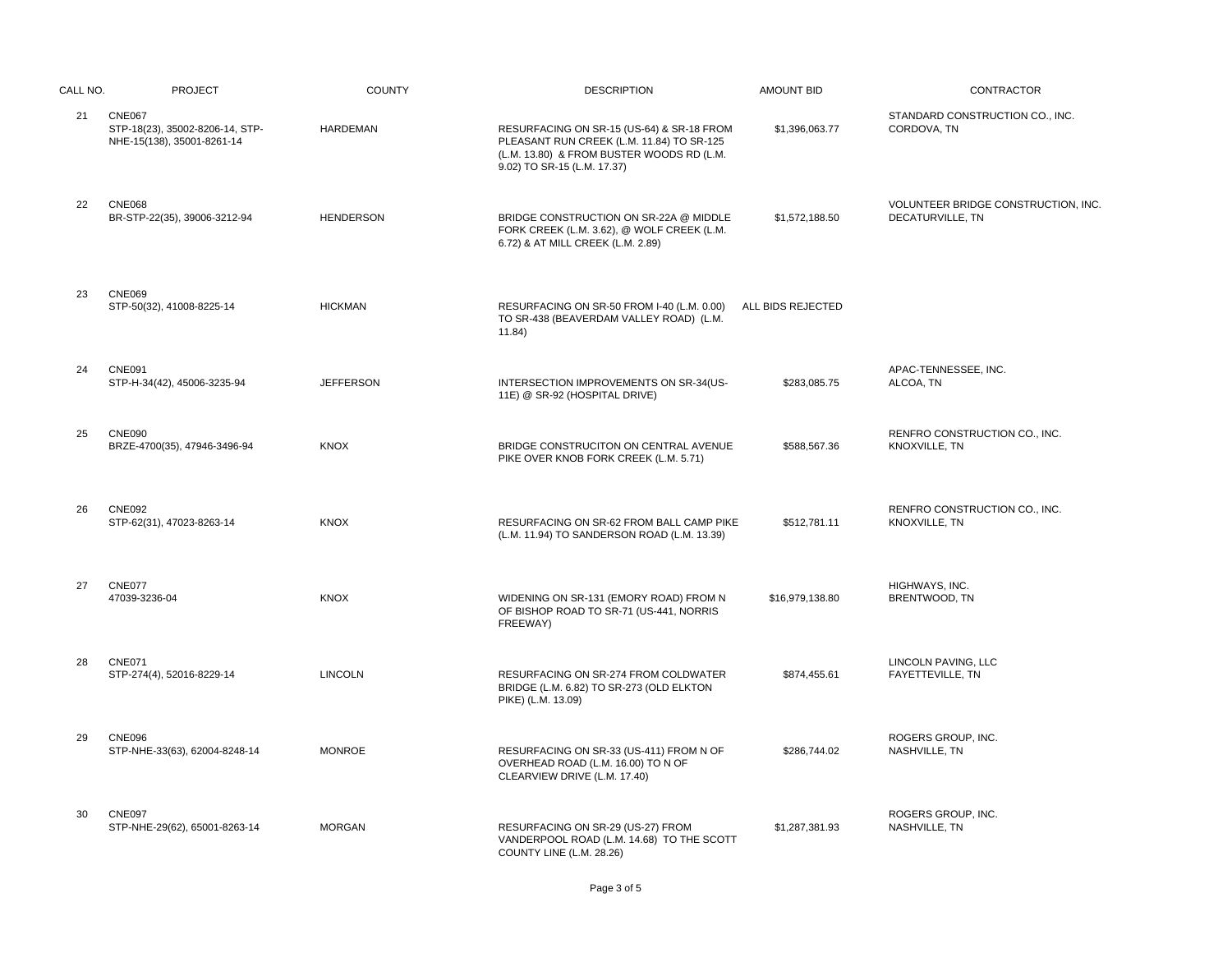| CALL NO. | <b>PROJECT</b>                                 | <b>COUNTY</b>     | <b>DESCRIPTION</b>                                                                                                               | <b>AMOUNT BID</b> | CONTRACTOR                                             |
|----------|------------------------------------------------|-------------------|----------------------------------------------------------------------------------------------------------------------------------|-------------------|--------------------------------------------------------|
| 31       | <b>CNE075</b><br>STP-13(30), 68001-8241-14     | PERRY             | RESURFACING ON SR-13 FROM SR-20 (US-412,<br>MAIN STREET) (L.M. 12.50) TO CLAYTON DRIVE<br>(L.M. 18.46)                           | \$666,506.00      | EUBANK ASPHALT PAVING & SEALING<br>CHARLOTTE, TN       |
| 32       | <b>CNE099</b><br>STP-H-7100(46), 71950-3502-94 | <b>PUTNAM</b>     | SIGNAL INSTALLATION ON MAIN STREET @<br><b>BURTON BRANCH ROAD</b>                                                                | \$85,433.50       | INTERNATIONAL TRAFFIC SYSTEMS, INC.<br>LAKELAND, FL    |
| 33       | <b>CNE003</b><br>73100-4103-04                 | <b>ROANE</b>      | BRIDGE REPAIR ON I-40 OVER SR-61 (US-27),<br>THE NORFOLK SOUTHERN RAILROAD & CANEY<br>CREEK (L.M. 7.18)                          | \$1,497,150.51    | MID-STATE CONSTRUCTION COMPANY, INC.<br>LIVINGSTON, TN |
| 34       | <b>CNE002</b><br>IM-24-1(89)76, 75001-3193-44  | <b>RUTHERFORD</b> | WIDENING OF I-24 FROM 0.5 MI E OF SR-96 TO<br>0.9 MI E OF SR-10 (US-231)                                                         | \$38,478,369.48   | ROGERS GROUP, INC.<br>NASHVILLE, TN                    |
| 35       | <b>CNE100</b><br>78946-3402-04                 | <b>SEVIER</b>     | STATE INDUSTRIAL ACCESS ROAD (SIA)<br>(TOPFLITE DRIVE) SERVING HERITAGE LOG<br><b>HOMES</b>                                      | ALL BIDS REJECTED |                                                        |
| 36       | <b>CNE103</b><br>STP-NHE-14(44), 79024-8291-14 | <b>SHELBY</b>     | RESURFACING ON SR-14 (US-61) FROM DELTA<br>ROAD (L.M. 2.84) TO I-55 (L.M. 7.45)                                                  | \$1,442,376.18    | LEHMAN-ROBERTS COMPANY<br>MEMPHIS, TN                  |
| 37       | <b>CNE104</b><br>STP-NHE-76(52), 81004-8241-14 | <b>STEWART</b>    | RESURFACING ON SR-76 (US-79) FROM PARIS<br>LANDING BRIDGE (L.M. 0.25) TO 2.3 MI E OF SR-<br>232 (L.M. 6.10)                      | \$1,014,376.25    | EUBANK ASPHALT PAVING & SEALING<br>CHARLOTTE, TN       |
| 38       | <b>CNE105</b><br>STP-NHE-76(54), 81004-8242-14 | <b>STEWART</b>    | RESURFACING ON SR-76 (US-79) FROM 2.3 MI E<br>OF SR-232 (L.M. 6.10) TO THE SIDNEY LEWIS<br><b>BRIDGE (L.M. 13.33)</b>            | \$1,096,252.50    | EUBANK ASPHALT PAVING & SEALING<br>CHARLOTTE, TN       |
| 39       | <b>CNE106</b><br>STP-NHE-1(195), 82002-8271-14 | <b>SULLIVAN</b>   | RESURFACING ON SR-1 (US-11W) FROM 0.26 MI<br>E OF BEECHNUT DR (L.M. 6.83) TO 0.49 MI W OF<br>OLLIS BOWERS HILL ROAD (L.M. 11.00) | \$1,147,548.84    | APAC-TENNESSEE, INC.<br>ALCOA, TN                      |
| 40       | <b>CNE086</b><br>BRZE-8400(48), 84945-3477-94  | <b>TIPTON</b>     | BRIDGE CONSTRUCTION ON CANAAN GROVE<br>ROAD OVER BRANCH @ L.M. 1.10                                                              | \$192,077.28      | KING CONSTRUCTION CO. INC.<br>GIBSON, TN               |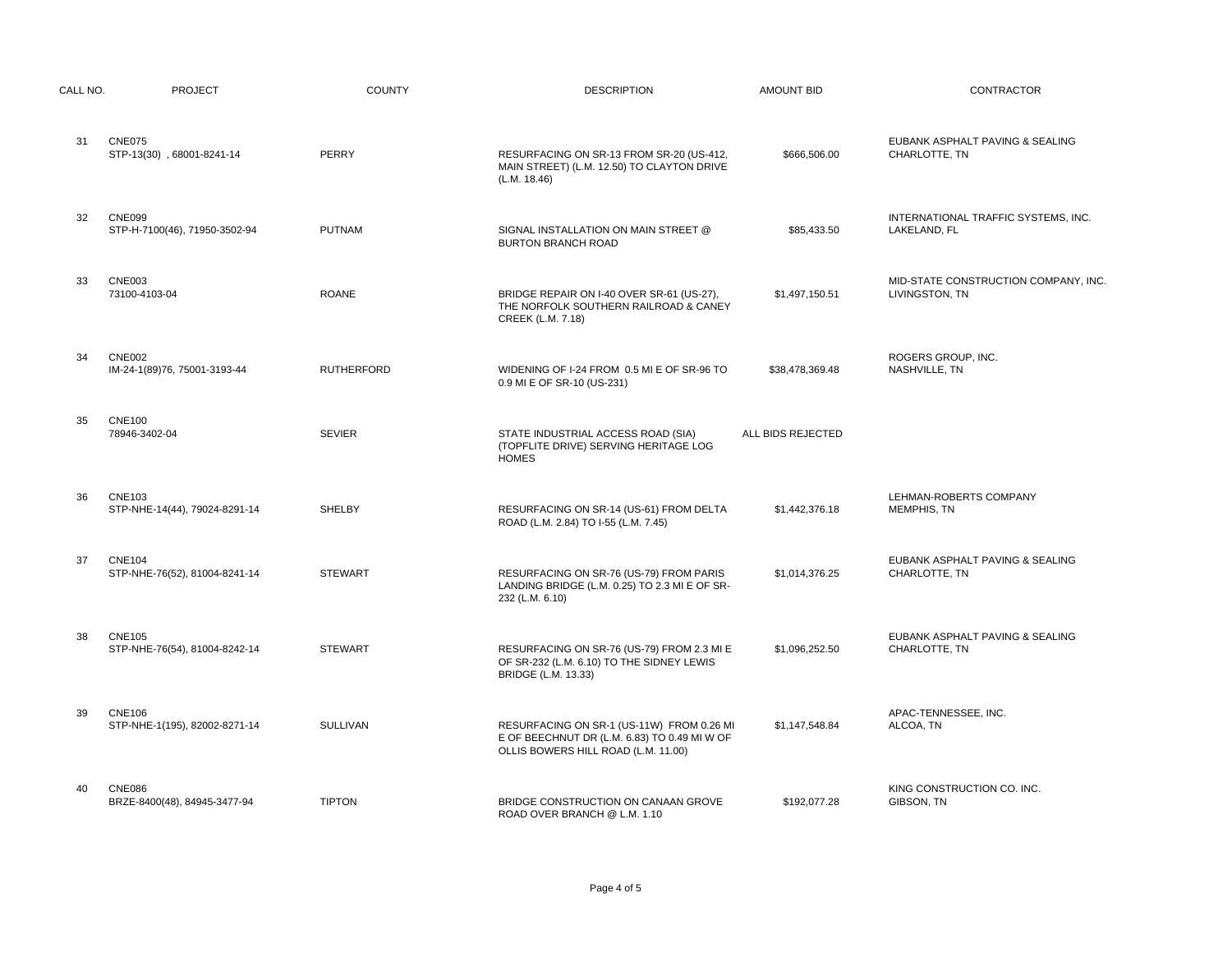| CALL NO. | <b>PROJECT</b>                                 | <b>COUNTY</b>     | <b>DESCRIPTION</b>                                                             | <b>AMOUNT BID</b> | <b>CONTRACTOR</b>                              |
|----------|------------------------------------------------|-------------------|--------------------------------------------------------------------------------|-------------------|------------------------------------------------|
| 41       | <b>CNE087</b><br>BRZE-8400(50), 84035-3405-94  | <b>TIPTON</b>     | BRIDGE CONSTRUCTION ON MARSHALL ROAD<br>OVER BRANCH @ L.M. 2.90                | <b>WITHDRAWN</b>  |                                                |
| 42       | <b>CNE005</b><br>90085-4158-04                 | <b>WASHINGTON</b> | BRIDGE REPAIR ON PRINCETON ROAD OVER I-<br>26 (L.M. 1.92)                      | AWARD CANCELED    |                                                |
| 43       | <b>CNE108</b><br>STP-H-9400(36), 94946-3403-94 | WILLIAMSON        | INSTALLATION OF SIGNALS ON TEMPLE ROAD<br>AT SNEED ROAD                        | \$68,082.00       | STANSELL ELECTRIC CO., INC.<br>NASHVILLE, TN   |
| 44       | <b>CNE058</b><br>IM-40-5(129), 95001-3193-44   | <b>WILSON</b>     | <b>I-40 INTERCHANGE AT BECKWITH ROAD</b>                                       | \$12,336,082.42   | MOUNTAIN STATES CONTRACTORS, LLC<br>DURHAM, NC |
| 45       | <b>CNE110</b><br>STP-171(19), 95063-3220-14    | <b>WILSON</b>     | RECONSTRUCTION ON SR-171 (MT JULIET RD)<br>FROM PROVIDENCE PLACE TO ADAMS LANE | \$2,311,141.58    | JENCO CONSTRUCTION, INC.<br>BON AQUA, TN       |
|          | <b>LETTING TOTAL</b>                           |                   |                                                                                | \$102,137,354.51  |                                                |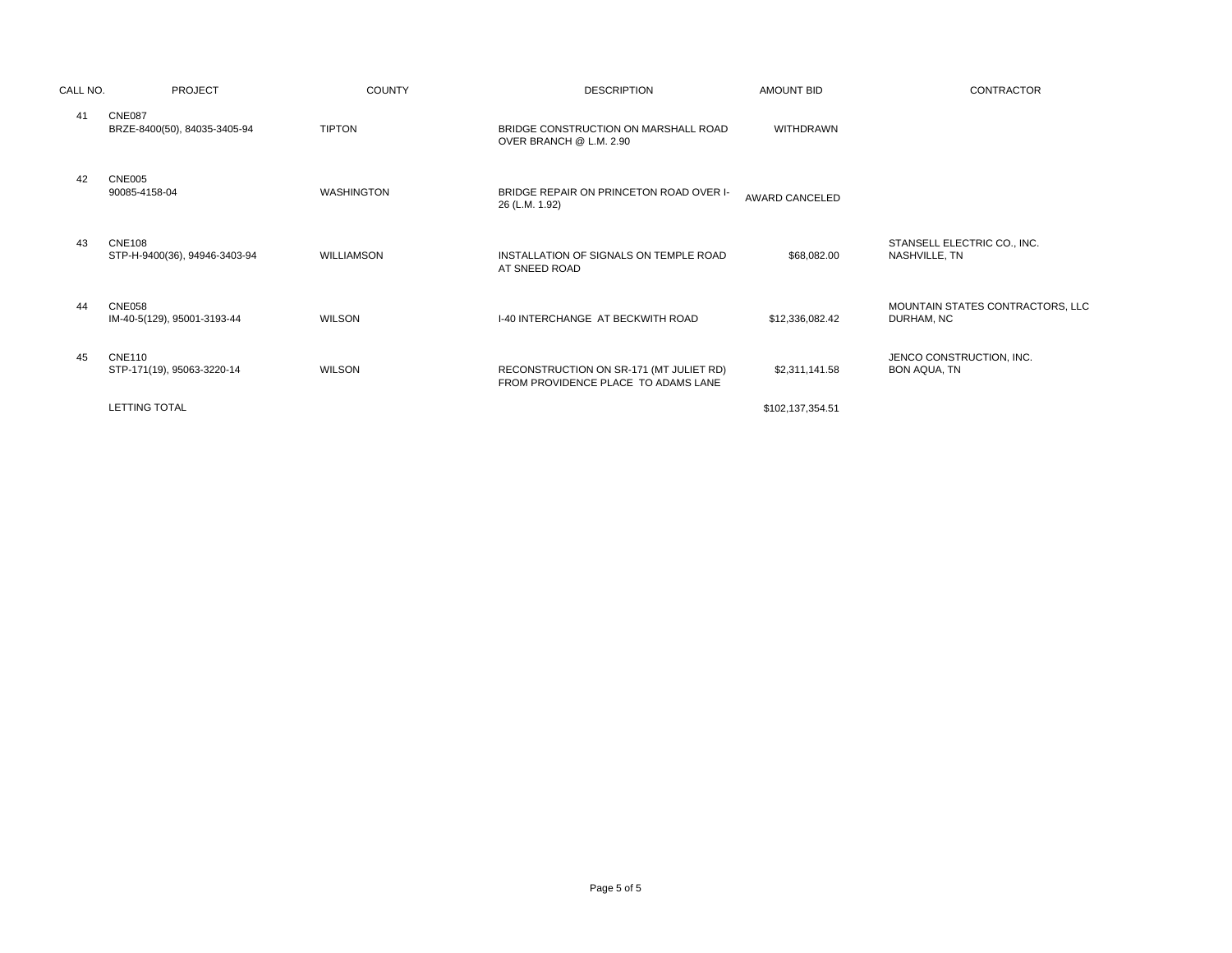## CONTRACT AWARDS FOR LETTING OF MARCH 17, 2006

| CALL NO.       | <b>PROJECT</b>                                 | <b>COUNTY</b>                | <b>DESCRIPTION</b>                                                                                                       | <b>AMOUNT BID</b> | CONTRACTOR                                          |
|----------------|------------------------------------------------|------------------------------|--------------------------------------------------------------------------------------------------------------------------|-------------------|-----------------------------------------------------|
| $\mathbf{1}$   | <b>CNE909</b><br>98038-4107-04                 | GILES, MARSHALL, ETC.        | MOWING & LITTER REMOVAL ON<br>VARIOUS INTERSTATE AND STATE<br><b>ROUTES</b>                                              | \$171,376.50      | CAUDILL MOWING, INC.<br>LAVERGNE, TN                |
| $\overline{2}$ | <b>CNE910</b><br>60946-4218-04                 | <b>MAURY</b>                 | MOWING ON VARIOUS STATE<br><b>ROUTES</b>                                                                                 | \$194,217.20      | CAUDILL MOWING, INC.<br>LAVERGNE, TN                |
| 3              | <b>CNE908</b><br>98046-4240-04                 | <b>MCNAIRY &amp; CHESTER</b> | MOWING & LITTER REMOVAL ON<br><b>VARIOUS STATE ROUTES</b>                                                                | ALL BIDS REJECTED |                                                     |
| 4              | <b>CNE911</b><br>98038-4209-04                 | MONTGOMERY, STEWART, ETC.    | MOWING ON VARIOUS STATE<br><b>ROUTES</b>                                                                                 | \$231,583.50      | CAUDILL MOWING, INC.<br>LAVERGNE, TN                |
| 5              | <b>CNE907</b><br>IM-81-1(103)4, 45003-3127-44  | <b>JEFFERSON</b>             | I-81INTERCHANGE AT S.R. 341 (EXIT<br>NO. 4)                                                                              | \$10,895,345.30   | RENFRO CONSTRUCTION CO., INC.<br>KNOXVILLE, TN      |
| 6              | <b>CNE912</b><br>78946-3402-04                 | <b>SEVIER</b>                | SIA ROUTE (TOPFLITE DRIVE)<br>SERVING HERITAGE LOG HOMES                                                                 | \$674,642.50      | CHARLES BLALOCK & SONS, INC.<br>SEVIERVILLE, TN     |
| $\overline{7}$ | <b>CNE119</b><br>01953-3554-04                 | ANDERSON                     | SIA ROUTE SERVING PROTOMET<br><b>CORPORATION</b>                                                                         | \$240,358.50      | ROGERS GROUP, INC.<br>NASHVILLE, TN                 |
| 8              | <b>CNE124</b><br>STP-NHE-16(33), 02005-8248-14 | <b>BEDFORD</b>               | RESURFACING ON SR-16 (US-41A)<br>FROM SR-10 (US-231) (L.M. 18.22) TO<br>SR-64 (WARTRACE PIKE COFFEE<br>HWY) (L.M. 21.58) | \$948,544.38      | WRIGHT PAVING CONTRACTORS. INC.<br>FAYETTEVILLE, TN |
| 9              | <b>CNE121</b><br>STP-HH-333(26), 05032-3210-94 | <b>BLOUNT</b>                | INTERSECTION IMPROVEMENT ON<br>SR-333 (TOPSIDE ROAD) AT SR-334<br>(LOUISVILLE ROAD)                                      | ALL BIDS REJECTED |                                                     |
| 10             | <b>CNE128</b><br>STP-NHE-73(39), 05006-8251-14 | <b>BLOUNT</b>                | RESURFACING ON SR-73 (US-321)<br>FROM CROOKED CREEK (L.M. 17.20)<br>TO HESSE CREEK (L.M. 22.84)                          | \$1,542,500.86    | APAC-TENNESSEE, INC.<br>ALCOA, TN                   |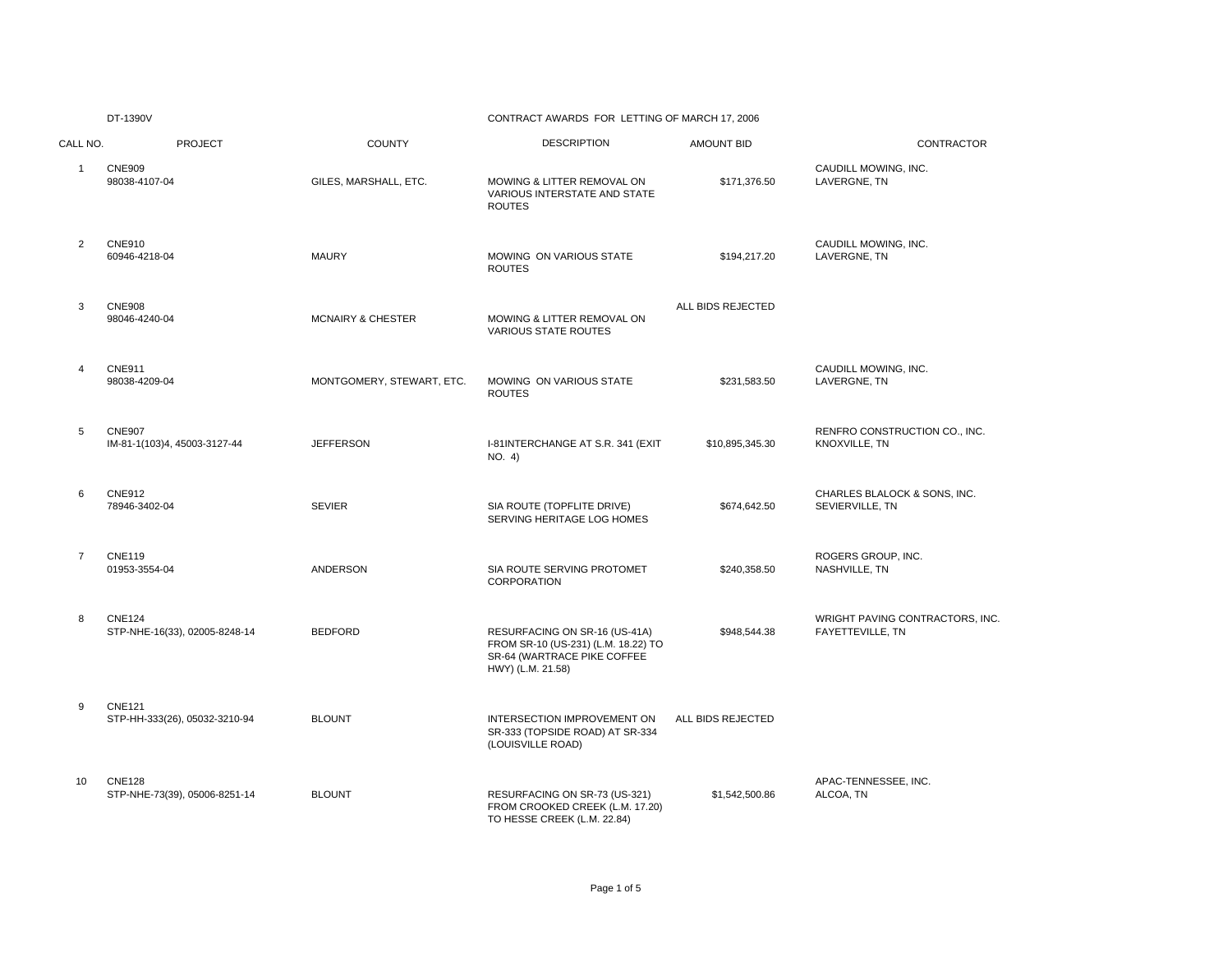| CALL NO. | <b>PROJECT</b>                                                                                | <b>COUNTY</b>               | <b>DESCRIPTION</b>                                                                                                                                      | <b>AMOUNT BID</b> | <b>CONTRACTOR</b>                              |
|----------|-----------------------------------------------------------------------------------------------|-----------------------------|---------------------------------------------------------------------------------------------------------------------------------------------------------|-------------------|------------------------------------------------|
| 11       | <b>CNE129</b><br>IME-75-1(112), 06001-8161-44, 54001-<br>8170-44                              | <b>BRADLEY &amp; MCMINN</b> | RESURFACING ON I-75 FROM SR-<br>308 (L.M. 17.50) IN BRADLEY<br>COUNTY TO L.M. 4.00 IN MCMINN<br><b>COUNTY</b>                                           | \$4,199,608.55    | RENFRO CONSTRUCTION CO., INC.<br>KNOXVILLE, TN |
| 12       | <b>CNE054</b><br>STP-1(204), 09004-8239-14                                                    | CARROLL                     | RESURFACING ON SR-1 (US-70)<br>FROM SR-22 BYPASS (VETERANS<br>DRIVE) (L.M. 18.98) TO SR-219<br>(ROSSER ROAD) (L.M. 24.36)                               | \$1,116,185.35    | TENNESSEE ASPHALT COMPANY<br>KNOXVILLE, TN     |
| 13       | <b>CNE130</b><br>14011-4303-04, 67010-4203-04                                                 | <b>CLAY &amp; OVERTON</b>   | MICROSURFACING ON SR-292 FROM<br>SR-53 (GAINESBORO HWY) (L.M.<br>0.00) IN CLAY CO. TO SR-136<br>(STANDING STONE STATE<br>HWY)(L.M. 3.40) IN OVERTON CO. | \$238,436.00      | STRAWSER INCORPORATED<br>COLUMBUS, OH          |
| 14       | <b>CNE112</b><br>STP-H-130(12), 16012-3214-94                                                 | COFFEE                      | INTERSECTION IMPROVEMENTS ON<br>SR-130 (CLEMENT DRIVE) AT<br><b>WESTSIDE DRIVE</b>                                                                      | \$318,047.97      | ROGERS GROUP, INC.<br>NASHVILLE, TN            |
| 15       | <b>CNE131</b><br>STP-24(33), 18004-8222-14                                                    | <b>CUMBERLAND</b>           | RESURFACING ON SR-24 (US-70N)<br>FROM 0.33 MI E OF RANDOLPH<br>ROAD (L.M. 6.00) TO POMONA<br>ROAD/W. CRESTON ROAD (L.M.<br>11.22                        | \$386,289.42      | TENNESSEE ASPHALT COMPANY<br>KNOXVILLE, TN     |
| 16       | <b>CNE132</b><br>18006-4213-04                                                                | CUMBERLAND                  | MICROSURFACING ON SR-28 (US-<br>127) FROM 0.17 M N OF I-40 (L.M.<br>17.94) TO 0.22 MI N OF ISOLINE<br>CHURCH (L.M. 24.07)                               | \$209,001.00      | STRAWSER INCORPORATED<br>COLUMBUS, OH          |
| 17       | <b>CNE061</b><br>CM-9312(65), 19959-3678-54                                                   | <b>DAVIDSON</b>             | NASHVILLE SIGNAL SYSTEM<br><b>IMPROVEMENTS AT VARIOUS</b><br><b>LOCATIONS</b>                                                                           | \$939,950.00      | STANSELL ELECTRIC CO., INC.<br>NASHVILLE, TN   |
| 18       | <b>CNE153</b><br>IME-40-4(76), 19005-8154-44, IME-65-<br>3(108), 19010-8155-44, 19009-4177-04 | <b>DAVIDSON</b>             | RESURFACING ON I-40 & I-65 FROM<br>I-440 TO FERN AVENUE (INCLUDING<br><b>BRIDGE REPAIRS)</b>                                                            | ALL BIDS REJECTED |                                                |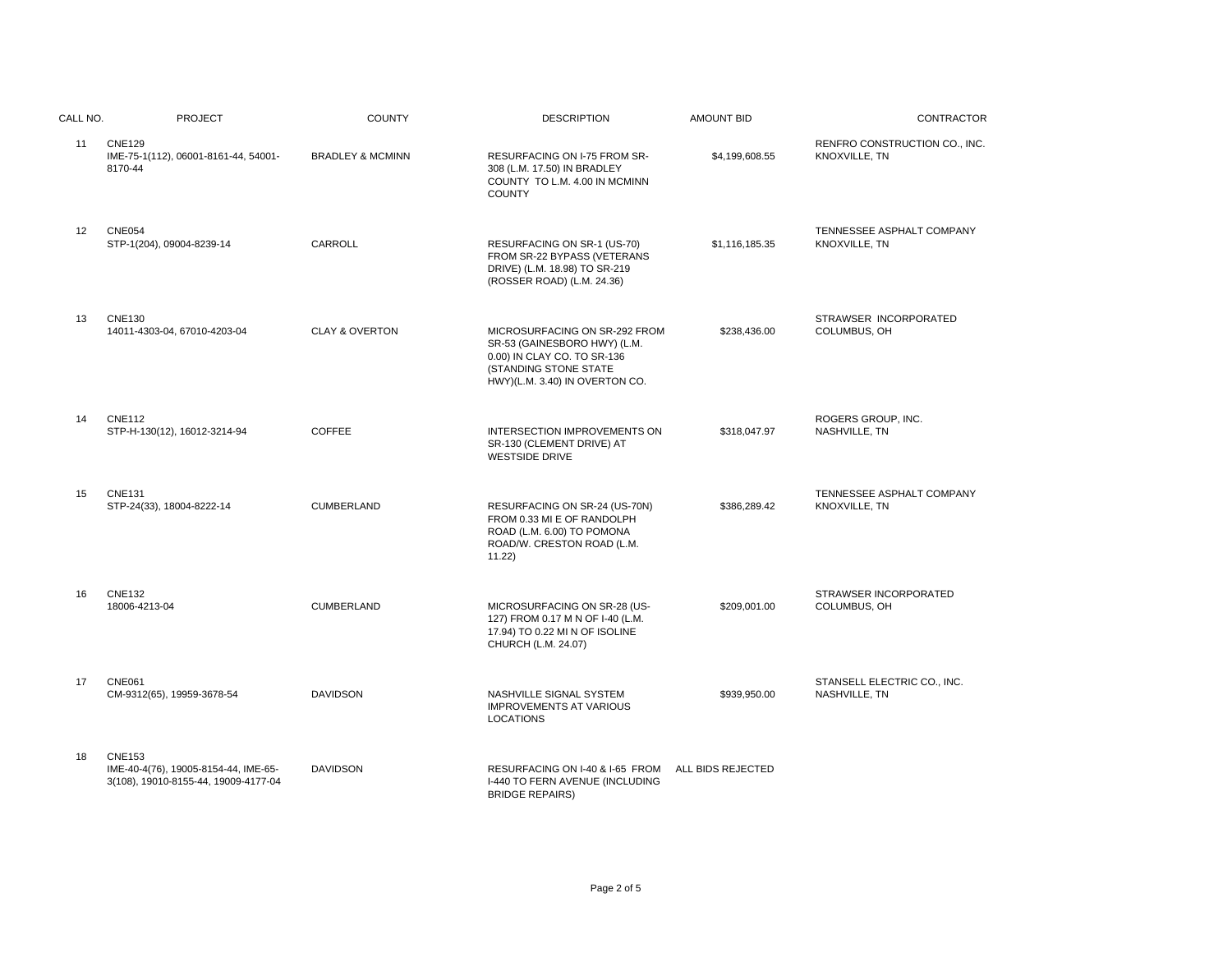| CALL NO. | <b>PROJECT</b>                                                               | <b>COUNTY</b>   | <b>DESCRIPTION</b>                                                                                                      | <b>AMOUNT BID</b> | CONTRACTOR                                                     |
|----------|------------------------------------------------------------------------------|-----------------|-------------------------------------------------------------------------------------------------------------------------|-------------------|----------------------------------------------------------------|
| 19       | <b>CNE125</b><br>19015-4123-04                                               | <b>DAVIDSON</b> | ON-CALL CONCRETE PAVING<br>REPAIR ON I-440 AT VARIOUS<br><b>LOCATIONS</b>                                               | \$986,941.50      | LOJAC, INC.<br>LEBANON, TN                                     |
| 20       | <b>CNE078</b><br>19019-4222-04                                               | <b>DAVIDSON</b> | BRIDGE REPAIR ON SR-1 (US-70S,<br>BROADWAY) OVER THE CSX<br>RAILROAD AND 11TH AVENUE                                    | \$876,538.50      | GENERAL CONSTRUCTORS, INC.<br>MT. JULIET, TN                   |
| 21       | <b>CNE126</b><br>STP-NHE-15(139), 24003-8244-14                              | <b>FAYETTE</b>  | RESURFACING ON SR-15 (US-64)<br>FROM TEAGUE STORE ROAD (L.M.<br>12.87) TO FEATHERS CHAPEL ROAD<br>(L.M. 14.67)          | \$626,912.05      | STANDARD CONSTRUCTION COMPANY, INC.<br>CORDOVA, TN             |
| 22       | CNE136<br>STP-NHE-15(140), 26002-8237-14, STP-<br>NHE-16(34), 26004-8239-14  | <b>FRANKLIN</b> | RESURFACING ON SR-16 (US-41A)<br>AND SR-15 (US-64) AT MULTIPLE<br><b>LOCATIONS</b>                                      | ALL BIDS REJECTED |                                                                |
| 23       | <b>CNE137</b><br>STP-35(34), 30005-8244-14,<br>STP-NHE-34(55), 30004-8219-14 | <b>GREENE</b>   | RESURFACING ON SR-35 (US-321) &<br>SR-34 (US-11E, US-321) FROM SR-70<br>TO SR-34 & FROM SR-70TO ERWIN<br><b>HIGHWAY</b> | \$2,161,850.50    | SUMMERS-TAYLOR, INC.<br>ELIZABETHTON, TN                       |
| 24       | <b>CNE083</b><br>STP-M-9202(51), 33958-3584-54                               | <b>HAMILTON</b> | GRADING, DRAINAGE AND PAVING<br>ON SHALLOWFORD ROAD FROM<br>WEST OF MARK LANE TO WEST OF<br><b>CENTER STREET</b>        | \$6,243,513.52    | <b>GREENSTAR, LLC</b><br>CLEVELAND, TN                         |
| 25       | <b>CNE052</b><br>BRZE-4200(10), 42945-3461-94                                | <b>HOUSTON</b>  | CONSTRUCTION OF A CONCRETE I-<br>BEAM BRIDGE ON MARABLE<br>HOLLOW ROAD OVER WELLS<br>CREEK (L.M. 3.97)                  | \$487,429.28      | CONCRETE STRUCTURES. INC.<br>CHARLOTTE, TN                     |
| 26       | <b>CNE138</b><br>STP-53(30), 44001-8230-14                                   | <b>JACKSON</b>  | RESURFACING ON SR-53 FROM OLD<br>SR-53 (L.M. 20.61) TO THE CLAY<br>COUNTY LINE (L.M. 25.43)                             | \$942,001.00      | HIGHWAYS, INC.<br>BRENTWOOD, TN                                |
| 27       | <b>CNE223</b><br>IM/NH-40-8(140), 47003-3155-44                              | <b>KNOX</b>     | I-40 SMARTFIX FROM I-275 TO<br><b>CHERRY STREET</b>                                                                     | \$104,669,817.09  | BB SMARTFIX CONSTRUCTORS, LLC A JOINT VENTURE<br>BRENTWOOD, TN |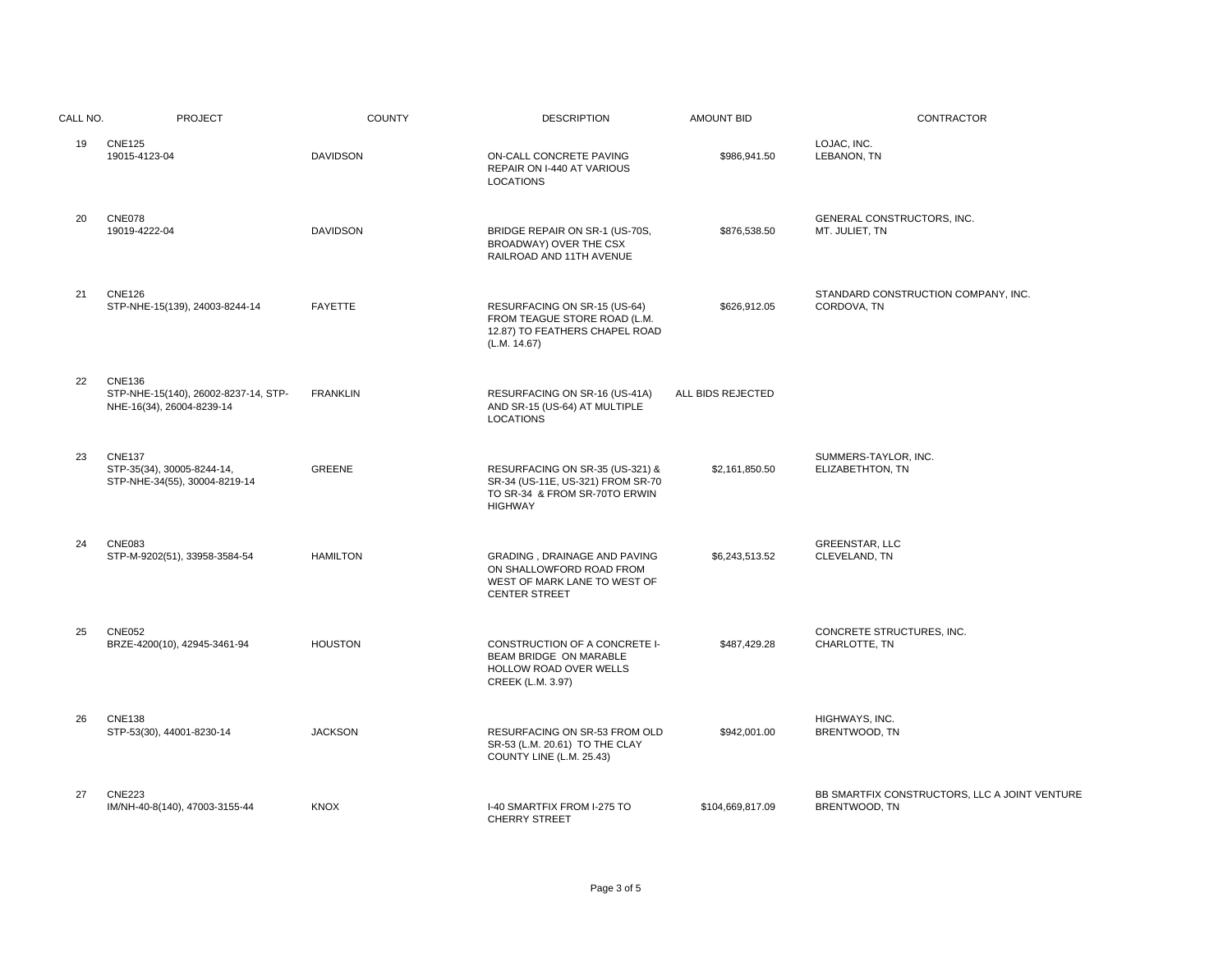| CALL NO. | <b>PROJECT</b>                                                          | <b>COUNTY</b>  | <b>DESCRIPTION</b>                                                                                                                             | <b>AMOUNT BID</b> | CONTRACTOR                                     |
|----------|-------------------------------------------------------------------------|----------------|------------------------------------------------------------------------------------------------------------------------------------------------|-------------------|------------------------------------------------|
| 28       | <b>CNE117</b><br>STP-HH-9(46), 47014-3241-94                            | <b>KNOX</b>    | INTERSECTION IMPROVEMENTS ON<br>SR-9 (US-25W, US-70) AT<br>STRAWBERRY PLAINS PIKE                                                              | \$1,268,501.65    | RENFRO CONSTRUCTION CO., INC.<br>KNOXVILLE, TN |
| 29       | <b>CNE120</b><br>STP-M-4700(39), 47956-3519-54                          | <b>KNOX</b>    | GRADING, DRAINAGE & PAVING ON<br>MCFEE ROAD FROM BOYD STATION<br>ROAD TO OLD STATE ROAD                                                        | <b>WITHDRAWN</b>  |                                                |
| 30       | <b>CNE142</b><br>BR-STP-88(13), 49008-3243-94                           | LAUDERDALE     | CONSTRUCTION OF A CONCRETE<br>BOX BRIDGE ON SR-88 OVER<br><b>BRANCH @ LM 12.56</b>                                                             | \$646,370.22      | FORD CONSTRUCTION COMPANY<br>DYERSBURG, TN     |
| 31       | <b>CNE139</b><br>STP-323(21), 53080-8204-14                             | <b>LOUDON</b>  | RESURFACING ON SR-323 FROM I-<br>75 (L.M. 0.00) TO SR-2 (US-11)(L.M.<br>2.14)                                                                  | \$247,987.47      | APAC-TENNESSEE, INC.<br>ALCOA, TN              |
| 32       | <b>CNE073</b><br>STP-1(205), 57002-8226-14                              | <b>MADISON</b> | RESURFACING ON SR-1 (US-70)<br>FROM HAYWOOD CO LINE (L.M.<br>0.00) TO VINE HILL ROAD (L.M. 7.03)                                               | \$751,782.00      | FORD CONSTRUCTION COMPANY<br>DYERSBURG, TN     |
| 33       | <b>CNE093</b><br>STP-2(83), 58003-8227-14, STP-27(42),<br>58007-8222-14 | <b>MARION</b>  | RESURFACING ON SR-2 (US-41,64,<br>72) AND SR-27 (US-72) FROM<br>KIMBALL CITY HALL TO HANCOCK<br>RD & FROM ALABAMA STATE LINE<br><b>TO I-24</b> | ALL BIDS REJECTED |                                                |
| 34       | <b>CNE095</b><br>STP-68(22), 61005-8212-14                              | <b>MEIGS</b>   | RESURFACING ON SR-68 FROM<br>WATTS BAR DAM (L.M. 0.29) TO SR-<br>58 (L.M. 4.39)                                                                | \$351,116.65      | ROGERS GROUP, INC.<br>NASHVILLE, TN            |
| 35       | <b>CNE098</b><br>STP-135(8), 71011-8229-14                              | <b>PUTNAM</b>  | RESURFACING ON SR-290, SR-135 &<br>SR-136 AT VARIOUS LOCATIONS                                                                                 | \$418,836.00      | HIGHWAYS, INC.<br>BRENTWOOD, TN                |
| 36       | <b>CNE113</b><br>71100-4103-04                                          | <b>PUTNAM</b>  | BRIDGE REPAIR ON I-40 OVER SR-24<br>(US-70N) (L.M. 33.47)                                                                                      | \$103,633.00      | JAMISON CONSTRUCTION, LLC<br>MCEWEN, TN        |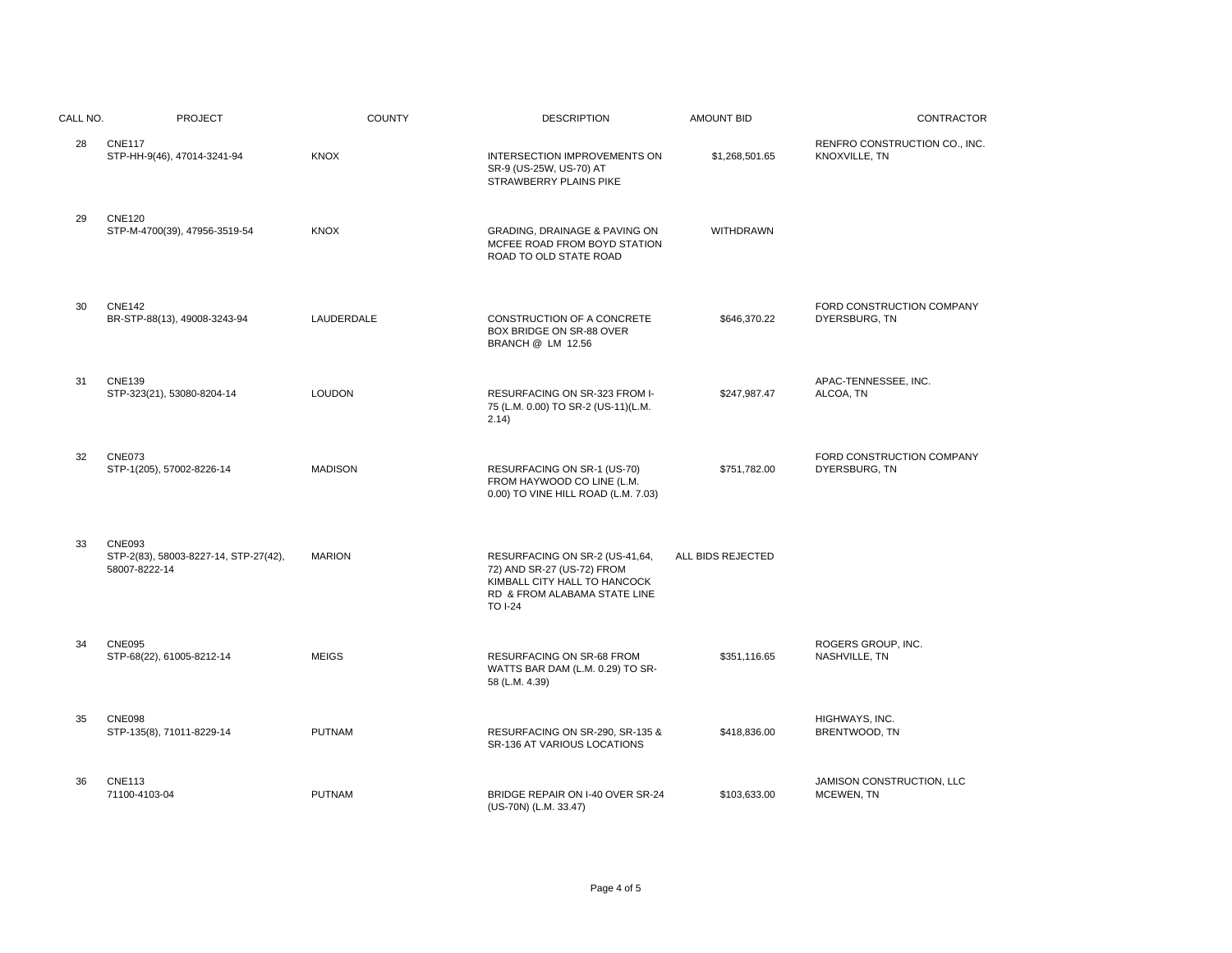| CALL NO. | <b>PROJECT</b>                                                 | <b>COUNTY</b>        | <b>DESCRIPTION</b>                                                                                                                         | <b>AMOUNT BID</b> | CONTRACTOR                                          |
|----------|----------------------------------------------------------------|----------------------|--------------------------------------------------------------------------------------------------------------------------------------------|-------------------|-----------------------------------------------------|
| 37       | <b>CNE118</b><br>BR-NHE-29(45), 72001-3285-94                  | <b>RHEA</b>          | CONSTRUCTION OF A STEEL<br>WELDED PLATE GIRDER BRIDGE ON<br>SR-29 (US-27) OVER RICHLAND<br>CREEK OVERFLOW (L.M. 5.80)                      | \$1,805,881.04    | SIMPSON CONSTRUCTION COMPANY, INC.<br>CLEVELAND, TN |
| 38       | <b>CNE145</b><br>STP-NHE-1(206), 75002-8282-14                 | <b>RUTHERFORD</b>    | RESURFACING ON SR-1 (US 41, US-<br>70S) FROM S TENNESSEE BLVD<br>(L.M. 18.42) TO CRIPPLE COVE LOOP<br>(L.M. 27.88)                         | \$2,336,693.00    | HOOVER, INC.<br>LAVERGNE, TN                        |
| 39       | <b>CNE148</b><br>STP-175(14), 79040-8225-14                    | <b>SHELBY</b>        | RESURFACING ON SR-175 FROM I-<br>55 (L.M. 6.25) TO SWINNEA ROAD<br>(L.M. 8.26)                                                             | \$750,632.63      | APAC-TENNESSEE, INC.<br>MEMPHIS, TN                 |
| 40       | <b>CNE149</b><br>79007-4172-04                                 | SHELBY               | CONCRETE PAVEMENT REPAIR ON I-<br>40 FROM PEDESTRIAN WALKWAY<br>(L.M. 4.53) TO HOLLYWOOD STREET<br>(L.M. 7.29)                             | AWARD CANCELED    |                                                     |
| 41       | <b>CNE146</b><br>STP-149(11), 63023-8237-14, 81006-<br>8220-14 | STEWART & MONTGOMERY | RESURFACING ON SR-149 FROM<br>THE HOUSTON CO LINE (L.M. 0.00)<br>IN STEWART CO. TO GUS<br>NORFLEET BRIDGE (L.M. 1.53) IN<br>MONTGOMERY CO. | \$649,988.25      | EUBANK ASPHALT PAVING & SEALING<br>CHARLOTTE, TN    |
| 42       | <b>CNE088</b><br>STP-NHE-34(49), 82005-3242-14                 | <b>SULLIVAN</b>      | GRADING, DRAINAGE, BRIDGE AND<br>PAVING ON SR-34 (US-421)<br>(ANDERSON STREET EXTENSION)<br>FROM EDGEMONT AVE TO<br>PENNSYLVANIA AVE       | \$5,743,515.46    | SIMPSON CONSTRUCTION COMPANY, INC.<br>CLEVELAND, TN |
| 43       | <b>CNE152</b><br>STP-1(207), 84001-8205-14                     | <b>TIPTON</b>        | RESURFACING ON SR-1 (US-70, US-<br>79) FROM FAYETTE CO LINE (L.M.<br>0.00) TO THE HAYWOOD COUNTY<br>LINE (L.M. 4.79)                       | \$763,649.03      | LEHMAN-ROBERTS COMPANY<br><b>MEMPHIS, TN</b>        |
| 44       | <b>CNE144</b><br>STP-H-9500(16), 95950-3567-94                 | <b>WILSON</b>        | INSTALLATION OF SIGNALS ON<br>COLES FERRY PIKE AT CASTLE<br><b>HEIGHTS AVENUE</b>                                                          | \$97,429.50       | S & W CONTRACTING CO., INC.<br>MURFREESBORO, TN     |
|          | <b>LETTING TOTAL</b>                                           |                      |                                                                                                                                            | \$155,237,106.37  |                                                     |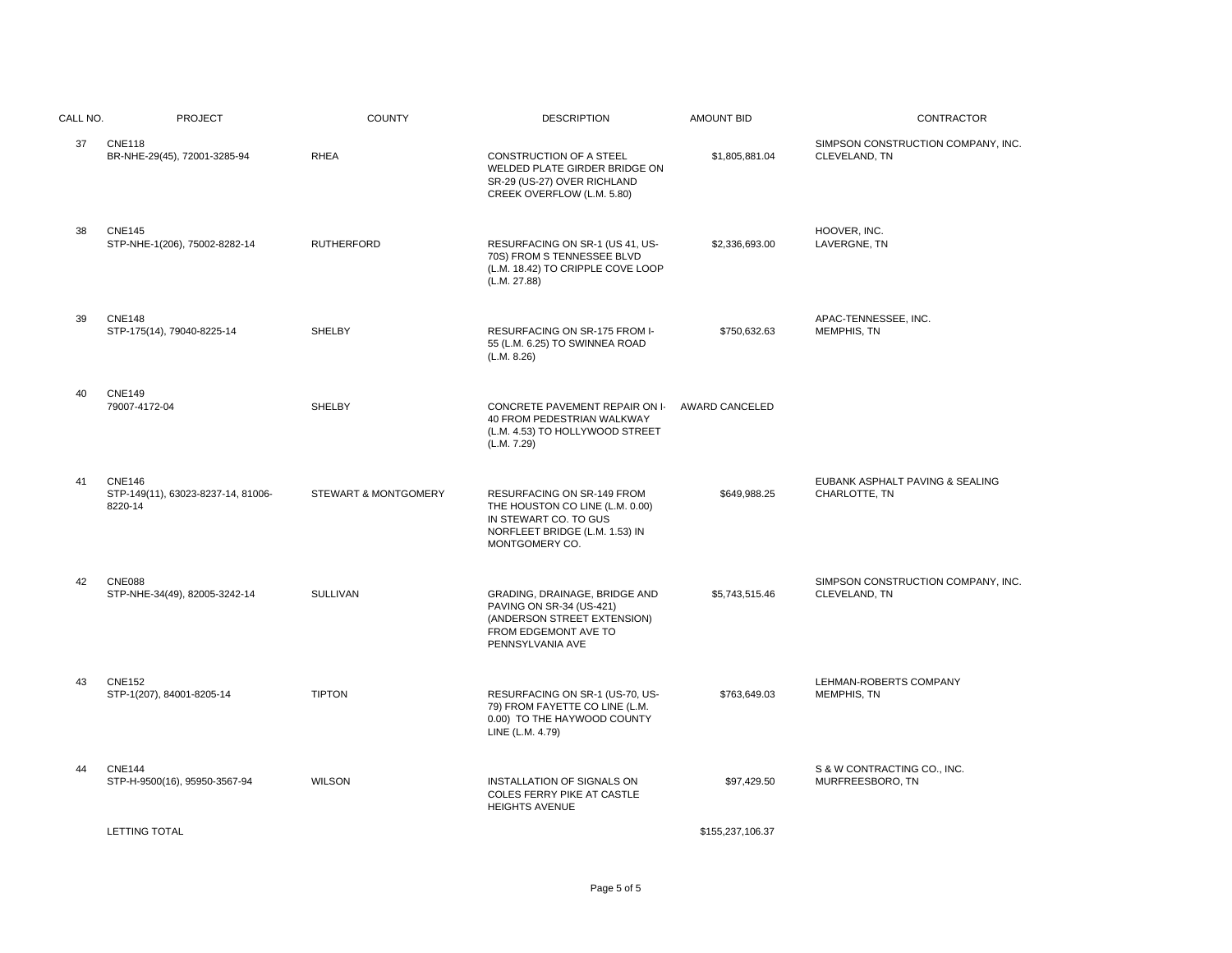# CONTRACT AWARDS FOR LETTING OF APRIL 28, 2006

| CALL NO. | <b>PROJECT</b>                                                                                                                  | <b>COUNTY</b>                | <b>DESCRIPTION</b>                                                                                                                                     | <b>AMOUNT BID</b> | <b>CONTRACTOR</b>                               |
|----------|---------------------------------------------------------------------------------------------------------------------------------|------------------------------|--------------------------------------------------------------------------------------------------------------------------------------------------------|-------------------|-------------------------------------------------|
| 001      | <b>CNE903</b><br>BH-I-40-1(300), 79003-3191-94                                                                                  | <b>SHELBY</b>                | SEISMIC RETROFIT ON I-40 OVER THE<br><b>MISSISSIPPI RIVER</b>                                                                                          | \$53,567,141.06   | DEMENT CONSTRUCTION COMPANY, LLC<br>JACKSON, TN |
| 002      | <b>CNE918</b><br>STP-HH-333(26), 05032-3210-94                                                                                  | <b>BLOUNT</b>                | INTERSECTION IMPROVEMENT ON SR-333<br>(TOPSIDE ROAD) AT SR-334 (LOUISVILLE<br>ROAD)                                                                    | \$997.162.07      | HILL BROS. EXCAVATING, INC.<br>LIVINGSTON, TN   |
| 003      | <b>CNE915</b><br>98025-4299-04                                                                                                  | CLAY, FENTRESS, ETC.         | MOWING AND LITTER REMOVAL ON VARIOUS<br><b>STATE ROUTES</b>                                                                                            | \$308,493.00      | ORR CONTRACTING, INC.<br>ROBBINSVILLE, NC       |
| 004      | <b>CNE919</b><br>IME-40-4(76), 19005-8154-44, IME-65-<br>3(108), 19010-8155-44, 19009-4177-04                                   | <b>DAVIDSON</b>              | RESURFACING ON I-40 & I-65 FROM I-440 TO<br>FERN AVENUE. INCLUDING BRG REPAIR ON I-<br>40 OVER JEFFERSON ST AND NASHVILLE &<br><b>WESTERN RAILROAD</b> | ALL BIDS REJECTED |                                                 |
| 005      | <b>CNE913</b><br>19002-4177-04                                                                                                  | <b>DAVIDSON</b>              | SIGN INSTALLATION ON I-24 @ VARIOUS<br><b>LOCATIONS</b>                                                                                                | \$967,655.00      | LOJAC SAFETY, INC.<br>LEBANON, TN               |
| 006      | <b>CNE920</b><br>STP-50(30), 98025-8277-14, STP-NHE-<br>15(140), 26002-8237-14, STP-NHE-16(34),<br>26004-8239-14, 26007-4233-04 | FRANKLIN, GRUNDY, ETC.       | RESURFACING ON SR-15 (US-64), SR-16 (US-<br>41A), SR-50 & SR-56 @ VARIOUS LOCATIONS                                                                    | \$2,957,139.89    | ROGERS GROUP, INC.<br>NASHVILLE, TN             |
| 007      | <b>CNE916</b><br>STP-2(83), 58003-8227-14, STP-27(42),<br>58007-8222-14                                                         | <b>MARION</b>                | RESURFACING ON SR-2 (US-41,64, 72) AND SR-<br>27 (US-72) FROM KIMBALL CITY HALL TO<br>HANCOCK RD & FROM ALABAMA STATE LINE<br><b>TO I-24</b>           | \$2,105,962.00    | HIGHWAYS, INC.<br>BRENTWOOD, TN                 |
| 008      | <b>CNE917</b><br>98046-4240-04                                                                                                  | <b>MCNAIRY &amp; CHESTER</b> | MOWING AND LITTER REMOVAL ON VARIOUS<br><b>STATE ROUTES</b>                                                                                            | \$364,940.00      | GTL, INC.<br>BEARDEN, AR                        |
| 009      | <b>CNE914</b><br>90085-4158-04                                                                                                  | <b>WASHINGTON</b>            | BRIDGE REPAIR ON PRINCETON ROAD OVER<br>I-26 (L.M. 1.92)                                                                                               | \$363,485.74      | GENERAL CONSTRUCTORS, INC.<br>MT. JULIET, TN    |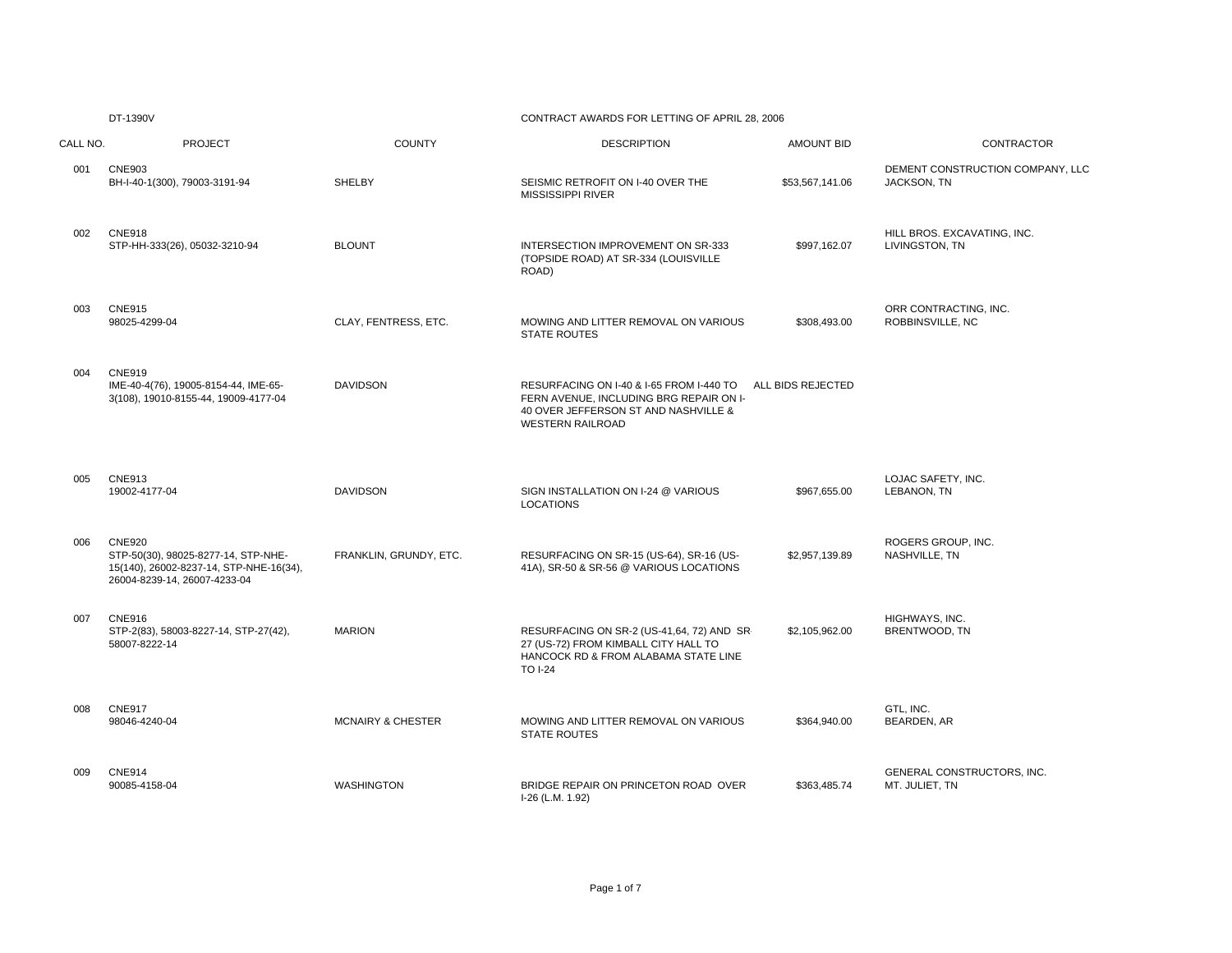| CALL NO. | <b>PROJECT</b>                 | <b>COUNTY</b>            | <b>DESCRIPTION</b>                                                                       | <b>AMOUNT BID</b> | <b>CONTRACTOR</b>                                       |
|----------|--------------------------------|--------------------------|------------------------------------------------------------------------------------------|-------------------|---------------------------------------------------------|
| 010      | <b>CNE192</b><br>98016-4113-04 | ANDERSON, BLOUNT, ETC.   | ON-CALL SIGNING ON VARIOUS INTERSTATE<br>AND STATE ROUTES                                | \$292,785.47      | M & M CONTRACT MOWING, LLC<br>MADISONVILLE, TN          |
| 011      | <b>CNE203</b><br>98016-4112-04 | ANDERSON, BLOUNT, ETC.   | SWEEPING AND DRAIN CLEANING ON<br>VARIOUS INTERSTATE AND STATE ROUTES                    | \$506,834.16      | SWEEPIING CORPORATION OF AMERICA, INC.<br>NASHVILLE, TN |
| 012      | <b>CNE201</b><br>98016-4111-04 | ANDERSON, BLOUNT, ETC.   | ON-CALL ATTENUATOR REPAIR ON VARIOUS<br><b>INTERSTATE AND STATE ROUTES</b>               | \$428,015.00      | TENNESSEE GUARDRAIL, INC.<br>KNOXVILLE, TN              |
| 013      | <b>CNE169</b><br>98016-4107-04 | ANDERSON, CAMPBELL, ETC. | RETRACING OF PAINTED PAVEMENT<br>MARKING LINES ON VARIOUS INTERSTATE<br>AND STATE ROUTES | \$205,170.93      | SUPERIOR PAVEMENT MARKIING, INC.<br>KNOXVILLE, TN       |
| 014      | <b>CNE163</b><br>98038-4117-04 | BEDFORD, CHEATHAM, ETC.  | ON-CALL SIGNING ON VARIOUS INTERSTATE<br>AND STATE ROUTES                                | \$298,698.00      | LAW SIGNS, LLC<br><b>BEECH GROVE, TN</b>                |
| 015      | <b>CNE164</b><br>98046-4146-04 | BENTON, CARROLL, ETC.    | ON-CALL SIGNING ON VARIOUS INTERSTATE<br>AND STATE ROUTES                                | \$337,755.00      | LAW SIGNS, LLC<br><b>BEECH GROVE, TN</b>                |
| 016      | <b>CNE179</b><br>98046-4243-04 | BENTON, CARROLL, ETC.    | <b>RETRACING OF PAINTED PAVEMENT</b><br>MARKING LINES ON VARIOUS STATE ROUTES            | \$650,185.44      | TRAF-MARK, INC.<br>MEMPHIS, TN                          |
| 017      | <b>CNE159</b><br>98046-4145-04 | BENTON, CARROLL, ETC.    | ON-CALL ATTENUATOR REPAIR ON VARIOUS<br>INTERSTATE AND STATE ROUTES                      | \$444,108.00      | TRAF-MARK, INC.<br>MEMPHIS, TN                          |
| 018      | <b>CNE193</b><br>98026-4113-04 | BLEDSOE, BRADLEY, ETC.   | ON-CALL SIGNING ON VARIOUS INTERSTATE<br>AND STATE ROUTES                                | \$271,870.00      | LAW SIGNS, LLC<br><b>BEECH GROVE, TN</b>                |
| 019      | <b>CNE134</b><br>98026-4110-04 | BLEDSOE, CANNON, ETC.    | RETRACING OF PAINTED PAVEMENT<br>MARKING LINES ON VARIOUS INTERSTATE<br>AND STATE ROUTES | \$401,129.62      | ENGLAND STRIPING, INC.<br>CROSSVILLE, TN                |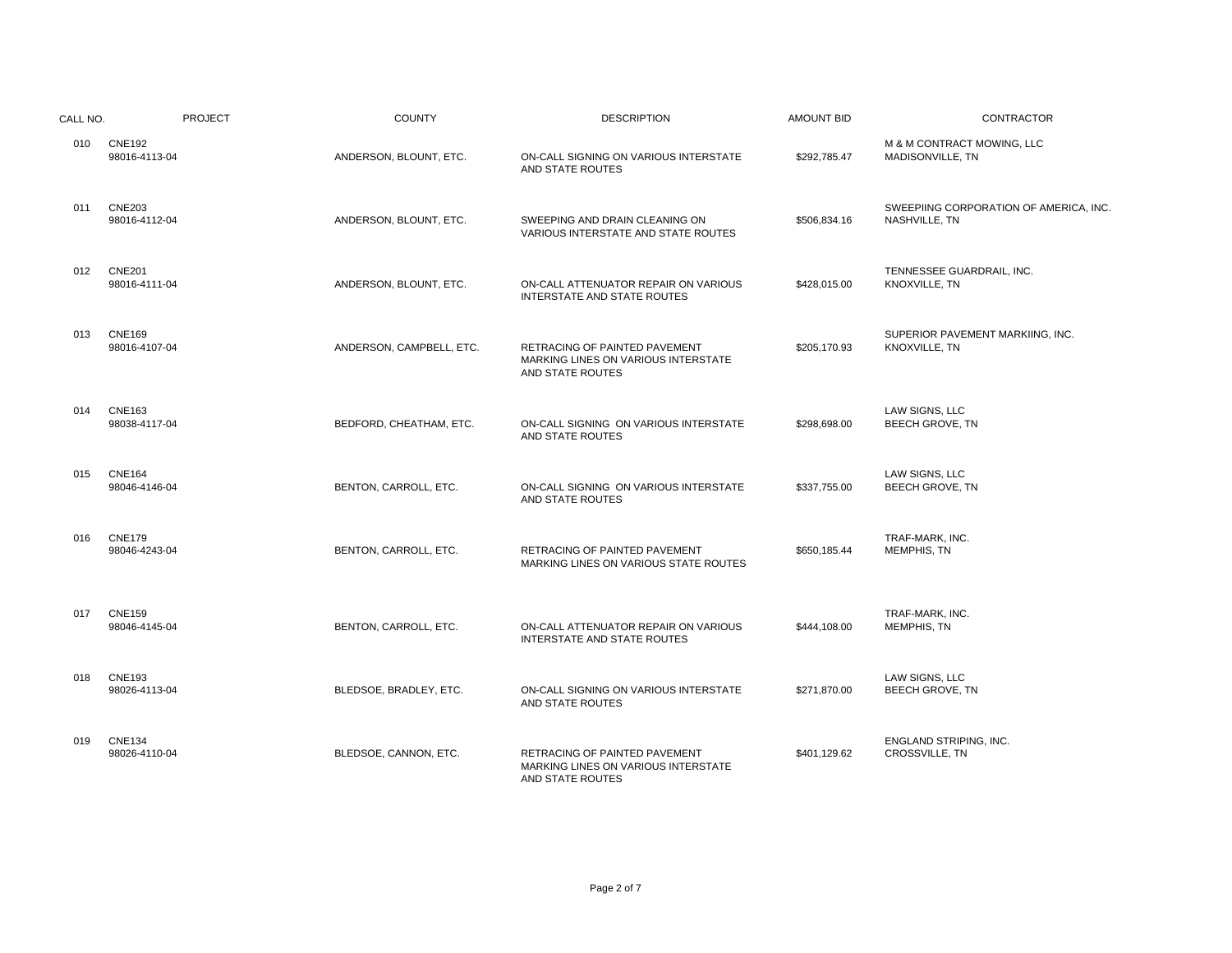| CALL NO. | <b>PROJECT</b>                               | <b>COUNTY</b>           | <b>DESCRIPTION</b>                                                                       | <b>AMOUNT BID</b> | <b>CONTRACTOR</b>                                   |
|----------|----------------------------------------------|-------------------------|------------------------------------------------------------------------------------------|-------------------|-----------------------------------------------------|
| 020      | <b>CNE172</b><br>98016-4108-04               | BLOUNT, COCKE, ETC.     | RETRACING OF PAINTED PAVEMENT<br>MARKING LINES ON VARIOUS INTERSTATE<br>AND STATE ROUTES | \$345,899.20      | SUPERIOR PAVEMENT MARKING, INC.<br><b>KNOXVILLE</b> |
| 021      | <b>CNE202</b><br>98026-4112-04               | BRADLEY, DEKALB, ETC.   | ON-CALL ATTENUATOR REPAIR ON VARIOUS<br>INTERSTATE AND STATE ROUTES                      | \$390,310.00      | TENNESSEE GUARDRAIL, INC.<br>KNOXVILLE, TN          |
| 022      | <b>CNE135</b><br>98026-4109-04               | BRADLEY, HAMILTON, ETC. | RETRACING OF PAINTED PAVEMENT<br>MARKING LINES ON VARIOUS INTERSTATE<br><b>ROUTES</b>    | \$201,240.90      | SUPERIOR PAVEMENT MARKING, INC.<br>KNOXVILLE, TN    |
| 023      | <b>CNE156</b><br>98016-4106-04               | CARTER, GRAINGER, ETC.  | RETRACING OF PAINTED PAVEMENT<br>MARKING LINES ON VARIOUS INTERSTATE<br>AND STATE ROUTES | \$419,441.89      | SUMMERS-TAYLOR, INC.<br>ELIZABETHTON, TN            |
| 024      | <b>CNE176</b><br>98026-4211-04               | CLAY, CUMBERLAND, ETC.  | RETRACING OF PAINTED PAVEMENT<br>MARKING LINES ON VARIOUS STATE ROUTES                   | \$501,233.99      | SUPERIOR PAVEMENT MARKING, INC.<br>KNOXVILLE, TN    |
| 025      | <b>CNE194</b><br>STP-H-2(80), 16003-3239-94  | <b>COFFEE</b>           | INTERSECTION IMPROVEMENT ON SR-2 (US-<br>41) @ HILLS CHAPEL ROAD                         | \$169,239.19      | ROGERS GROUP, INC.<br>NASHVILLE, TN                 |
| 026      | <b>CNE181</b><br>98046-4244-04               | CROCKETT, HAYWOOD, ETC. | RETRACING OF PAINTED PAVEMENT<br>MARKING LINES ON VARIOUS INTERSTATE<br>AND STATE ROUTES | \$425,799.42      | TRAF-MARK, INC.<br><b>MEMPHIS, TN</b>               |
| 027      | <b>CNE177</b><br>STP-H-11(42), 19031-3212-94 | <b>DAVIDSON</b>         | SIGNAL INSTALLATION ON SR-11 (US-41) @<br><b>WILLIAMSON ROAD</b>                         | \$21,950.00       | STANSELL ELECTRIC CO., INC.<br>NASHVILLE, TN        |
| 028      | <b>CNE063</b><br>19047-4222-04               | <b>DAVIDSON</b>         | BRIDGE REPAIR ON SR-155 OVER AIRWAYS<br>BOULEVARD (L.M. 5.24)                            | \$695.130.75      | GENERAL CONSTRUCTORS, INC.<br>MT. JULIET, TN        |
| 029      | <b>CNE162</b><br>19047-4223-04               | <b>DAVIDSON</b>         | TUNNEL CLEANING ON SR-155 (THOMPSON<br>LANE)                                             | \$53,100.00       | DIAMOND SPECIALIZED, INC.<br>STEUBENVILLE, 0H       |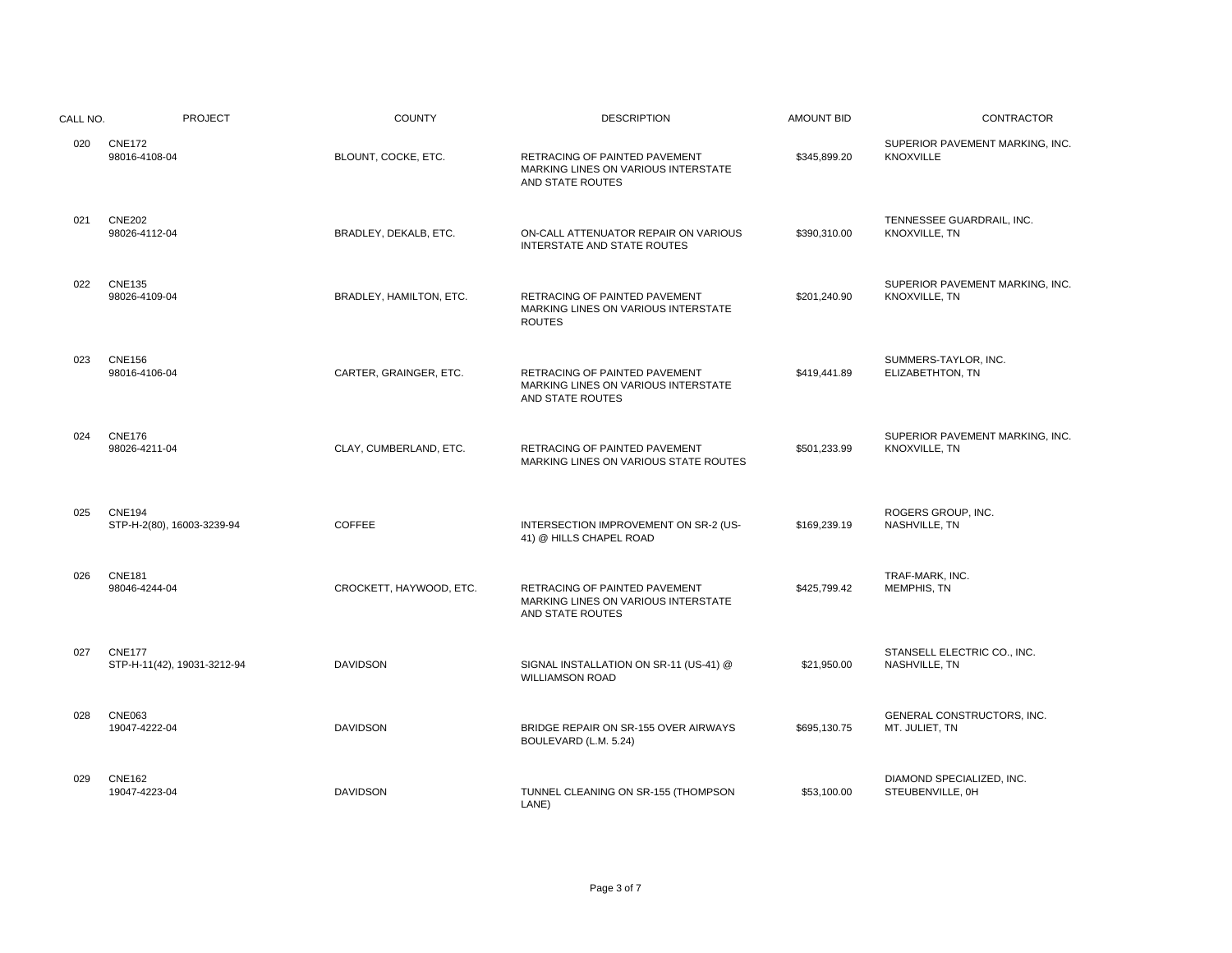| CALL NO. | <b>PROJECT</b>                                | <b>COUNTY</b>              | <b>DESCRIPTION</b>                                                                                                                       | <b>AMOUNT BID</b> | CONTRACTOR                                               |
|----------|-----------------------------------------------|----------------------------|------------------------------------------------------------------------------------------------------------------------------------------|-------------------|----------------------------------------------------------|
| 030      | <b>CNE158</b><br>98038-4115-04                | DAVIDSON, DICKSON, ETC.    | ON-CALL ATTENUATOR REPAIR ON VARIOUS<br><b>INTERSTATE AND STATE ROUTES</b>                                                               | \$464,668.84      | SITE-SAFE PRODUCTS, LLC<br>CLARKSON, KY                  |
| 031      | <b>CNE160</b><br>98038-4116-04                | DAVIDSON, MONTGOMERY, ETC. | SWEEPING, DRAIN CLEANING & BRIDGE<br><b>CLEANING ON VARIOUS INTERSTATE AND</b><br><b>STATE ROUTES</b>                                    | \$796,031.58      | SWEEPING CORPORATION OF AMERICA, INC.<br>NASHVILLE, TN   |
| 032      | <b>CNE166</b><br>BH-STP-20(38), 20002-3237-94 | <b>DECATUR &amp; PERRY</b> | BRIDGE REHABILITATION ON SR-20 (US-412)<br>OVER THE TENNESSEE RIVER (L.M. 9.07)                                                          | \$2,621,979.30    | MOUNTAIN STATES CONTRACTORS, LLC<br>DURHAM, NC           |
| 033      | <b>CNE187</b><br>STP-M-9303(7), 22953-3568-54 | <b>DICKSON</b>             | RESURFACING ON OLD COLUMBIA ROAD<br>FROM SR-1 (US-70) (L.M. 0.00) TO BLUE DRIVE<br>(L.M. 1.42)                                           | \$191,951.50      | EUBANK ASPHALT PAVING & SEALING<br>CHARLOTTE, TN         |
| 034      | <b>CNE165</b><br>BR-STP-210(7), 23210-3213-94 | <b>DYER</b>                | CONSTRUCTION OF A CONCRETE BOX BEAM<br>BRIDGE ON SR-210 OVER BRANCH @ L.M. 0.78                                                          | \$865.710.21      | FORD CONSTRUCTION COMPANY<br>DYERSBURG, TN               |
| 035      | <b>CNE079</b><br>24954-3616-04                | <b>FAYETTE</b>             | GRADING, DRAINAGE, BOX BRIDGE AND<br>PAVING ON CORRECTIONAL CENTER ACCESS<br>ROAD SERVING FAYETTE COUNTY JUSTICE<br>CENTER IN SOMERVILLE | \$1,277,333.57    | FORD CONSTRUCTION COMPANY<br>DYERSBURG, TN               |
| 036      | <b>CNE168</b><br>BRZE-2500(14), 25945-3460-94 | <b>FENTRESS</b>            | CONSTRUCTION OF A CONCRETE BOX<br>BRIDGE ON LITTLE CRAB ROAD OVER<br>POPLAR COVE CREEK (L.M. 12.55)                                      | \$394,284.89      | HIGHWAYS, INC.<br>BRENTWOOD, TN                          |
| 037      | <b>CNE133</b><br>STP-28(30), 25001-3290-14    | <b>FENTRESS</b>            | RECONSTRUCTION ON SR-28 (US-127) FROM<br>0.2 MI N OF BIG DRY CREEK TO 1.7 MI N OF<br>BIG DRY CREEK, NORTH OF JAMESTOWN                   | \$16,420,746.08   | WRIGHT BROTHERS CONSTRUCTION CO., INC.<br>CHARLESTON, TN |
| 038      | <b>CNE186</b><br>98038-4113-04                | GILES, LAWRENCE, ETC.      | RETRACING OF PAINTED PAVEMENT<br>MARKING LINES (W/ LARGE BEADS) ON<br>VARIOUS INTERSTATE AND STATE ROUTES                                | \$771,553.00      | INTERSTATE ROAD MANAGEMENT CORP.<br>HAZLETON, PA         |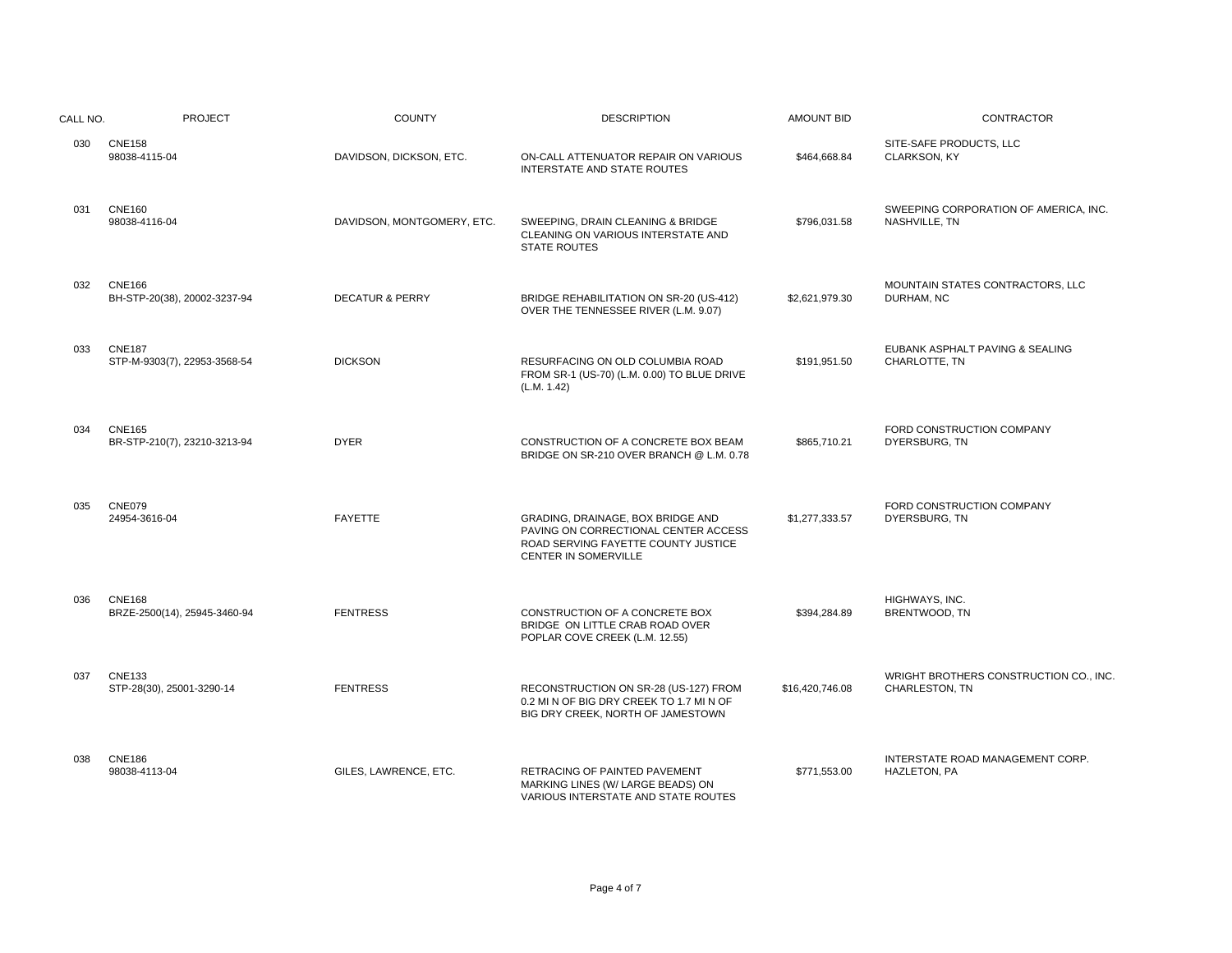| CALL NO. | <b>PROJECT</b>                                 | <b>COUNTY</b>                 | <b>DESCRIPTION</b>                                                                                                                                 | <b>AMOUNT BID</b> | <b>CONTRACTOR</b>                                   |
|----------|------------------------------------------------|-------------------------------|----------------------------------------------------------------------------------------------------------------------------------------------------|-------------------|-----------------------------------------------------|
| 039      | <b>CNE195</b><br>30001-3193-04                 | <b>GREENE</b>                 | INSTALLATION OF A BRAKE TESTING FACILITY ALL BIDS REJECTED<br>AT THE EXISTING WEIGH STATION ON I-81                                                |                   |                                                     |
| 040      | <b>CNE081</b><br>98015-4277-04                 | <b>GREENE &amp; JEFFERSON</b> | REPLACEMENT OF SMALL DRAINAGE<br>STRUCTURES ON SR-349 (L.M. 11.36) IN<br>GREENE CO & ON SR-35 (L.M. 2.94) AND SR-92<br>(L.M. 1.55) IN JEFFERSON CO | \$820,654.27      | LYONS CONSTRUCTION COMPANY, INC.<br>ROGERSVILLE, TN |
| 041      | <b>CNE189</b><br>33947-4289-04                 | <b>HAMILTON</b>               | TUNNEL CLEANING IN CHATTANOOGA ON<br><b>VARIOUS STATE ROUTES</b>                                                                                   | \$133,400.00      | DIAMOND SPECIALIZED, INC.<br>STEUBENVILLE, OH       |
| 042      | <b>CNE051</b><br>STP-13(15), 43005-3240-14     | <b>HUMPHREYS</b>              | RECONSTRUCTION ON SR-13 FROM SR-230<br>TO MAIN STREET                                                                                              | \$25,438,841.26   | EUBANK ASPHALT PAVING & SEALING<br>CHARLOTTE, TN    |
| 043      | <b>CNE120</b><br>STP-M-4700(39), 47956-3519-54 | <b>KNOX</b>                   | GRADING, DRAINAGE & PAVING ON MCFEE<br>ROAD FROM BOYD STATION ROAD TO OLD<br><b>STATE ROAD</b>                                                     | \$2,437,877.18    | RENFRO CONSTRUCTION CO., INC.<br>KNOXVILLE, TN      |
| 044      | <b>CNE188</b><br>47010-4235-04                 | <b>KNOX</b>                   | TUNNEL CLEANING ON SR-1 (HENLEY STREET<br>CONNECTOR)                                                                                               | \$54,200.00       | DIAMOND SPECIALIZED, INC.<br>STEUBENVILLLE, OH      |
| 045      | <b>CNE196</b><br>98015-4258-04                 | LOUDON & ROANE                | CONSTRUCTION OF SMALL DRAINAGE<br>STRUCTURES ON SR-72 (L.M. 15.90) & SR-95<br>(L.M. 5.80) IN LOUDON CO AND ON SR-29 (L.M.<br>12.60) IN ROANE CO    | \$860,492.25      | SIMPSON CONSTRUCTION COMPANY, INC.<br>CLEVELAND, TN |
| 046      | <b>CNE147</b><br>98038-4112-04                 | MACON, SMITH, ETC.            | RETRACING OF PAINTED PAVEMENT<br>MARKING LINES (W/ LARGE BEADS) ON<br>VARIOUS INTERSTATE AND STATE ROUTES                                          | \$542,118.00      | INTERSTATE ROAD MANAGEMENT CORP.<br>HAZLETON, PA    |
| 047      | <b>CNE154</b><br>STP-H-2(77), 54002-3230-94    | <b>MCMINN</b>                 | INTERSECTION IMPROVMENT ON SR-2 (US-11)<br>@ VELMA ROAD                                                                                            | \$344,286.00      | <b>GREENSTAR, LLC</b><br>CLEVELAND, TN              |
| 048      | <b>CNE155</b><br>62069-4226-04                 | <b>MONROE</b>                 | BRIDGE REPAIRS ON SR-68 OVER I-75 (L.M.<br>0.21)                                                                                                   | \$544,189.50      | GENERAL CONSTRUCTORS, INC.<br>MT. JULIET, TN        |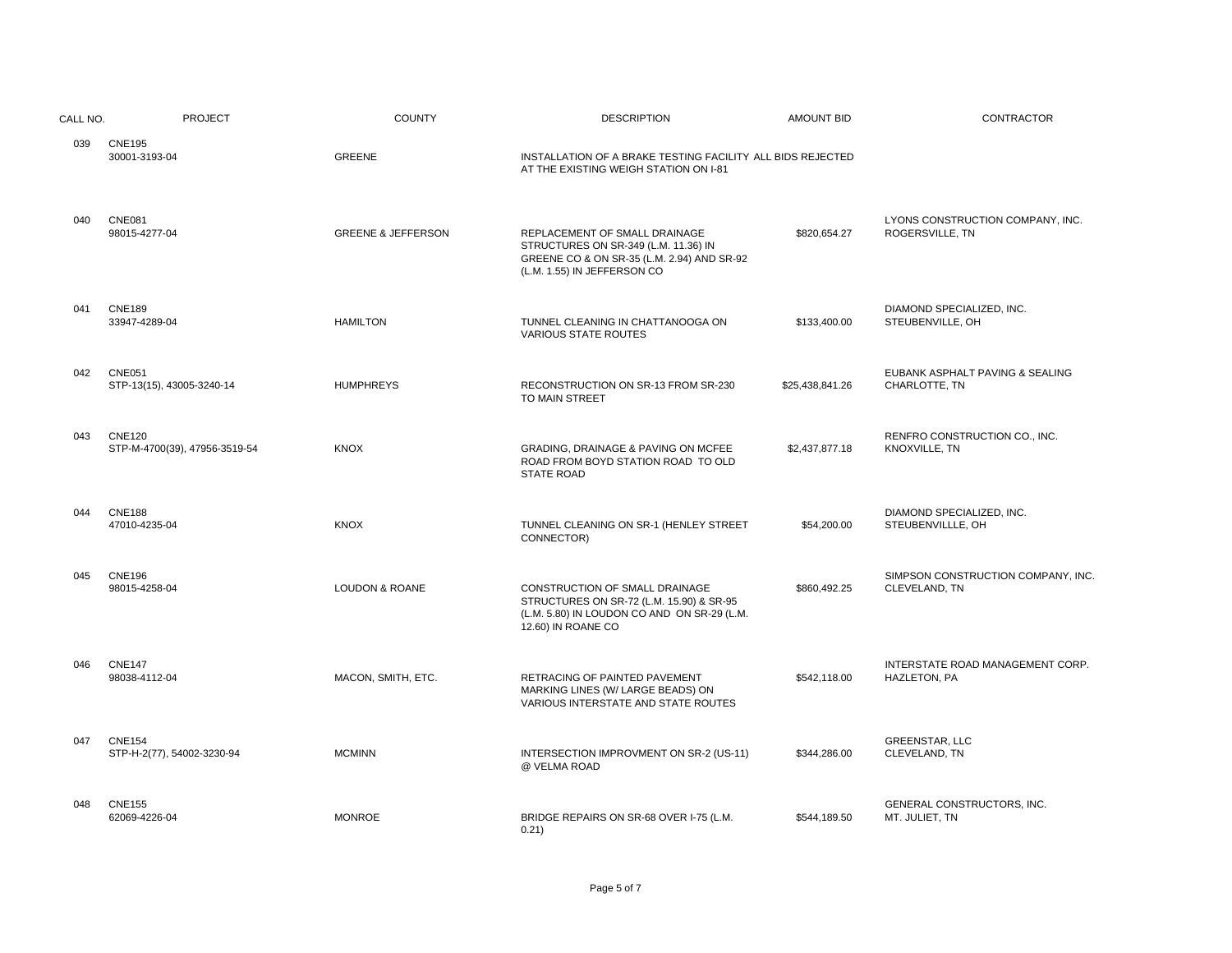| CALL NO. | PROJECT                                                        | <b>COUNTY</b>        | <b>DESCRIPTION</b>                                                                              | AMOUNT BID        | CONTRACTOR                                             |
|----------|----------------------------------------------------------------|----------------------|-------------------------------------------------------------------------------------------------|-------------------|--------------------------------------------------------|
| 049      | <b>CNE174</b><br>98016-4109-04                                 | MONROE, MORGAN, ETC. | RETRACING OF PAINTED PAVEMENT<br>MARKING LINES ON VARIOUS INTERSTATE<br>AND STATE ROUTES        | \$236,860.04      | SUPERIOR PAVEMENT MARKING, INC.<br>KNOXVILLE, TN       |
| 050      | <b>CNE043</b><br>BRZE-6500(31), 65032-3402-94                  | <b>MORGAN</b>        | CONSTRUCTION OF A CONCRETE BOX BEAM<br>BRIDGE ON GOBEY ROAD OVER THE EMORY<br>RIVER (L.M. 4.42) | \$931,695.98      | HIGHWAYS, INC.<br>BRENTWOOD, TN                        |
| 051      | <b>CNE173</b><br>STP-M-5(77), 66007-3226-54                    | <b>OBION</b>         | INTERSECTION IMPROVEMENTS ON SR-5 (US-<br>45W) @ CHURCH STREET                                  | \$223,117.30      | FORD CONSTRUCTION COMPANY<br>DYERSBURG, TN             |
| 052      | <b>CNE140</b><br>71100-4104-04                                 | <b>PUTNAM</b>        | SLIDE REPAIR ON I-40 WB, 4.5 MILES W OF<br><b>MONTEREY</b>                                      | <b>WITHDRAWN</b>  |                                                        |
| 053      | <b>CNE141</b><br>73100-4101-04                                 | <b>ROANE</b>         | BRIDGE REPAIR ON I-40 OVER BUTTERMILK<br>ROAD (L.M. 18.43)                                      | \$316,822.20      | JAMISON CONSTRUCTION, LLC<br>MCEWEN, TN                |
| 054      | CNE076<br>75840-3224-04, 75946-3603-04                         | <b>RUTHERFORD</b>    | CONSTRUCTION OF AN INTERCHANGE ON SR- ALL BIDS REJECTED<br>840 AT BEESLEY ROAD                  |                   |                                                        |
| 055      | <b>CNE102</b><br>STP-385(25), 79185-3227-14                    | <b>SHELBY</b>        | PAVING ON SR-385 FROM SR15 (US-64) TO I-40                                                      | \$10,192,069.88   | LEHMAN-ROBERTS COMPANY<br><b>MEMPHIS, TN</b>           |
| 056      | <b>CNE161</b><br>79946-4182-04                                 | SHELBY               | SWEEPING AND DRAIN CLEANING ON<br>VARIOUS INTERSTATE AND STATE ROUTES                           | \$566,141.17      | SWEEPING CORPORATION OF AMERICA, INC.<br>NASHVILLE, TN |
| 057      | <b>CNE101</b><br>STP-385(24), 24385-3206-14, 79185-3226-<br>14 | SHELBY & FAYETTE     | PAVING ON SR-385 FROM SR-86 (US-72) TO 0.5<br>MI N OF SR-57 (POPLAR AVE)                        | \$7,722,633.31    | LEHMAN-ROBERTS COMPANY<br>MEMPHIS, TN                  |
| 058      | <b>CNE150</b><br>80001-4181-04                                 | <b>SMITH</b>         | EXPANSION OF THE WASTEWATER<br>TREATMENT PLANT AT THE I-40 WELCOME<br><b>CENTER</b>             | ALL BIDS REJECTED |                                                        |
| 059      | <b>CNE198</b><br>82001-3169-04                                 | SULLIVAN             | INTERCHANGE LIGHTING ON I-81 @ SR-394 IN<br><b>BLOUNTVILLE</b>                                  | \$390,292.00      | DAVIS H. ELLIOT COMPANY, INC.<br>LEXINGTON, KY         |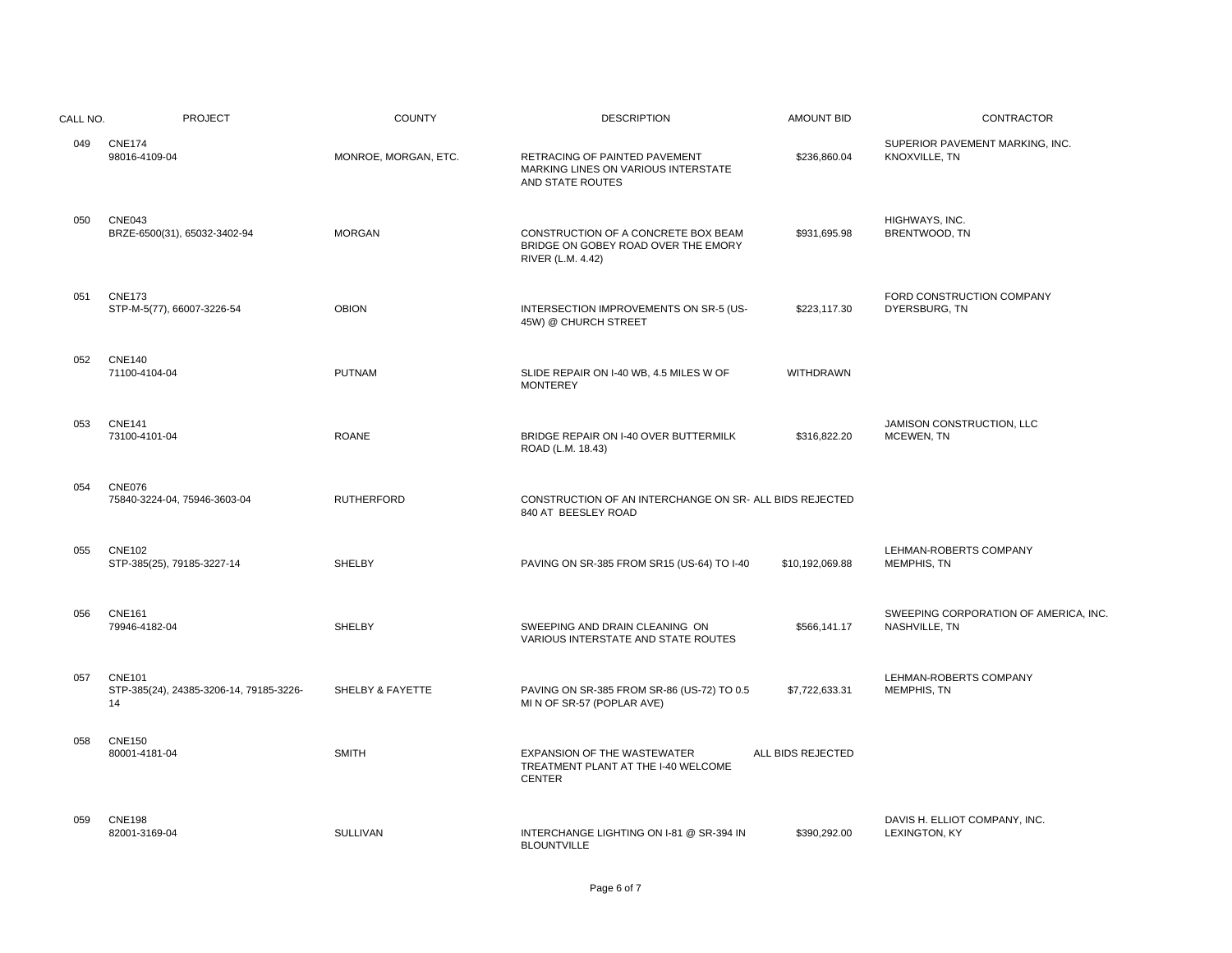| CALL NO. | <b>PROJECT</b>                                                         | <b>COUNTY</b>     | <b>DESCRIPTION</b>                                                                                                                                       | <b>AMOUNT BID</b>                  | <b>CONTRACTOR</b>                                   |
|----------|------------------------------------------------------------------------|-------------------|----------------------------------------------------------------------------------------------------------------------------------------------------------|------------------------------------|-----------------------------------------------------|
| 060      | <b>CNE204</b><br>BR-STP-6(53), 83077-3202-94                           | <b>SUMNER</b>     | CONSTRUCTION OF A CONCRETE BOX BEAM ALL BIDS REJECTED<br>BRIDGE ON SR-6 (US-31E) OVER DRAKES<br>CREEK (L.M. 3.37)                                        |                                    |                                                     |
| 061      | <b>CNE185</b><br>STP-H-NHE-3(91), 84002-3297-94                        | <b>TIPTON</b>     | INTERSECTION IMPROVEMENTS ON SR-3 (US-<br>51) @ HOLLY GROVE ROAD                                                                                         | \$687,962.21                       | FORD CONSTRUCTION COMPANY<br>DYERSBURG, TN          |
| 062      | <b>CNE199</b><br>STP-NHE-1(187), 89001-3227-14                         | <b>WARREN</b>     | GRADING, DRAINAGE AND PAVING ON SR-1<br>(US-70S) FROM SPRING VALLEY TO<br><b>MCMINNVILLE</b>                                                             | \$8,442,868.13                     | HIGHWAYS, INC.<br>BRENTWOOD, TN                     |
| 063      | <b>CNE200</b><br>89005-4227-04, 89074-4209-04                          | <b>WARREN</b>     | RESURFACING ON SR-8 AND SR-286 FROM G<br>O'NEAL RD (L.M. 7.70) TO SR-56 (BEERSHEBA<br>ST) (L.M. 12.14) & FROM SR-55 (L.M. 0.00) TO<br>SR-380 (L.M. 2.79) | \$1,080,022.75                     | APAC-TENNESSEE, INC.<br>ALCOA, TN                   |
| 064      | <b>CNE190</b><br>BR-STP-353(8), 90023-3220-94                          | <b>WASHINGTON</b> | CONSTRUCTION OF A CONCRETE SLAB<br>BRIDGE ON SR-353 OVER LITTLE LIMESTONE<br>CREEK (L.M. 8.65)                                                           | \$354.988.95                       | LYONS CONSTRUCTION COMPANY, INC.<br>ROGERSVILLE. TN |
| 065      | <b>CNE191</b><br>STP-NHE-22(53), 92137-8219-14<br><b>LETTING TOTAL</b> | WEAKLEY           | RESURFACING ON SR-22 FROM SR-239 (L.M.<br>14.66) TO SR-431 (L.M. 18.97)                                                                                  | \$1,574,963.50<br>\$156,392,630.57 | FORD CONSTRUCTION COMPANY<br>DYERSBURG, TN          |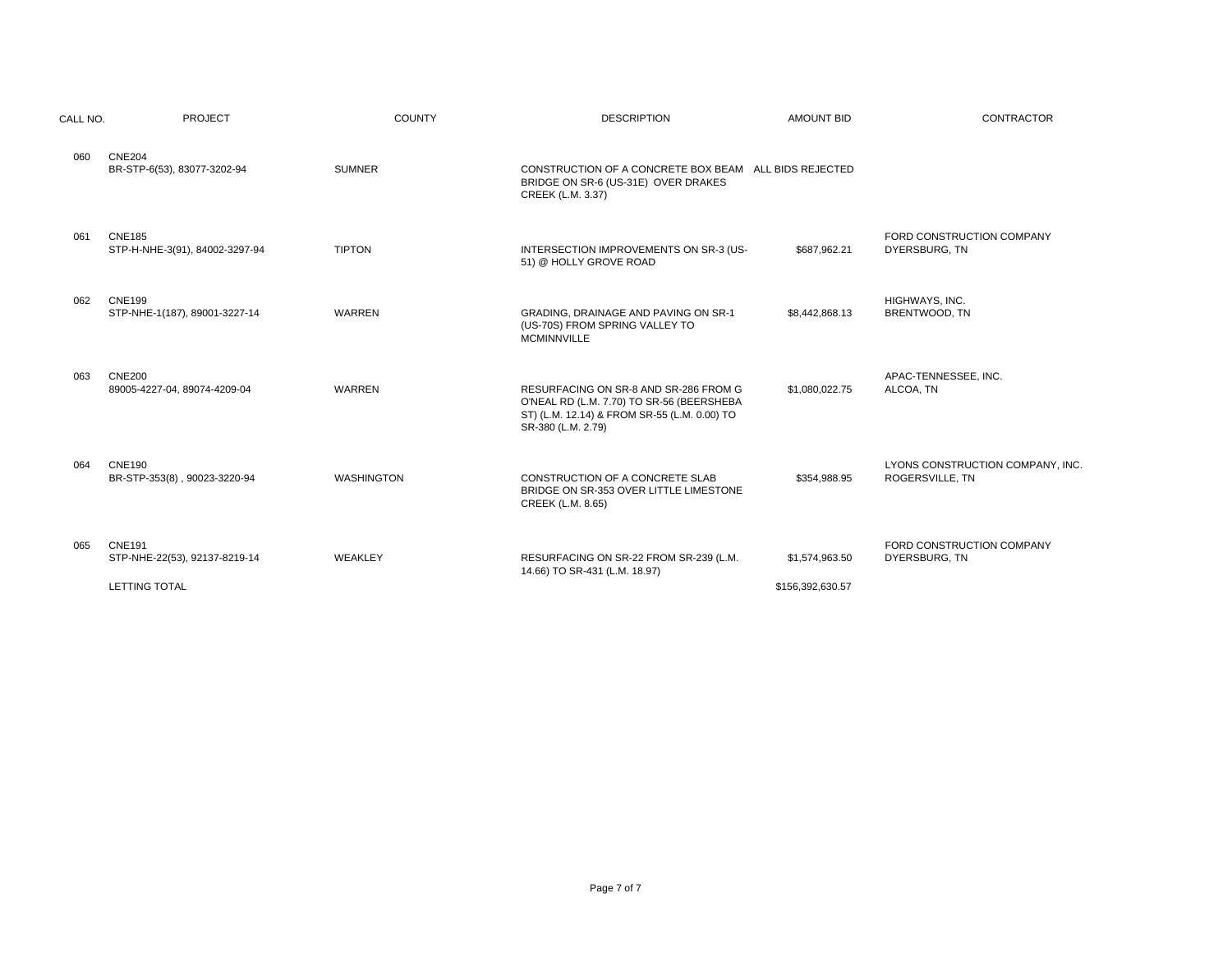|         | DT-1390V                                                                       |                      | CONTRACT AWARDS FOR LETTING OF JUNE 2, 2006                                                                                                            |                   |                                                       |
|---------|--------------------------------------------------------------------------------|----------------------|--------------------------------------------------------------------------------------------------------------------------------------------------------|-------------------|-------------------------------------------------------|
| CALL NO | <b>PROJECT</b>                                                                 | <b>COUNTY</b>        | <b>DESCRIPTION</b>                                                                                                                                     | <b>AMOUNT BID</b> | CONTRACTOR                                            |
| 001     | <b>CNE922</b><br>86005-4209-04, 90009-4234-04,<br>10003-4261-04, 86006-4229-04 | CARTER, UNICOI, ETC. | RESURFACING ON SR-37 (US-19E), SR-81 AND SR-107 AT<br><b>VARIOUS LOCATIONS</b>                                                                         | 2,794,309.35      | SUMMERS-TAYLOR, INC.<br>ELIZABETHTON, TN              |
| 002     | <b>CNE924</b><br>30001-3193-04                                                 | <b>GREENE</b>        | INSTALLATION OF A BRAKE TESTING FACILITY ON I-81 AT THE ALL BIDS REJECTED<br><b>EXISTING WEIGH STATION</b>                                             |                   |                                                       |
| 003     | <b>CNE925</b><br>75840-3224-04, 75946-3603-04                                  | <b>RUTHERFORD</b>    | INTERCHANGE ON SR-840 AT BEESLEY ROAD                                                                                                                  | \$20,924,642.07   | LOJAC, ENTERPRISES, INC.<br>LEBANON, TN               |
| 004     | <b>CNE921</b><br>79007-4172-04                                                 | SHELBY               | CONCRETE PAVEMENT REPAIR ON I-40 FROM PEDESTRIAN<br>WALKWAY (L.M. 4.53) TO HOLLYWOOD STREET                                                            | ALL BIDS REJECTED |                                                       |
| 005     | <b>CNE926</b><br>80001-4181-04                                                 | <b>SMITH</b>         | WASTEWATER TREATMENT PLANT EXPANSION AT THE REST ALL BIDS REJECTED<br>AREA ON I-40                                                                     |                   |                                                       |
| 006     | <b>CNE923</b><br>82015-4217-04, 82018-4219-04                                  | <b>SULLIVAN</b>      | RESURFACING ON SR-75 AND SR-358 FROM SR-357 (L.M. 3.37)<br>TO SR-126 (L.M. 9.04) & HARRINGTON HOLLOW RD (L.M. 2.37)<br>TO BRISTOL METAL RD (L.M. 6.60) | \$1,287,578.25    | SUMMERS-TAYLOR, INC.<br>ELIZABETHTON, TN              |
| 007     | <b>CNE927</b><br>BR-STP-6(53), 83077-3202-94                                   | <b>SUMNER</b>        | CONSTRUCTION OF A CONCRETE BOX BEAM BRIDGE ON SR-6<br>(US-31E) OVER DRAKES CREEK (L.M. 3.37)                                                           | \$3,317,902.35    | BELL & ASSOCIATES CONSTRUCTION, L.P.<br>BRENTWOOD, TN |
| 008     | <b>CNE214</b><br>01024-4217-04                                                 | <b>ANDERSON</b>      | RESURFACING ON SR-170 FROM THE CLINCH RIVER (L.M. 2.85)<br>TO THE KNOX COUNTY LINE (L.M. 8.15)                                                         | \$775,418.30      | ROGERS GROUP, INC.<br>NASHVILLE, TN                   |
| 009     | <b>CNE216</b><br>02950-3555-04                                                 | <b>BEDFORD</b>       | STATE INDUSTRIAL ACCESS (SIA) SERVING SANFORD<br><b>CORPORATION DISTRIBUTION CENTER</b>                                                                | \$388,090.10      | <b>SESSIONS PAVING COMPANY</b><br>NASHVILLE, TN       |
| 010     | <b>CNE217</b><br>06007-4236-04                                                 | <b>BRADLEY</b>       | RESURFACING ON SR-311 (US-64BP, US-74) FROM I-75 (L.M.<br>0.00) TO 0.18 MI E OF THE SOUTHERN RAILWAY (L.M. 4.00)                                       | \$697,782.67      | C.W. MATTHEWS CONTRACTING CO., INC.<br>MARIETTA, GA   |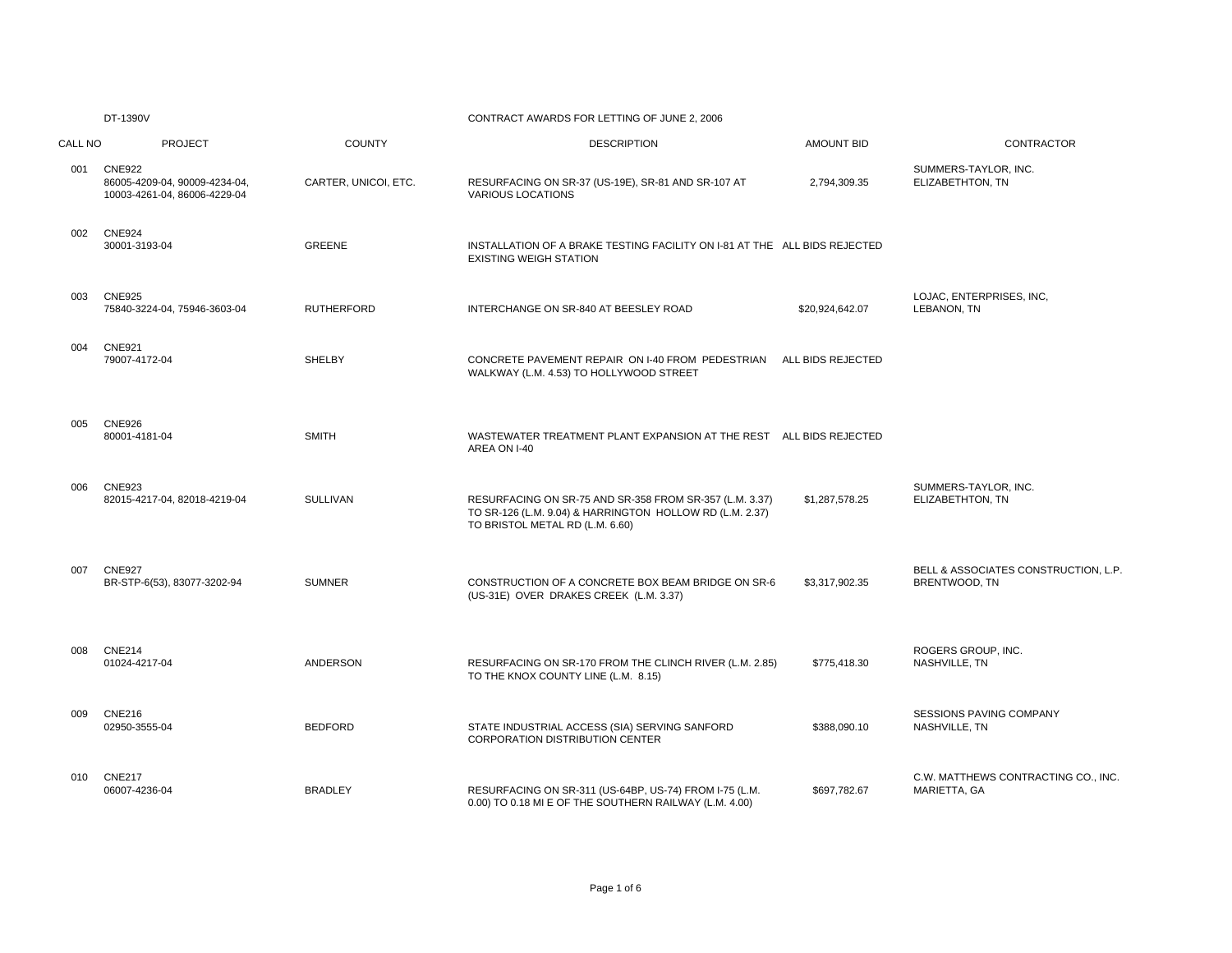| CALL NO | <b>PROJECT</b>                                | <b>COUNTY</b>                 | <b>DESCRIPTION</b>                                                                                                                                         | <b>AMOUNT BID</b> | <b>CONTRACTOR</b>                                   |
|---------|-----------------------------------------------|-------------------------------|------------------------------------------------------------------------------------------------------------------------------------------------------------|-------------------|-----------------------------------------------------|
|         | 011 CNE215<br>STP-9(48), 07002-8239-14        | CAMPBELL                      | RESURFACING ON SR-9 (US-25W) FROM SR-90 (L.M. 7.91) TO<br>HICKORY CREEK (L.M. 13.46)                                                                       | \$817,355.20      | TENNESSEE ASPHALT COMPANY<br>KNOXVILLE, TN          |
| 012     | <b>CNE218</b><br>08031-4206-04                | <b>CANNON</b>                 | RESURFACING ON SR-281 FROM SR-53 (JIM CUMMINGS<br>HIGHWAY) (L.M. 0.00) TO SR-1 (US-70S, MCMINNVILLE<br>HIGHWAY) (L.M. 4.18)                                | \$391,099.90      | WRIGHT PAVING CONTRACTORS, INC.<br>FAYETTEVILLE, TN |
| 013     | <b>CNE219</b><br>14002-4250-04                | <b>CLAY</b>                   | RESURFACING ON SR-52 FROM JAMES ROAD (MOSS ESTATES<br>LANE) (L.M. 9.47) TO EAST NEW HOPE ROAD (L.M. 14.33)                                                 | \$474,841.25      | LOJAC ENTERPRISES, INC.<br>LEBANON, TN              |
| 014     | <b>CNE180</b><br>BRZE-1500(45), 15945-3497-94 | <b>COCKE</b>                  | CONSTRUCTION OF A CONCRETE SLAB BRIDGE ON R.<br>WILLIAMS ROAD OVER THE GULF FORK OF BIG CREEK (L.M.<br>0.01)                                               | \$242,783.05      | BROCKWELL CONSTRUCTION CO., INC.<br>NEWPORT, TN     |
| 015     | <b>CNE232</b><br>16018-4205-04                | <b>COFFEE</b>                 | RESURFACING ON SR-280 FROM FREDONIA ROAD/NOAH-<br>POCAHONTAS RD (L.M. 6.05) TO SR-53 (WOODBURY HIGHWAY)<br>(L.M. 10.59)                                    | \$351,504.42      | ROGERS GROUP, INC.<br>NASHVILLE, TN                 |
| 016     | <b>CNE220</b><br>STP-155(18), 19047-8224-14   | <b>DAVIDSON</b>               | RESURFACING ON SR-155 FROM SR-6 (US-31, FRANKLIN RD)<br>(L.M. 0.00) TO I-24 (L.M. 2.75)                                                                    | \$856.783.00      | LOJAC ENTERPRISES, INC.<br>LEBANON, TN              |
| 017     | <b>CNE221</b><br>19038-4209-04                | <b>DAVIDSON</b>               | RESURFACING ON SR-24 (US-70) FROM NEAR SR-155 (BRILEY<br>PARKWAY)(L.M. 18.36) TO THE STONES RIVER (L.M. 21.79)<br>EXCLUDING THE DONELSON PIKE INTERSECTION | \$899,709.50      | LOJAC ENTERPRISES. INC.<br>LEBANON, TN              |
| 018     | <b>CNE234</b><br>25001-4291-04, 69001-4215-04 | <b>FENTRESS &amp; PICKETT</b> | RESURFACING ON SR-28 (US-127) FROM 2.08 MI S OF DRY<br>BRANCH (L.M. 26.26) TO 0.1 MI S OF HOLBERT CREEK (L.M.<br>1.45)                                     | \$919,697.65      | TENNESSEE ASPHALT COMPANY<br>KNOXVILLE, TN          |
| 019     | <b>CNE235</b><br>32019-4213-04                | <b>HAMBLEN</b>                | RESURFACING ON SR-342 FROM SR-160 (L.M. 2.34) TO SR-66<br>(L.M. 4.47)                                                                                      | \$202,639.23      | RENFRO CONSTRUCTION COMPANY, INC.<br>KNOXVILLE, TN  |
| 020     | <b>CNE236</b><br>33075-4220-04                | <b>HAMILTON</b>               | RESURFACING ON SR-321 FROM SR-317 TO SR-2                                                                                                                  | <b>WITHDRAWN</b>  |                                                     |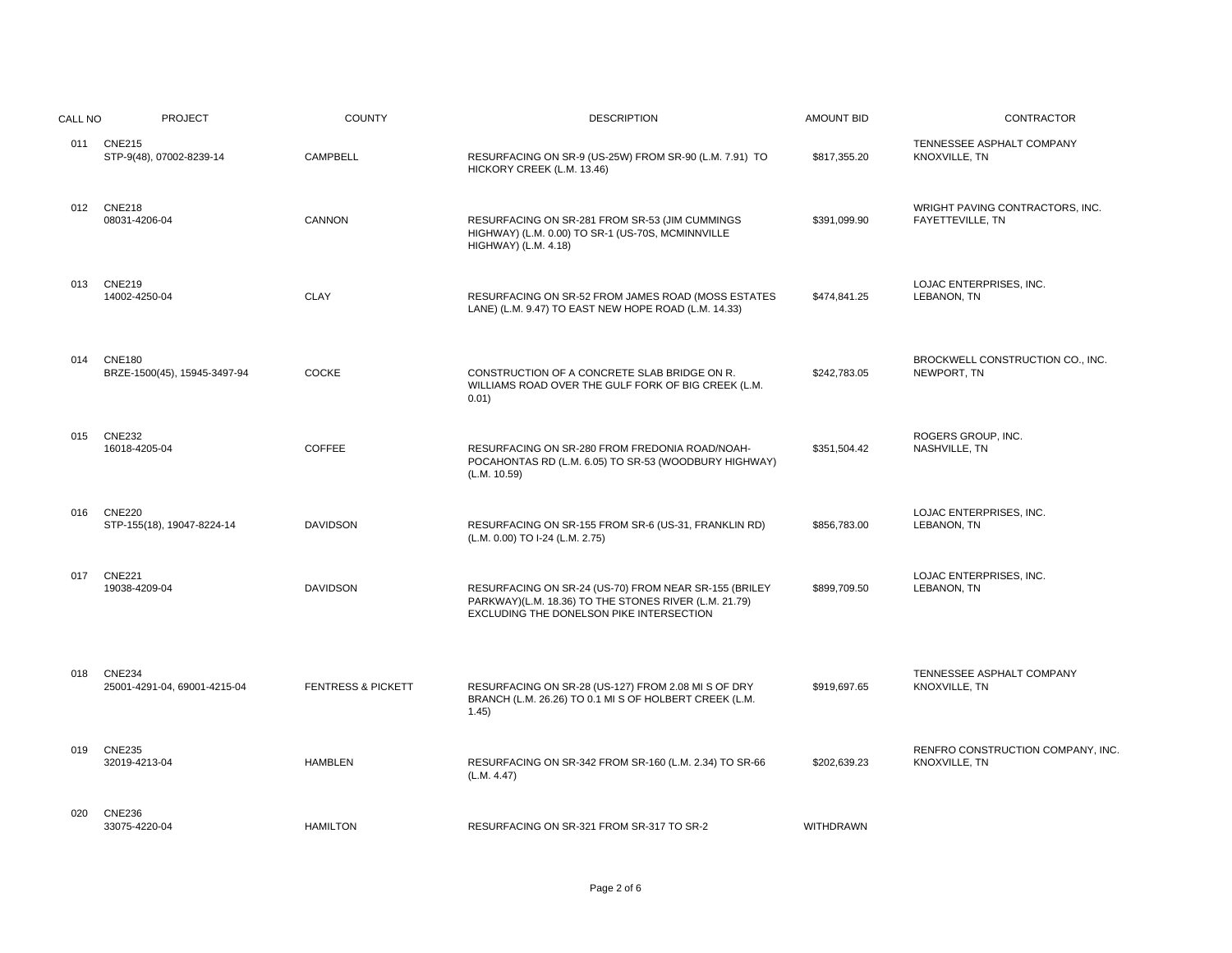| CALL NO | <b>PROJECT</b>                                | <b>COUNTY</b>    | <b>DESCRIPTION</b>                                                                                                                                                          | <b>AMOUNT BID</b> | CONTRACTOR                                       |
|---------|-----------------------------------------------|------------------|-----------------------------------------------------------------------------------------------------------------------------------------------------------------------------|-------------------|--------------------------------------------------|
|         | 021 CNE212<br>34037-4222-04                   | <b>HANCOCK</b>   | SLIDE REPAIR ON SR-63 @ L.M. 14.40                                                                                                                                          | \$699,851.85      | <b>J.B. ARNOLD COMPANY</b><br>LAFOLLETTE, TN     |
| 022     | <b>CNE222</b><br>38008-4215-04                | <b>HAYWOOD</b>   | RESURFACING ON SR-76 (US-70A, US-79) FROM SR-369 (N.<br>WASHINGTON AVE)(L.M. 13.92) TO THE CROCKETT COUNTY<br>LINE (L.M. 23.98)                                             | \$1,145,694.75    | FORD CONSTRUCTION COMPANY<br>DYERSBURG, TN       |
| 023     | <b>CNE224</b><br>39003-4277-04                | <b>HENDERSON</b> | RESURFACING ON SR-20 (US-412) FROM CHESTERFIELD<br>BYPASS (L.M. 20.10) TO THE DECATUR COUNTY LINE (L.M.<br>24.96)                                                           | \$667,857.10      | DELTA CONTRACTING COMPANY, LLC<br>JACKSON, TN    |
| 024     | <b>CNE183</b><br>39945-3679-04                | <b>HENDERSON</b> | STATE INDUSTRIAL ACCESS (SIA) (MT ARARAT ROAD)<br>SERVING BEECH RIVER AIRPORT                                                                                               | \$1,907,264.91    | DELTA CONTRACTING COMPANY, LLC<br>JACKSON, TN    |
| 025     | <b>CNE225</b><br>40011-4266-04                | <b>HENRY</b>     | RESURFACING ON SR-76 (US-79) FROM SERVICE MASTER<br>ROAD (L.M. 18.64) TO WEST ANTIOCH ROAD (L.M. 25.50)                                                                     | \$2,007,087.64    | TENNESSEE ASPHALT COMPANY<br>KNOXVILLE, TN       |
| 026     | <b>CNE226</b><br>41007-4237-04, 41008-4225-04 | <b>HICKMAN</b>   | RESURFACING ON SR-50 (MINNE PEARL MEMORIAL HWY) & SR-<br>438 FROM I-40 (L.M. 0.00) TO SR-438 (L.M. 11.84) AND FROM<br>END OF NEW PAVEMENT (L.M. 7.00) TO SR-50 (L.M. 13.63) | \$2,215,582.27    | EUBANK ASPHALT PAVING & SEALING<br>CHARLOTTE, TN |
| 027     | <b>CNE237</b><br>45010-4209-04                | <b>JEFFERSON</b> | RESURFACING ON SR-113 FROM 0.19 MI S OF FALCON ROAD<br>(L.M. 2.95) TO SR-32 (US-25E) (L.M. 6.30)                                                                            | \$286,936.50      | CHARLES BLALOCK & SONS. INC.<br>SEVIERVILLE, TN  |
| 028     | <b>CNE207</b><br>BR-STP-331(3), 47186-3210-94 | <b>KNOX</b>      | CONSTRUCTION OF A CONCRETE I-BEAM BRIDGE ON SR 331<br>OVER FLAT CREEK (LM 14.53)                                                                                            | \$2,211,929.87    | CHARLES BLALOCK & SONS, INC.<br>SEVIERVILLE, TN  |
| 029     | <b>CNE238</b><br>BRZE-9109(75), 47953-3538-94 | <b>KNOX</b>      | CONSTRUCTION OF A CONCRETE SLAB BRIDGE WEISGARBER<br>ROAD, BRIDGE OVER FOURTH CREEK LM 0.34 IN KNOXVILLE                                                                    | \$1,385,510.10    | CHARLES BLALOCK & SONS, INC.<br>SEVIERVILLE, TN  |
| 030     | <b>CNE210</b><br>IM-640-7(158), 47008-3144-44 | <b>KNOX</b>      | I-640 @ BROADWAY (SmartFix 40) IN KNOXVILLE                                                                                                                                 | NO BIDS RECEIVED  |                                                  |
| 031     | <b>CNE211</b><br>IM-640-7(159), 47008-3145-44 | <b>KNOX</b>      | SmartFix40 : I-640 @ WESTERN AVENUE INTERCHANGE IN<br><b>KNOXVILLE</b>                                                                                                      | NO BIDS RECEIVED  |                                                  |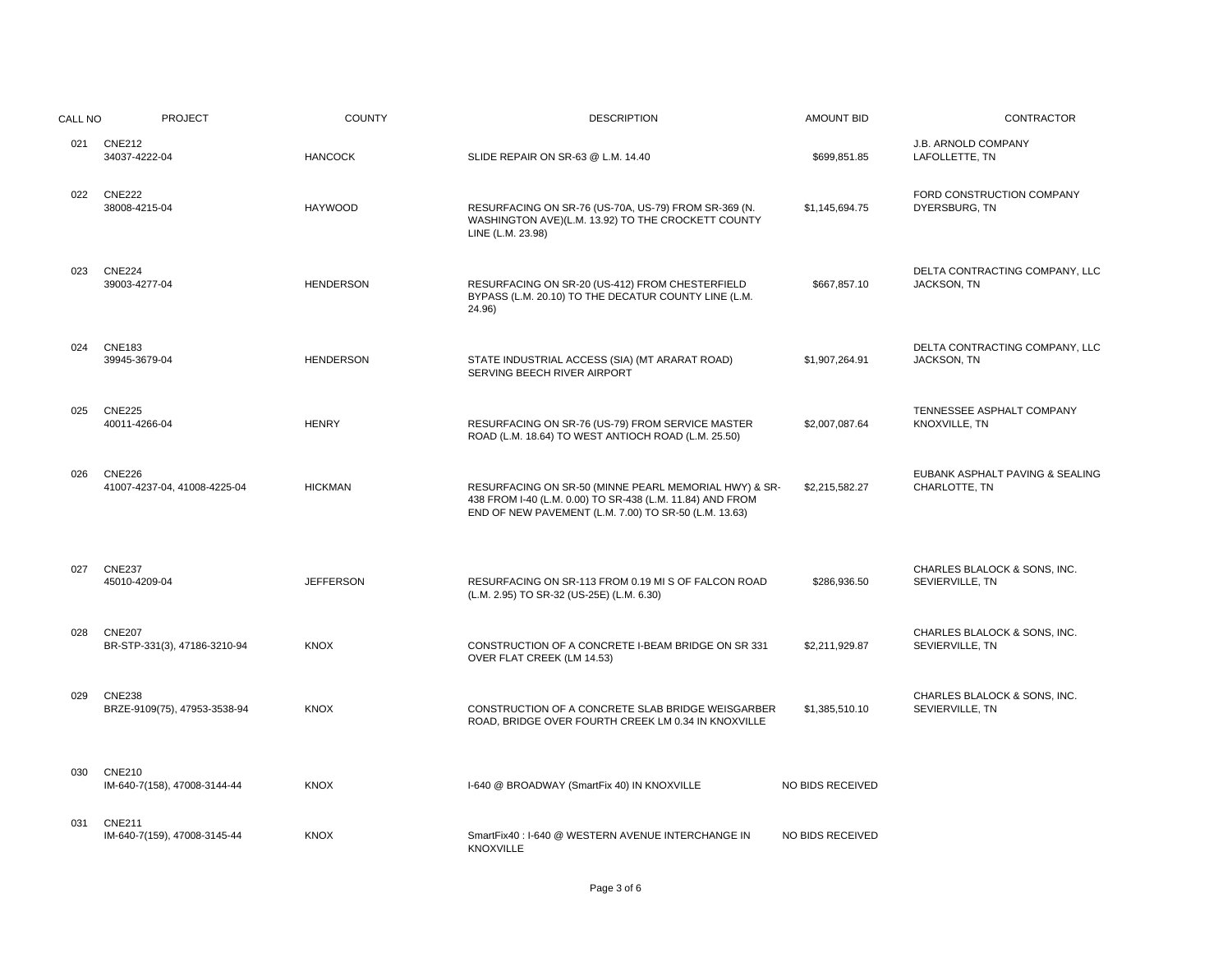| CALL NO | <b>PROJECT</b>                                                        | <b>COUNTY</b>               | <b>DESCRIPTION</b>                                                                                                                                          | <b>AMOUNT BID</b> | <b>CONTRACTOR</b>                                    |
|---------|-----------------------------------------------------------------------|-----------------------------|-------------------------------------------------------------------------------------------------------------------------------------------------------------|-------------------|------------------------------------------------------|
| 032     | <b>CNE213</b><br>IM-75-2(40), 47006-3149-44                           | <b>KNOX</b>                 | I-75 AUXILIARY LANE (SmartFix40) FROM I-640 TO MERCHANTS NO BIDS RECEIVED<br>DRIVE IN KNOXVILLE                                                             |                   |                                                      |
| 033     | <b>CNE227</b><br>48038-4203-04, 66001-4274-04                         | LAKE & OBION                | RESURFACING ON SR 213 & SR 3 FROM SR 78 (LM 0.00) TO<br>AIRPORT INTERSECTION (LM 3.23) & FROM TROY CITY LIMITS<br>(9.42) TO UNION CITY LIMITS (15.00)       | \$1,947,700.93    | FORD CONSTRUCTION COMPANY<br>DYERSBURG, TN           |
| 034     | <b>CNE228</b><br>N/A, 50012-4204-04, STP-NHE-<br>6(60), 50001-8261-14 | LAWRENCE                    | RESURFACING ON SR-6 AND SR-240 FROM ALEXANDER<br>SPRINGS RD (LM 29.94) TO MAURY CO. LINE (LM 34.91) &<br>FROM SR 15 (0.00) TO N OF BARNETT RD (LM 8.00)     | \$2,183,982.00    | ROGERS GROUP, INC.<br>NASHVILLE, TN                  |
| 035     | <b>CNE070</b><br>NHE-15(95), 28006-3225-14, 50002-<br>3239-14         | <b>LAWRENCE &amp; GILES</b> | GRADING, DRAINAGE, BRIDGES AND PAVING ON SR-15 (US<br>64) FROM SANDUSKY/ WEST SIDE ROAD TO HORN HILL RD                                                     | \$21,061,759.81   | DEMENT CONSTRUCTION CO., LLC<br>JACKSON, TN          |
| 036     | <b>CNE074</b><br>STP-HH-NHE-1(184), 57002-3225-<br>94                 | <b>MADISON</b>              | GRADING, DRAINAGE, BOX BRIDGE AND PAVING ON SR-1 (U.S. ALL BIDS REJECTED<br>70) AT SR-186 (KEITH SHORT BYPASS)                                              |                   |                                                      |
| 037     | <b>CNE240</b><br>58011-4213-04                                        | <b>MARION</b>               | RESURFACING ON SR-283 FROM SR-28 (LM 0.00) TO<br>SEQUATCHIE COUNTY LINE (LM 8.12)                                                                           | \$761,494.00      | THOMAS BROTHERS CONSTRUCTION CO., INC.<br>HIXSON, TN |
| 038     | <b>CNE229</b><br>60010-4215-04                                        | <b>MAURY</b>                | RESURFACING ON SR-99 (US 412) FROM CANAAN RD (LM 9.63)<br>TO SR-50 (HAMPSHIRE PIKE) (LM 15.25)                                                              | \$807,027.50      | ROGERS GROUP, INC.<br>NASHVILLE, TN                  |
| 039     | <b>CNE239</b><br>54014-4219-04                                        | <b>MCMINN</b>               | RESURFACING ON SR-310 AND SR-39 FROM E OF SR-30 (LM<br>3.61) TO SR-39 (LM 6.38 LIBERTY HILL RD) AND FROM SR-310<br>(LM 22.52) TO MONROE CO. LINE (LM 23.31) | \$272,801.00      | RENFRO CONSTRUCTION CO., INC.<br>KNOXVILLE, TN       |
| 040     | <b>CNE241</b><br>STP-68(24), 62069-8227-14                            | <b>MONROE</b>               | RESURFACING ON SR-68 FROM SR-2 (US 11) (LM 2.92) TO<br>DANCING CREEK (LM 8.70)                                                                              | \$872,905.49      | APAC-TENNESSEE, INC.<br>ALCOA, TN                    |
| 041     | <b>CNE242</b><br>67008-4241-04                                        | <b>OVERTON</b>              | RESURFACING SR-136 FROM PUTNAM CO LINE (LM 0.00) TO<br>ROARING RIVER (LM 3.74)                                                                              | \$579,735.00      | HIGHWAYS, INC.<br>BRENTWOOD, TN                      |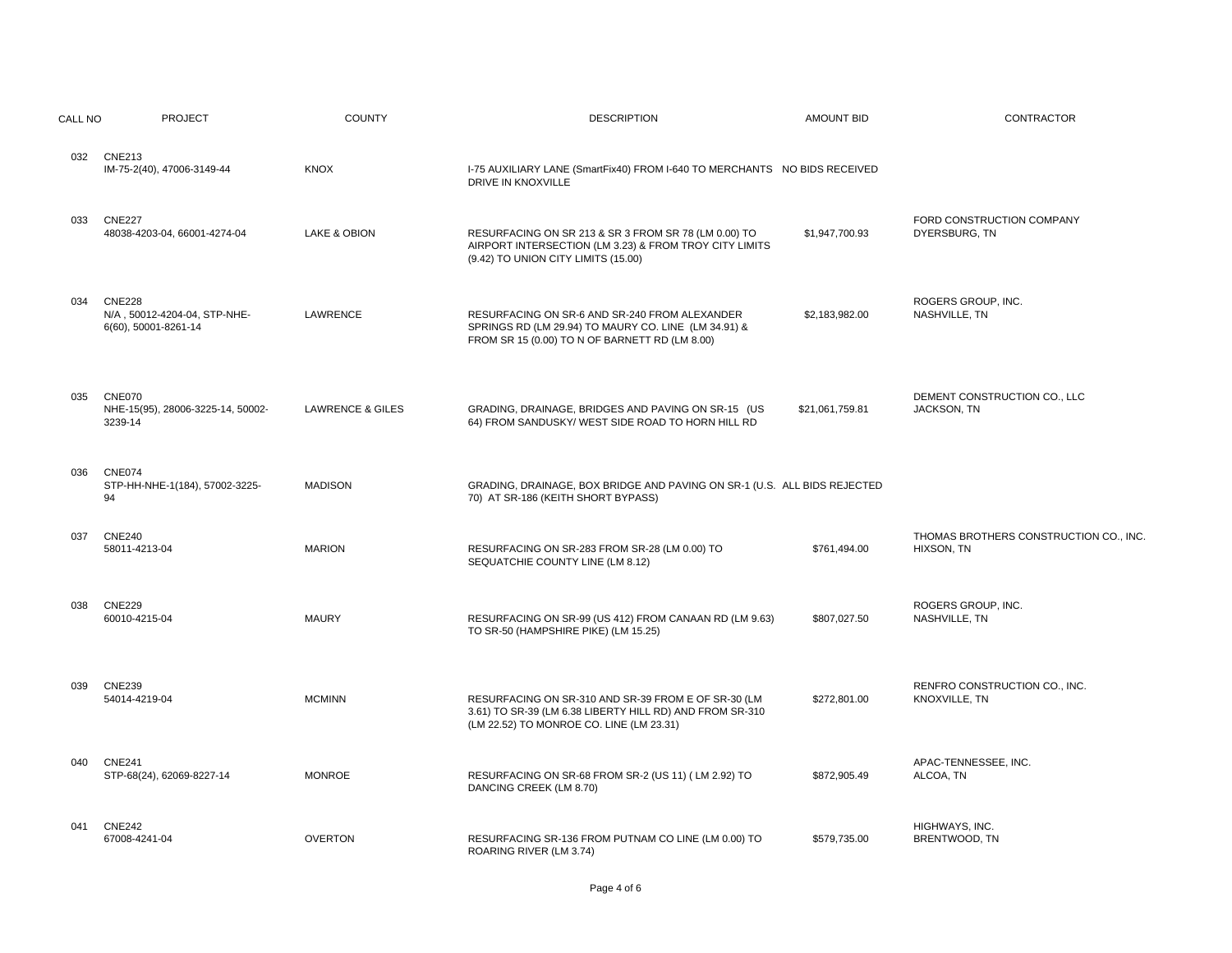| CALL NO | <b>PROJECT</b>                                                                   | <b>COUNTY</b>     | <b>DESCRIPTION</b>                                                                                                                                           | <b>AMOUNT BID</b> | <b>CONTRACTOR</b>                               |
|---------|----------------------------------------------------------------------------------|-------------------|--------------------------------------------------------------------------------------------------------------------------------------------------------------|-------------------|-------------------------------------------------|
| 042     | <b>CNE243</b><br>71003-4232-04                                                   | <b>PUTNAM</b>     | RESURFACING SR-24 (US 70N) FROM MILL CREEK RD. (LM<br>29.89) TO WILDER AVE WEST (LM 35.54)                                                                   | \$629,974.50      | LOJAC ENTERPRISES, INC.<br>LEBANON, TN          |
| 043     | <b>CNE143</b><br>STP-M-1(183), 75002-3281-54                                     | <b>RUTHERFORD</b> | INTERCHANGE LIGHTING SR-1 (MURFREESBORO RD.) AT SR-<br>840                                                                                                   | \$648,850.36      | S & W CONTRACTING CO., INC.<br>MURFREESBORO, TN |
| 044     | <b>CNE197</b><br>98015-4257-04                                                   | SEVIER & BLOUNT   | CULVERT REPLACEMENT ON SR-339, SR-73 & SR-334 (SR-339 ALL BIDS REJECTED<br>@ LM 0.69 IN SEVIER CO.) (SR-73 @ LM 30.68 AND SR-334 @ LM<br>1.80 IN BLOUNT CO.) |                   |                                                 |
| 045     | <b>CNE175</b><br>STP-H-205(17), 79036-3212-94,<br>STP-H-NHE-3(86), 79017-3286-94 | <b>SHELBY</b>     | INTERSECTION IMPROVEMENT IN MILLINGTON, SR-3 @<br>SHELBY RD/EASLEY ST AND SR-205 @ HORNET AVE.                                                               | \$343.227.30      | DIXIELAND CONTRACTORS, INC.<br>MILLINGTON, TN   |
| 046     | <b>CNE230</b><br>STP-M-9409(78), 79954-3538-54                                   | <b>SHELBY</b>     | GRADING, DRAINAGE AND PAVING OF NEW RIVERDALE RD.<br>FROM SR-57 (POPLAR AVE.) TO NESHOBA RD. IN<br><b>GERMANTOWN</b>                                         | \$1,734,446.79    | WHITE CONTRACTING, INC.<br>CORDOVA, TN          |
| 047     | <b>CNE231</b><br>STP-NHE-3(98), 79017-8288-14                                    | <b>SHELBY</b>     | RESURFACING ON SR-3 FROM UNION AVE. (N. 2ND ST/N. 3RD<br>ST.) (LM 11.66) TO CHELSEA AVE. (LM 13.18)                                                          | \$808,119.00      | APAC-TENNESSEE, INC.<br>ALCOA, TN               |
| 048     | <b>CNE245</b><br>80007-4229-04                                                   | <b>SMITH</b>      | RESURFACING ON SR-85 FROM SR-80 (LM 0.00) TO LM 2.75<br>AND FROM LM 3.90 TO JACKSON COUNTY LINE (LM 9.85)                                                    | \$847,221.00      | LOJAC ENTERPRISES, INC.<br>LEBANON, TN          |
| 049     | <b>CNE170</b><br>BRZE-8400(49), 84107-3405-94                                    | <b>TIPTON</b>     | CONSTRUCTION OF CONCRETE BOX BRIDGE ON JACK POND<br>RD. OVER BRANCH (LM 0.55)                                                                                | \$199.128.26      | KING CONSTRUCTION CO., INC.<br>GIBSON, TN       |
| 050     | <b>CNE087</b><br>BRZE-8400(50), 84035-3405-94                                    | <b>TIPTON</b>     | BRIDGE CONSTRUCTION ON MARSHALL ROAD OVER BRANCH<br>@ L.M. 2.90                                                                                              | \$484,144.81      | FORD CONSTRUCTION COMPANY<br>DYERSBURG, TN      |
| 051     | <b>CNE167</b><br>BRZE-8400(51), 84108-3407-94                                    | <b>TIPTON</b>     | CONSTRUCTION OF BOX BEAM BRIDGE ON MAIN ST. OVER<br>BRANCH (LM 0.27)                                                                                         | \$345,925.59      | THOMSON & THOMSON, INC.<br>JACKSON, TN          |
| 052     | <b>CNE089</b><br>NHTSA-HE-I-26(23), 97090-3129-<br>04                            | <b>WASHINGTON</b> | INSTALLATION OF LONGITUDINAL CABLE BARRIER ON I-26 AT<br><b>VARIOUS LOCATIONS</b>                                                                            | WITHDRAWN         |                                                 |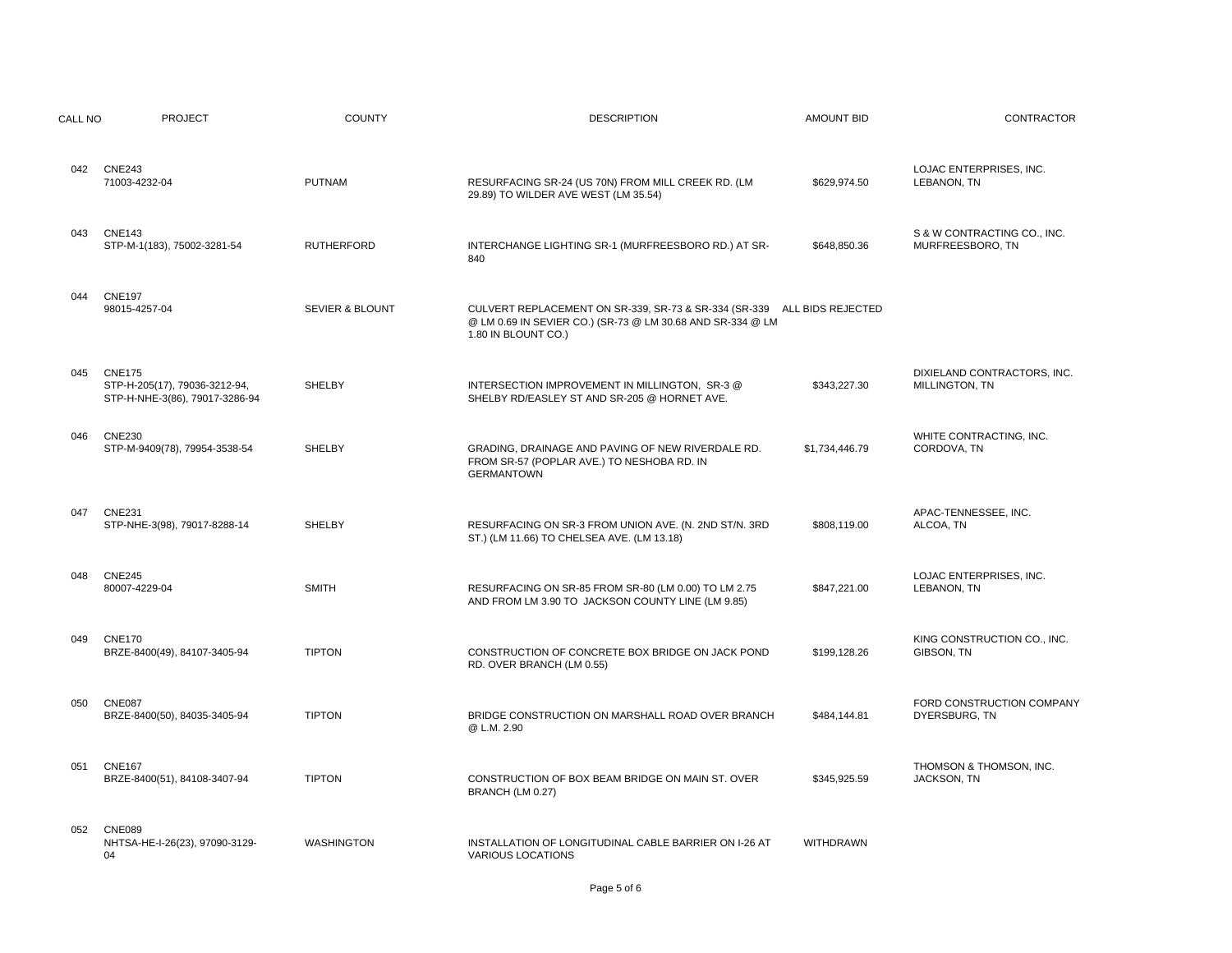| CALL NO | <b>PROJECT</b>                 | <b>COUNTY</b>     | <b>DESCRIPTION</b>                                                                           | AMOUNT BID      | <b>CONTRACTOR</b>                                      |
|---------|--------------------------------|-------------------|----------------------------------------------------------------------------------------------|-----------------|--------------------------------------------------------|
| 053     | <b>CNE209</b><br>90085-4156-04 | <b>WASHINGTON</b> | BRIDGE REPAIR ON I-26 IN JOHNSON CITY, SIX (6) BRIDGES ON<br>$I-26$                          | \$1,895,788.14  | MID-STATE CONSTRUCTION COMPANY, INC.<br>LIVINGSTON, TN |
| 054     | CNE246<br>94004-4226-04        | WILLIAMSON        | RESURFACING ON SR-6 (US-31) FROM WILLOWICK DR (LM<br>17.08) TO DAVIDSON CO. LINE (LM 21.25)  | \$917,876.50    | LOJAC ENTERPRISES, INC.<br>LEBANON, TN                 |
| 055     | <b>CNE249</b><br>95840-4213-04 | <b>WILSON</b>     | RESURFACING ON SR-840 FROM RUTHERFORD CO. LINE (LM<br>0.30) TO STEWARTS FERRY PIKE (LM 4.65) | \$800,315.00    | LOJAC ENTERPRISES, INC.<br>LEBANON, TN                 |
|         | <b>LETTING TOTAL</b>           |                   |                                                                                              | \$86,012,274.26 |                                                        |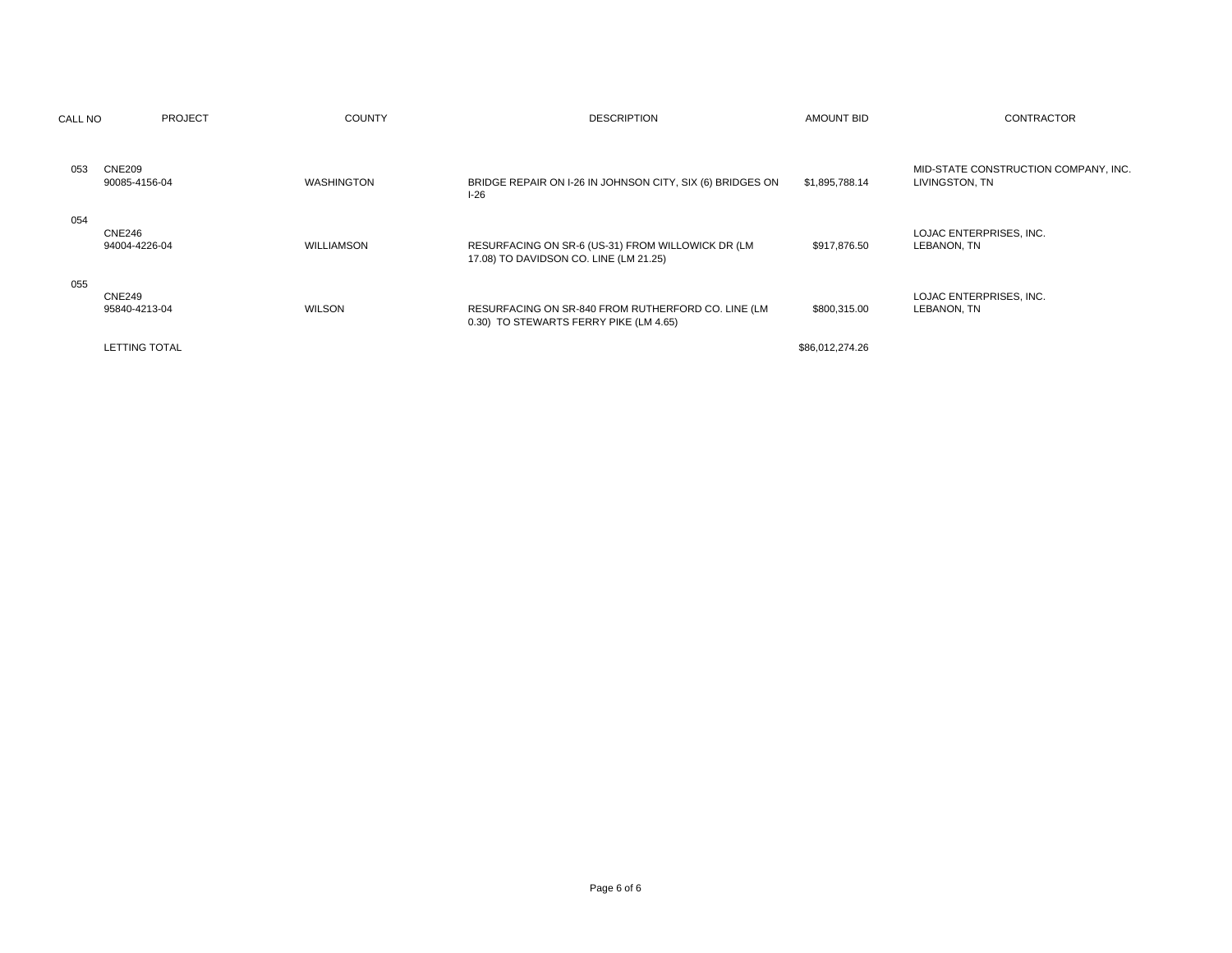| DT-1390V |                                               |               | CONTRACT AWARD FOR LETTING OF JUNE 23, 2006                        |              |                                               |  |
|----------|-----------------------------------------------|---------------|--------------------------------------------------------------------|--------------|-----------------------------------------------|--|
| CALL NO  | PROJECT                                       | <b>COUNTY</b> | <b>DESCRIPTION</b>                                                 | AMOUNT BID   | <b>CONTRACTOR</b>                             |  |
| 001      | <b>CNE300</b><br>IME-40-1(304), 79003-3193-44 | <b>SHELBY</b> | THE REPAIR OF THE BRIDGE ON APPLING ROAD OVER<br>I-40 (L.M. 18.89) | 223.166.90   | THOMSON & THOMSON, INC.<br>JACKSON, TENNESSEE |  |
|          | <b>LETTING TOTAL</b>                          |               |                                                                    | \$223.166.90 |                                               |  |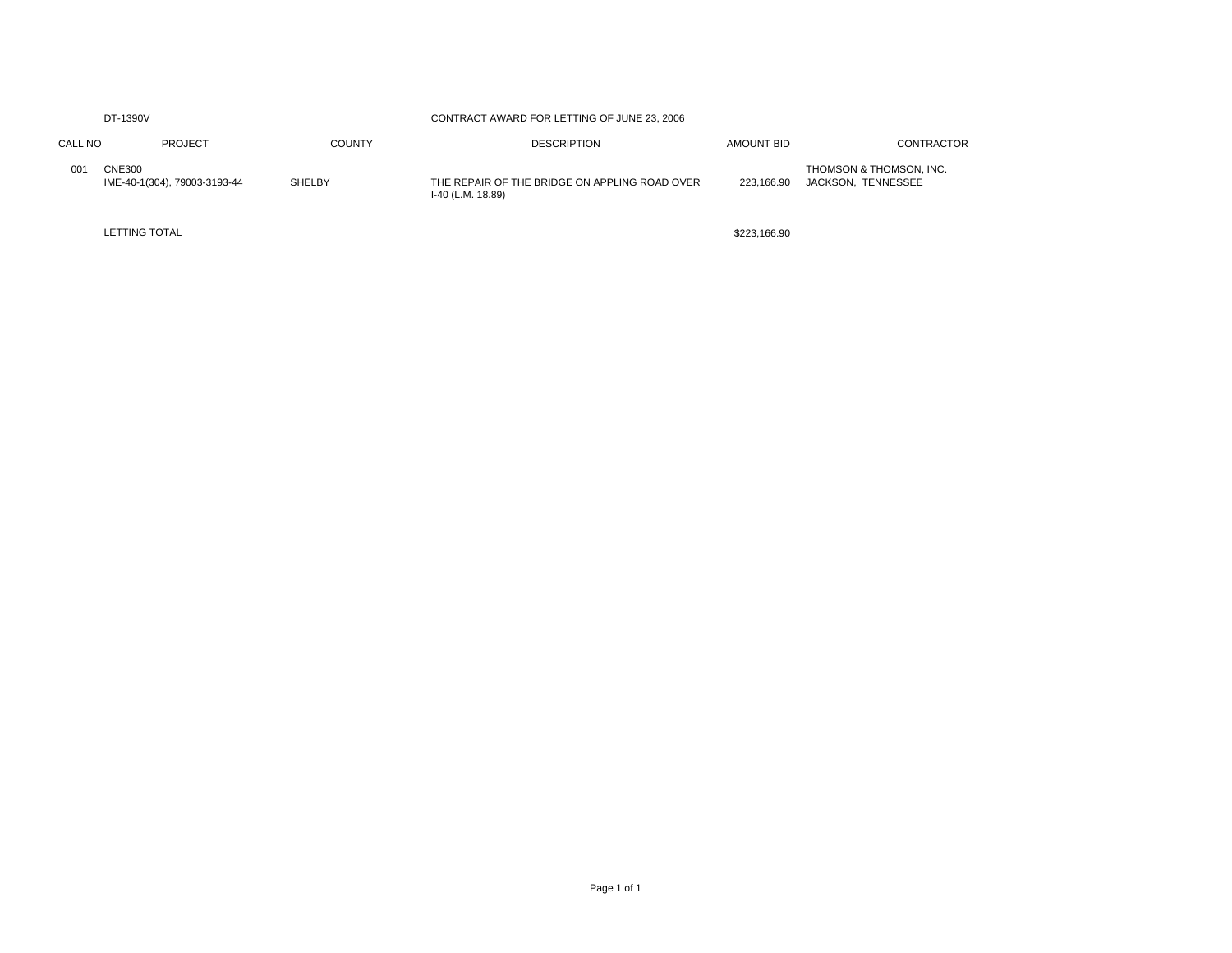# CONTRACT AWARDS FOR LETTING OF JULY 14, 2006

| CALL NO. | <b>PROJECT</b>                                        | <b>COUNTY</b>              | <b>DESCRIPTION</b>                                                                                                                               | <b>AMOUNT BID</b> | CONTRACTOR                                             |
|----------|-------------------------------------------------------|----------------------------|--------------------------------------------------------------------------------------------------------------------------------------------------|-------------------|--------------------------------------------------------|
| 001      | <b>CNE939</b><br>19009-4177-04                        | <b>DAVIDSON</b>            | REPAIR OF BRIDGES ON I-40 OVER JEFFERSON<br>STREET (LM 15.33) AND ON I-65 OVER RAMP (LM<br>8.55)                                                 | \$4,555,329.10    | MID-STATE CONSTRUCTION COMPANY, INC.<br>LIVINGSTON, TN |
| 002      | <b>CNE928</b><br>IM-640-7(158), 47008-3144-44         | <b>KNOX</b>                | SMARTFIX: I-640 INTERCHANGE AT BROADWAY                                                                                                          | ALL BIDS REJECTED |                                                        |
| 003      | <b>CNE929</b><br>IM-640-7(159), 47008-3145-44         | <b>KNOX</b>                | SMARTFIX: I-640 @ WESTERN AVENUE<br><b>INTERCHANGE</b>                                                                                           | ALL BIDS REJECTED |                                                        |
| 004      | <b>CNE930</b><br>IM-75-2(40), 47006-3149-44           | <b>KNOX</b>                | SMARTFIX: I-75 AUXIILIARY LANE FROM I-640<br>TO MERCHANTS DRIVE                                                                                  | \$1,163,945.79    | RENFRO CONSTRUCTION COMPANY, INC.<br>KNOXVILLE, TN     |
| 005      | <b>CNE931</b><br>STP-HH-NHE-1(184), 57002-3225-<br>94 | <b>MADISON</b>             | GRADING, DRAINAGE, BOX BRIDGE AND<br>PAVING ON SR-1 (U.S. 70) AT SR-186 (Keith Short<br>Bypass), LM 13.93                                        | \$2,024,030.38    | FORD CONTRUCTION COMPANY<br>DYERSBURG, TN              |
| 006      | <b>CNE932</b><br>98015-4257-04                        | <b>SEVIER &amp; BLOUNT</b> | CONSTRUCTION OF THREE (3) SMALL<br>DRAINAGE STRUCTURES, SR-339 @ LM 0.69 IN<br>SEVIER CO. SR-73 @ LM 30.68 and SR-334 @ LM<br>1.80 IN BLOUNT CO. | ALL BIDS REJECTED |                                                        |
| 007      | <b>CNE933</b><br>79007-4172-04                        | SHELBY                     | CONCRETE PAVEMENT REPAIR ON I-40<br>BEGINNING AT PEDESTRIAN WALKWAY (LM<br>4.53) AND EXTENDING TO HOLLYWOOD<br>STREET (LM 7.29)                  | ALL BIDS REJECTED |                                                        |
| 008      | <b>CNE268</b><br>98016-4116-04                        | CAMPBELL, ANDERSON, ETC.   | RANDOM ON-CALL PAVEMENT MARKING ON<br>VARIOUS INTERSTATE AND STATE ROUTES                                                                        | \$263,474.25      | SUPERIOR PAVEMENT MARKING, INC.<br>KNOXVILLE, TN       |
| 009      | <b>CNE233</b><br>98015-3192-04                        | ANDERSON, CAMPBELL, ETC.   | RURAL SMARTWAY, VARIABLE MESSAGE<br>BOARDS AT 4 LOCATIONS VARIOUS<br><b>INTERSTATE LOCATIONS</b>                                                 | ALL BIDS REJECTED |                                                        |
| 010      | <b>CNE251</b><br>01008-4232-04                        | ANDERSON & KNOX            | THE REPAIR OF BRIDGE ON SR 62 OVER<br>CLINCH RIVER (LM 7.13)                                                                                     | \$1,202,119.20    | GENERAL CONSTRUCTORS, INC.<br>MT. JULIET, TN           |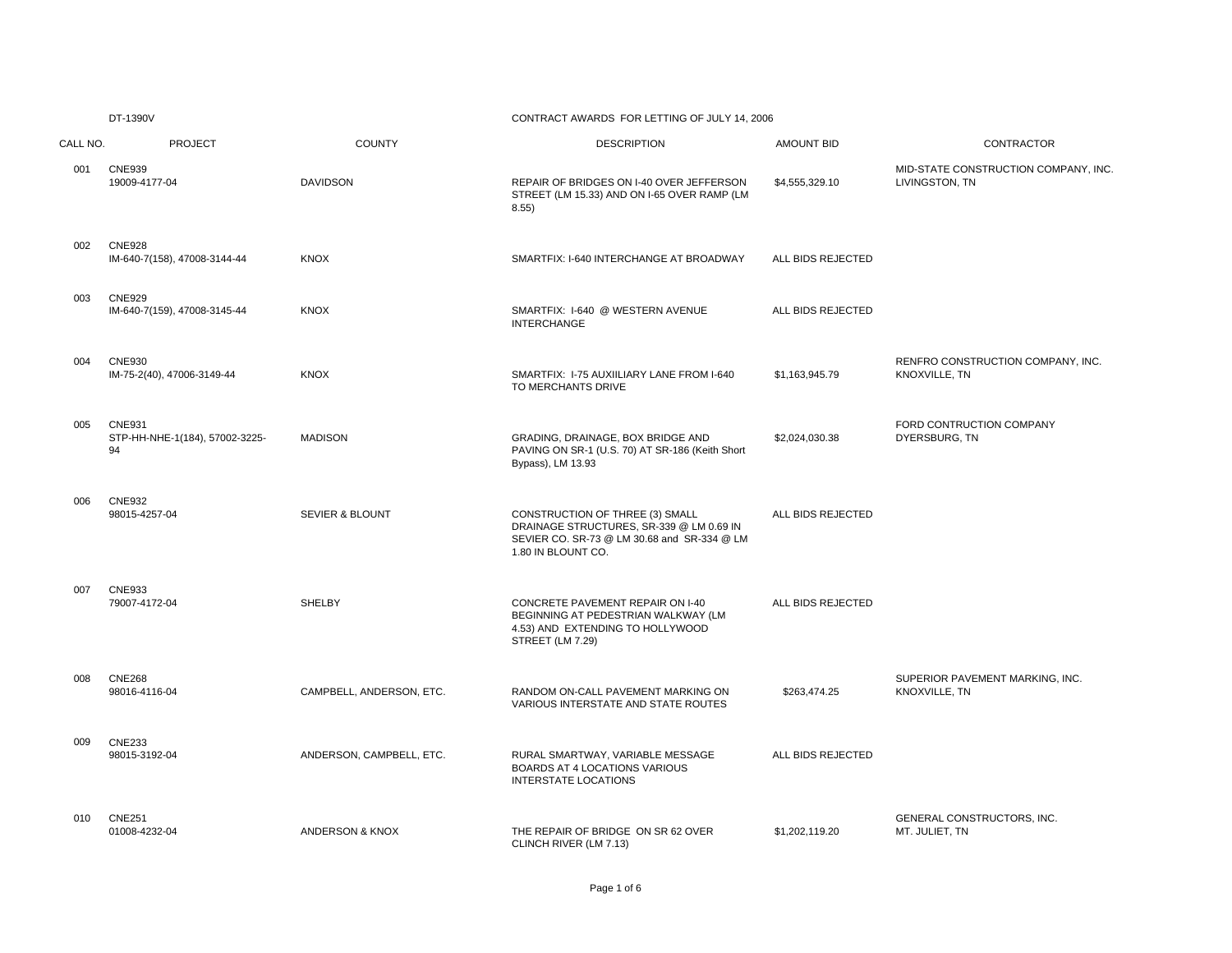| CALL NO. | <b>PROJECT</b>                                                 | <b>COUNTY</b>               | <b>DESCRIPTION</b>                                                                                                                                     | <b>AMOUNT BID</b> | CONTRACTOR                                          |
|----------|----------------------------------------------------------------|-----------------------------|--------------------------------------------------------------------------------------------------------------------------------------------------------|-------------------|-----------------------------------------------------|
| 011      | <b>CNE290</b><br>98038-4120-04                                 | BEDFORD, CHEATHAM, ETC.     | RANDOM ON CALL PAVEMENT MARKINGS IN<br>REGION 3 ON VARIOUS INTERSTATE AND<br><b>STATE ROUTES</b>                                                       | \$207,717.50      | C & D SAFETY COMPANY, LLC<br>NASHVILLE, TN          |
| 012      | <b>CNE270</b><br>03003-4228-04, 09004-4240-04                  | <b>BENTON &amp; CARROLL</b> | THE RESURFACING ON U.S. 70 (S.R. 1) FROM SR<br>391 TO TENNESSEE RIVER IN BENTON CO. AND<br>FROM CSX RR (LM 28.58) TO BENTON CO. LINE<br>IN CARROLL CO. | \$1,763,280.76    | DELTA CONTRACTING COMPANY, LLC<br>JACKSON, TN       |
| 013      | <b>CNE288</b><br>98046-4147-04                                 | BENTON, CARROLL, ETC.       | RANDOM ON CALL PAVEMENT MARKINGS IN<br>REGION 4 VARIOUS INTERSTATE AND STATE<br><b>ROUTES</b>                                                          | \$109,614.90      | TRAF-MARK, INC.<br>MEMPHIS, TN                      |
| 014      | <b>CNE289</b><br>98046-4148-04                                 | BENTON, CARROLL, ETC.       | RANDOM ON CALL CONCRETE PAVEMENT<br>REPAIR AT VARIOUS INTERSTATE AND STATE<br><b>ROUTES IN REGION 4</b>                                                | \$898,942.00      | LOJAC, INC.<br>LEBANON, TN                          |
| 015      | <b>CNE269</b><br>98026-4114-04                                 | BLEDSOE, BRADLEY, ETC.      | RANDOM ON CALL PAVEMENT MARKING AT<br>VARIOUS INTERSTATE AND STATE ROUTES IN<br>REGION 2                                                               | \$135,010.00      | ENGLAND STRIPING, INC.<br>CROSSVILLE, TN            |
| 016      | <b>CNE254</b><br>BRZE-600(32), 06951-3596-94                   | <b>BRADLEY</b>              | THE CONSTRUCTION OF A CONCRETE BOX<br>BRIDGE ON MOUSE CREEK ROAD OVER MOUSE<br>CREEK (LM 0.44) IN CLEVELAND                                            | \$552,556.45      | SIMPSON CONSTRUCTION COMPANY, INC.<br>CLEVELAND, TN |
| 017      | <b>CNE111</b><br>IM-75-1(113), 06001-3164-44,<br>54001-3169-44 | BRADLEY, HAMILTON, ETC.     | RENOVATION OF THE FOG DETECTION SYSTEM<br>ON I-75 FROM PAUL HUFF PKWY TO N OF SR-39                                                                    | \$6,788,888.88    | TRANSCORE ITS, LLC<br>HOUSTON, TX                   |
| 018      | <b>CNE253</b><br>07026-4207-04                                 | CAMPBELL                    | RESURFACING ON SR 297 FROM SR 63 (LM 0.00)<br>to ELK FORK RD. (LM 5.49) AND N of LITTLE ELK<br>RD. (LM 11.45) to POPLAR AVE. (LM 17.87)                | \$1,424,213.51    | TENNESSEE ASPHALT COMPANY<br>KNOXVILLE, TN          |
| 019      | <b>CNE271</b><br>BR-STP-220(2), 09079-3214-94                  | CARROLL                     | CONSTRUCTION OF TWO (2) CONCRETE BOX<br>BEAM BRIDGES ON SR 220 OVER RUTHERFORD<br>FORK OBION RIVER (L.M. 9.99) & OVERFLOW<br>(@LM 9.96)                | \$1,618,775.73    | FORD CONSTRUCTION COMPANY<br>DYERSBURG, TN          |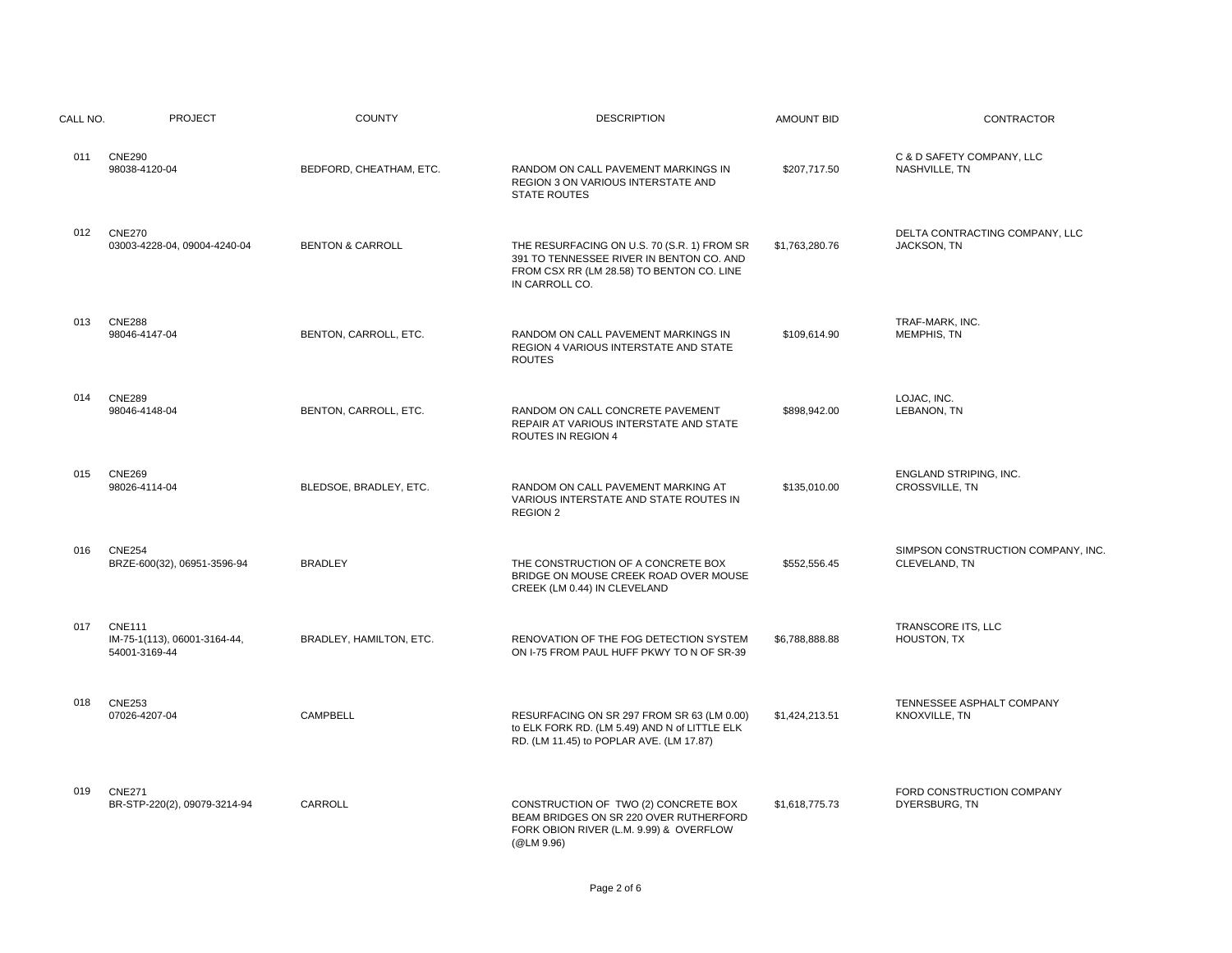| CALL NO. | <b>PROJECT</b>                                | <b>COUNTY</b>               | <b>DESCRIPTION</b>                                                                                                                                              | <b>AMOUNT BID</b> | CONTRACTOR                                          |
|----------|-----------------------------------------------|-----------------------------|-----------------------------------------------------------------------------------------------------------------------------------------------------------------|-------------------|-----------------------------------------------------|
| 020      | <b>CNE255</b><br>10011-4232-04                | CARTER                      | <b>RESURFACING ON SR 91 FROM LAUREL</b><br>HOLLOW RD.(LM 17.00) TO JOHNSON CO. LINE<br>(LM 20.97)                                                               | ALL BIDS REJECTED |                                                     |
| 021      | <b>CNE272</b><br>STP-H-12(36), 11005-3222-94  | CHEATHAM                    | CONSTRUCTION OF NEW TURN LANES ON SR<br>12 (Clarksville Hwy) FROM LOCKERTSVILLE<br>ROAD TO LEWIS PERRY RD                                                       | <b>WITHDRAWN</b>  |                                                     |
| 022      | <b>CNE048</b><br>15946-4209-04                | COCKE                       | CULVERT REPLACEMENT ON SR-32 (LM 16.14)<br>AND SR-107(LM 0.65)                                                                                                  | \$666,747.00      | BROCKWELL CONSTRUCTION COMPANY, INC.<br>NEWPORT, TN |
| 023      | <b>CNE265</b><br>15010-4206-04, 78005-4240-04 | <b>COCKE &amp; SEVIER</b>   | RESURFACING ON SR 73 AND SR 35 SR 73<br>FROM SEVIER CO. LINE (LM 0.00) TO SR-32 (LM<br>3.10) AND SR 35 FROM LITTLE PIGEON RIVER<br>(LM 17.66) TO JEFFERSON COL. | ALL BIDS REJECTED |                                                     |
| 024      | <b>CNE256</b><br>18010-4210-04                | CUMBERLAND                  | RESURFACING ON SR 299 BEGINNING AT US 70<br>(SR 1) (LM 0.00) EXTENDING TO I-40 (LM 2.82)                                                                        | \$223,969.00      | HIGHWAYS, INC.<br>BRENTWOOD, TN                     |
| 025      | <b>CNE274</b><br>19001-4133-04                | <b>DAVIDSON</b>             | REPAIR OF BRIDGE ON HICKORY HOLLOW<br>PKWY. OVER I-24 (@ LM 0.00)                                                                                               | \$252,277.00      | JAMISON CONSTRUCTION, LLC<br>MCEWEN, TN             |
| 026      | <b>CNE275</b><br>19043-4231-04                | <b>DAVIDSON</b>             | RESURFACING ON US 431 (SR 65, WHITES<br>CREEK PIKE) FROM SR 45 (OLD HICKORY<br>BLVD.) (LM 6.08) EXTENDING TO GIFFORD                                            | \$478,089.95      | MOUNTAIN STATES CONTRACTORS, LLC<br>DURHAM, NC      |
| 027      | <b>CNE276</b><br>24003-4246-04, 79011-4259-04 | <b>FAYETTE &amp; SHELBY</b> | RESURFACING ON SR 15 AND SR 1 SR 15 FROM<br>BOWERS RD (LM 6.28) TO TOMLIN RD. (LM 8.85)<br>AND SR 1 FROM LAMB RD. (LM 26.00) TO<br>FAYETTE CO. LINE (LM 30.80)  | \$1,724,644.95    | STANDARD CONSTRUCTION CO., INC.<br>CORDOVA, TN      |
| 028      | <b>CNE277</b><br>27011-4232-04                | <b>GIBSON</b>               | RESURFACING ON SR 77 FROM SCOTT RD. (LM<br>15.47) TO NORTH OF CSX RR (LM 20.27)                                                                                 | \$787,253.67      | DELTA CONTRACTING COMPANY, LLC<br>JACKSON, TN       |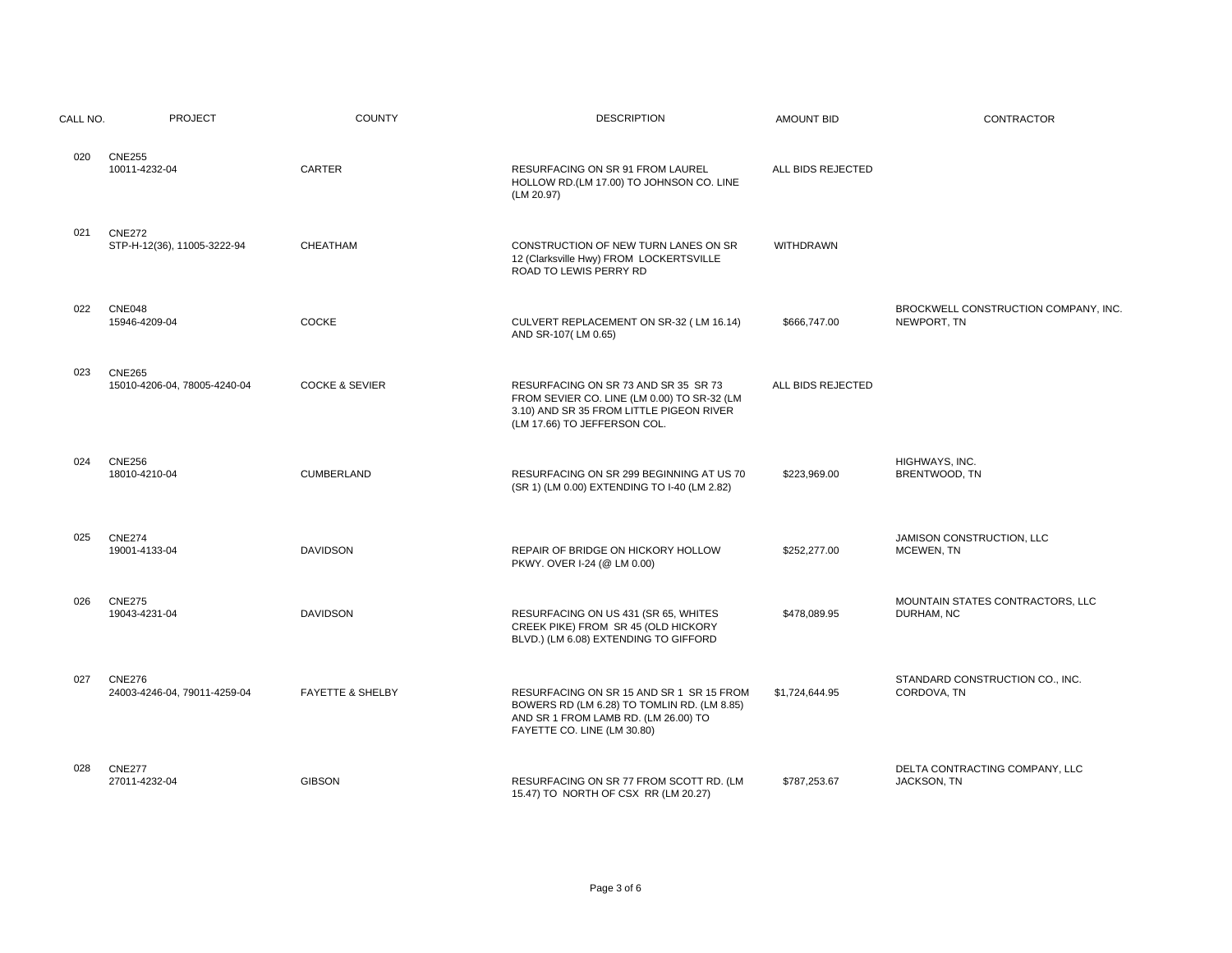| CALL NO. | <b>PROJECT</b>                                   | <b>COUNTY</b>   | <b>DESCRIPTION</b>                                                                                      | <b>AMOUNT BID</b>       | CONTRACTOR                                              |
|----------|--------------------------------------------------|-----------------|---------------------------------------------------------------------------------------------------------|-------------------------|---------------------------------------------------------|
| 029      | <b>CNE257</b><br>31010-4217-04                   | <b>GRUNDY</b>   | RESURFACING ON SR 50 FROM ELK RIVER (LM<br>6.92) TO SOUTH OF ARMSTRONG CREEK (LM<br>13.20               | \$506,567.01            | ROGERS GROUP, INC.<br>NASHVILLE, TN                     |
| 030      | <b>CNE258</b><br>33006-4131-04                   | <b>HAMILTON</b> | REPAIR OF BRIDGES ON I-124 @ 19th STREET<br>WEST (LM 0.56) IN CHATTANOOGA                               | \$386,989.00            | GENERAL CONSTRUCTORS, INC.<br>MT. JULIET, TN            |
| 031      | <b>CNE042</b><br>33036-4283-04                   | <b>HAMILTON</b> | STREAM RESTORATION ON US 27 (SR 29) AT<br>ROCK CREEK (LM 27.29)                                         | ALL BIDS REJECTED       |                                                         |
| 032      | <b>CNE184</b><br>BRZE-3500(24), 35945-3470-94    | <b>HARDEMAN</b> | CONSTRUCTION OF CONCRETE I-BEAM BRIDGE<br>ON NORTON RD. OVER PORTERS CREEK (LM<br>1.24)                 | \$499,037.83            | FORD CONSTRUCTION COMPANY<br>DYERSBURG, TN              |
| 033      | <b>CNE171</b><br>BRZE-3600(25), 36032-3405-94    | <b>HARDIN</b>   | CONSTRUCTION OF A CONCRETE I-BEAM<br>BRIDGE ON HAMBURG RD. OVER HATLEY<br><b>CREEK (LM 0.04)</b>        | \$340,887.80            | VOLUNTEER BRIDGE CONSTRUCTION, INC.<br>STANTONVILLE, TN |
| 034      | <b>CNE259</b><br>37069-4203-04                   | <b>HAWKINS</b>  | RESURFACING ON SR 346 BEGINNING AT US<br>11W (SR 1) (LM 0.00) EXTENDING TO S.<br>CENTRAL AVE. (LM 8.15) | \$998,964.15            | APAC-TENNESSEE, INC.<br>ALCOA, TN                       |
| 035      | <b>CNE261</b><br>NH-I-40-7(164), 47100-3108-44   | <b>KNOX</b>     | LANDSCAPING LANDSCAPING ON I-40 FROM<br>WEISGARBER RD TO PAPERMILL RD.                                  | <b>NO BIDS RECEIVED</b> |                                                         |
| 036      | <b>CNE208</b><br>47006-4148-04                   | <b>KNOX</b>     | MURRAY ROAD BRIDGE OVER I-75, LM 0.80                                                                   | WITHDRAWN               |                                                         |
| 037      | <b>CNE263</b><br>STP-H-NHE-27(41), 58007-3221-94 | <b>MARION</b>   | SIGNAL INSTALLATION ON SR 27 (US 72) AT<br>12TH STREET (LM 1.09) IN SOUTH PITTSBURG                     | \$95,739.40             | S & W CONTRACTING CO., INC.<br>MURFREESBORO, TN         |
| 038      | <b>CNE262</b><br>54010-4216-04                   | <b>MCMINN</b>   | RESURFACING ON SR-39 FROM SR-30 (LM 9.31)<br>TO MAIN STREET (LM 15.10)                                  | \$616,453.20            | RENFRO CONSTRUCTION CO., INC.<br>KNOXVILLE, TN          |
| 039      | <b>CNE287</b><br>NHE-15(142), 55003-3222-14      | <b>MCNAIRY</b>  | WIDENING OF SR-15 (US 64) FROM SANDY FLAT<br>ROAD TO SR 5 (US 45)                                       | ALL BIDS REJECTED       |                                                         |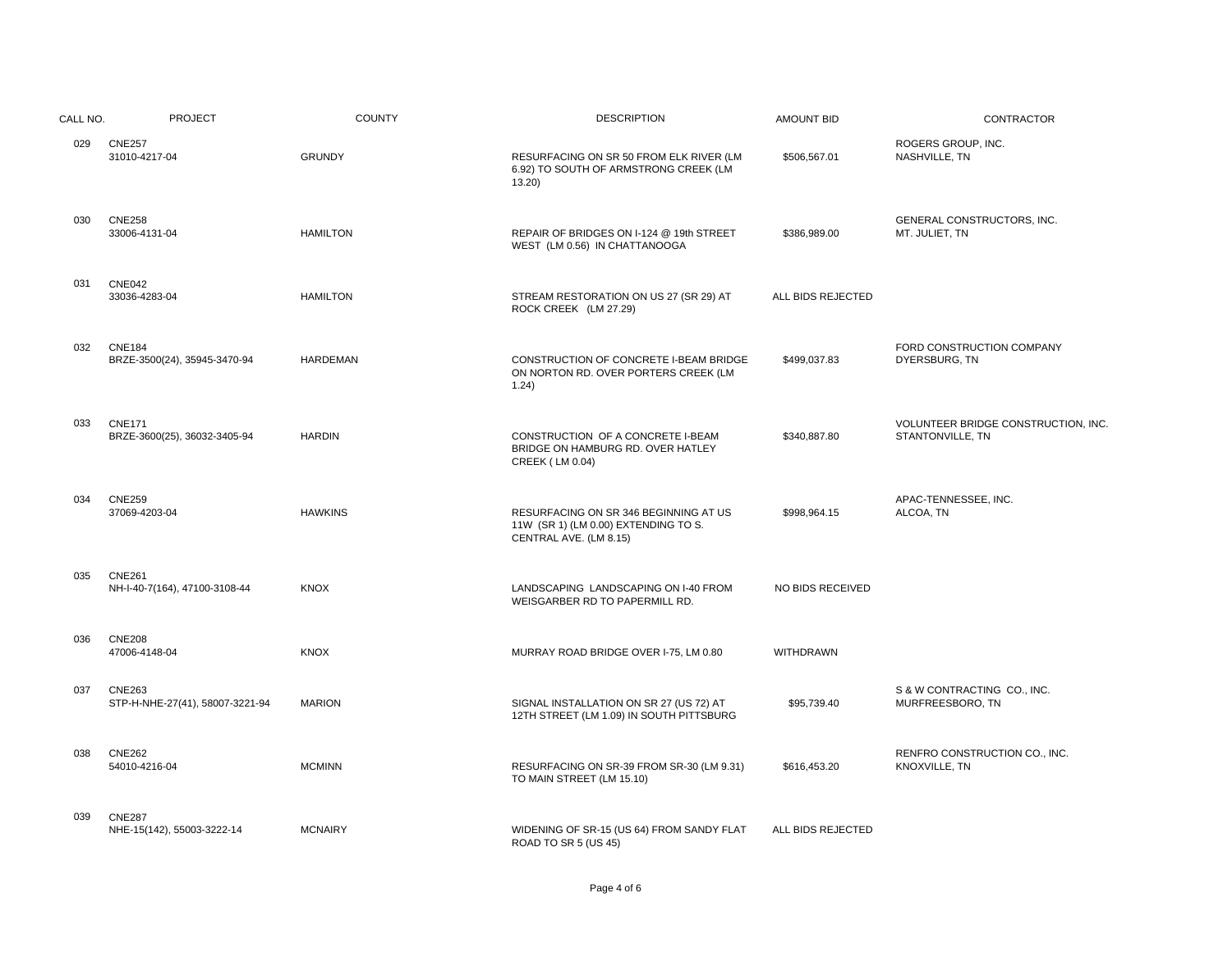| CALL NO. | <b>PROJECT</b>                                   | <b>COUNTY</b>     | <b>DESCRIPTION</b>                                                                                                        | <b>AMOUNT BID</b> | CONTRACTOR                                      |
|----------|--------------------------------------------------|-------------------|---------------------------------------------------------------------------------------------------------------------------|-------------------|-------------------------------------------------|
| 040      | <b>CNE279</b><br>55005-4208-04                   | <b>MCNAIRY</b>    | RESURFACING ON SR-22 FROM MISSISSIPPI<br>STATE LINE (LM 0.00) TO SR-57 (LM 7.66)                                          | \$979,984.08      | APAC-MISSISSIPPI, INC.<br>JACKSON, MS           |
| 041      | <b>CNE053</b><br>BRZE-6300(17), 63945-3463-94    | <b>MONTGOMERY</b> | CONSTRUCTION OF A CONCRETE BULB-TEE<br>BEAM BRIDGE ON MCFALL ROAD, BRG OVER<br>YELLOW CREEK (LM 3.62)                     | <b>WITHDRAWN</b>  |                                                 |
| 042      | <b>CNE280</b><br>68002-4230-04                   | PERRY             | REPAIR OF BRIDGES ON SR-20 (US 412)<br>BRIDGES OVER COON CREEK (LM 21.88 AND<br>22.27)                                    | \$679,192.30      | THOMSON & THOMSON, INC.<br>JACKSON, TN          |
| 043      | <b>CNE264</b><br>STP-H-NHE-40(17), 70004-3292-94 | <b>POLK</b>       | INSTALLATION OF SIGNALS ON SR-40 (US 64) AT<br>MAIN STREET IN DUCKTOWN                                                    | ALL BIDS REJECTED |                                                 |
| 044      | <b>CNE140</b><br>71100-4104-04                   | <b>PUTNAM</b>     | SLIDE REPAIR ON I-40 WB, 4.5 MILES W OF<br><b>MONTEREY</b>                                                                | \$1,594,154.75    | HIGHWAYS, INC,<br>BRENTWOOD, TN                 |
| 045      | <b>CNE281</b><br>STP-H-99(21), 75013-3241-94     | <b>RUTHERFORD</b> | INSTALLATION OF SIGNALS ON SR-99 (NEW<br>SALEM RD.) AT BARFIELD RD. IN<br><b>MURFREESBORO</b>                             | \$41,448.89       | S & W CONTRACTING CO., INC.<br>MURFREESBORO, TN |
| 046      | <b>CNE244</b><br>79960-3658-04                   | <b>SHELBY</b>     | STATE INDUSTRIAL ACCESS RD. (RIVERGATE<br>RD) SERVING CANADIAN NATIONAL R.R. IN<br><b>MEMPHIS</b>                         | \$1,717,963.09    | FERRELL PAVING, INC.<br><b>MEMPHIS, TN</b>      |
| 047      | <b>CNE282</b><br>80004-4243-04, 80009-4221-04    | <b>SMITH</b>      | RESURFACING ON SR-53 & SR-141 BEGINNING<br>AT THE NASHVILLE & EASTERN RAILROAD AND<br>EXTENDING TO THE DEKALB COUNTY LINE | \$1,520,740.75    | LOJAC ENTERPRISES, INC.<br>LEBANON, TN          |
| 048      | <b>CNE266</b><br>BRZE-8200(22), 82950-3599-94    | <b>SULLIVAN</b>   | CONSTRUCTION OF A CONCRETE BOX BRIDGE<br>ON PHILLIPSWOOD DR. OVER BEAVER CREEK<br>(LM 0.11) IN BRISTOL                    | <b>WITHDRAWN</b>  |                                                 |
| 049      | <b>CNE283</b><br>STP-H-NHE-3(83), 84002-3296-94  | <b>TIPTON</b>     | INTERSECTION IMPROVEMENT ON SR-3 (US 51)<br>AT SIMMONS ROAD IN MUNFORD AND TRACY<br>ROAD IN ATOKA                         | \$524,499.89      | FORD CONSTRUCTION COMPANY<br>DYERSBURG, TN      |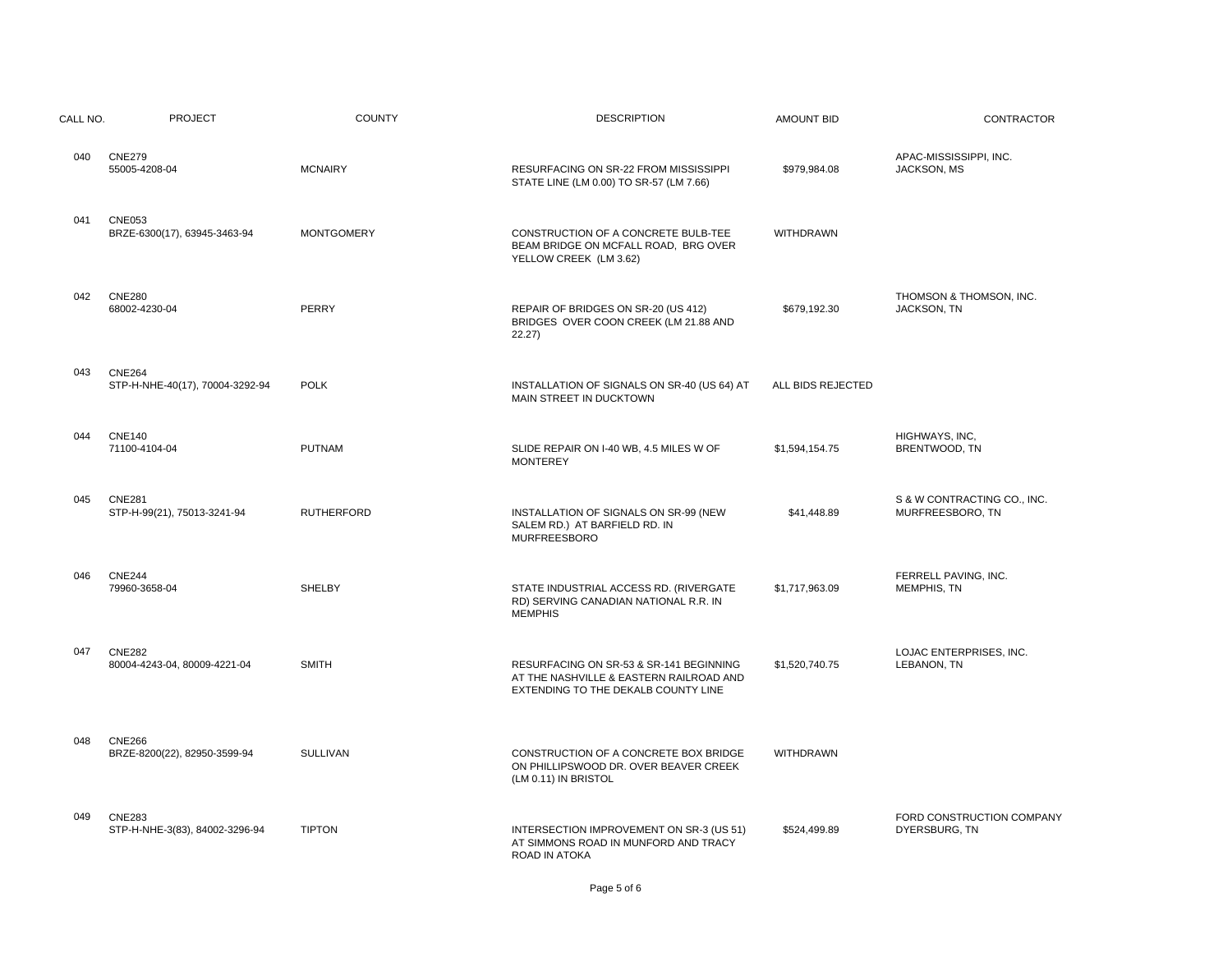| CALL NO. | <b>PROJECT</b>                                    | <b>COUNTY</b> | <b>DESCRIPTION</b>                                                                                 | <b>AMOUNT BID</b> | CONTRACTOR                                           |
|----------|---------------------------------------------------|---------------|----------------------------------------------------------------------------------------------------|-------------------|------------------------------------------------------|
| 050      | <b>CNE267</b><br>89008-4219-04                    | WARREN        | RESURFACING ON SR 56 FROM MARTIN CREEK<br>(LM 5.88) TO RIVERVIEW STREET (LM 12.43)                 | ALL BIDS REJECTED |                                                      |
| 051      | <b>CNE089</b><br>NHTSA-HE-I-26(23), 97090-3129-04 | WASHINGTON    | INSTALLATION OF LONGITUDINAL CABLE<br>BARRIER ON I-26 AT VARIOUS LOCATIONS                         | \$465,651.80      | SELCO CONSTRUCTION SERVICES, INC.<br>CEDAR BLUFF, VA |
| 052      | <b>CNE284</b><br>91001-4227-04                    | WAYNE         | <b>RESURFACING ON SR-13 FROM CHALK CREEK</b><br>ROAD (LM 21.70) TO WAYNESBORO SQUARE<br>(LM 26.90) | \$631,607.41      | DELTA CONTRACTING COMPANY, LLC<br>JACKSON, TN        |
|          | <b>LETTING TOTAL</b>                              |               |                                                                                                    | \$38,440,761.37   |                                                      |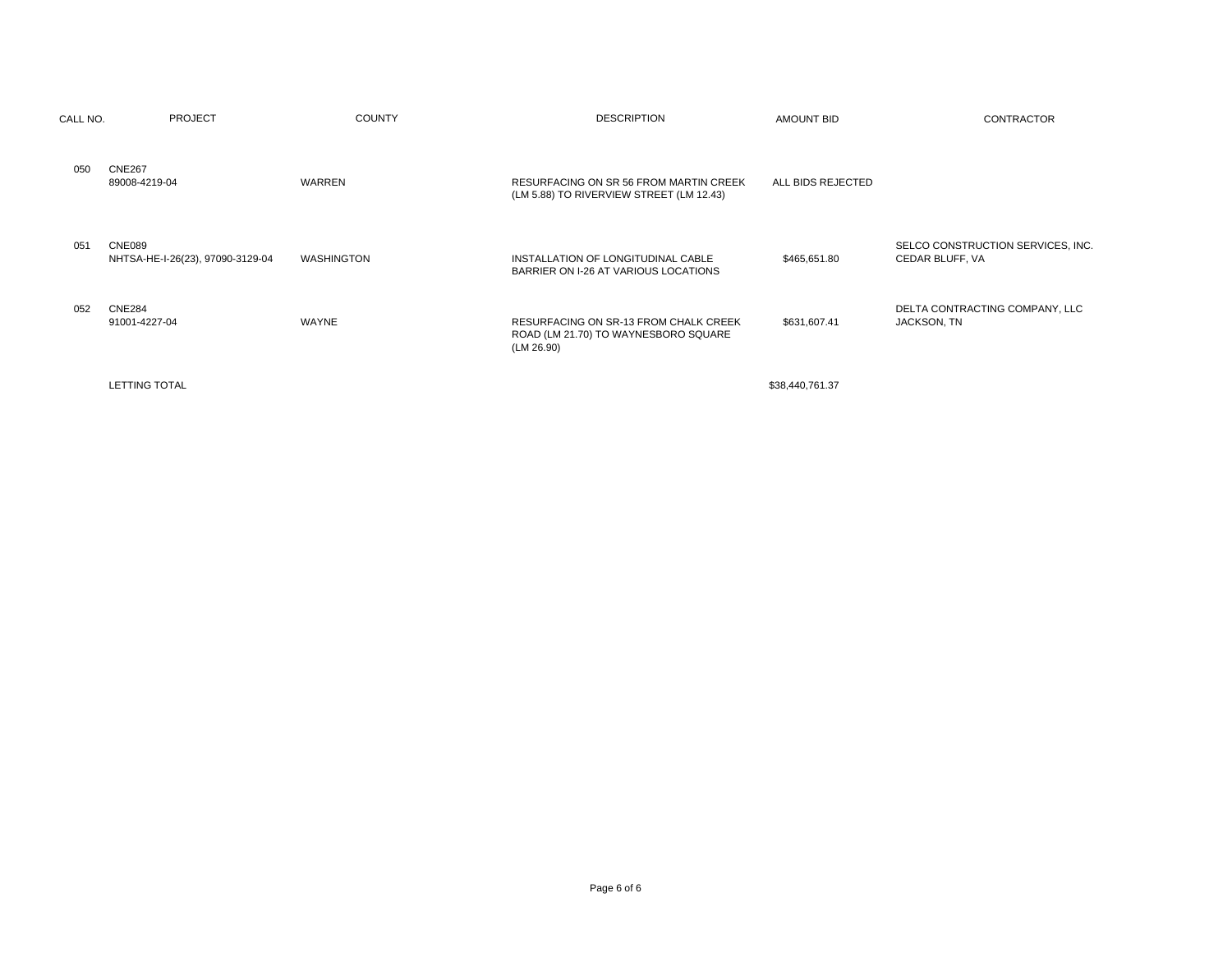|          | DT-1390V                                                                                                         |                          | CONTRACT AWARDS FOR LETTING OF SEPTEMBER 1, 2006                                                                             |                   |                                                       |  |
|----------|------------------------------------------------------------------------------------------------------------------|--------------------------|------------------------------------------------------------------------------------------------------------------------------|-------------------|-------------------------------------------------------|--|
| CALL NO. | <b>PROJECT</b>                                                                                                   | <b>COUNTY</b>            | <b>DESCRIPTION</b>                                                                                                           | <b>AMOUNT BID</b> | <b>CONTRACTOR</b>                                     |  |
| 001      | <b>CNE936</b><br>98015-3192-04                                                                                   | CAMPBELL, ANDERSON, ETC. | REGION ONE RURAL SMARTWAY SYSTEM<br>VARIOUS INTERSTATES, VARIABLE MESSAGE<br>BOARDS AT FOUR (4) LOCATIONS                    | \$3,198,947.69    | Stansell Electric Company, Inc.<br>Nashville, TN      |  |
| 002      | <b>CNE937</b><br>15010-4206-04                                                                                   | <b>COCKE</b>             | THE RESURFACING OF US-321 (SR-73) BEGINNING<br>AT SEVIER COUNTY LINE (LM 0.00) EXTENDING TO<br>SR-32 (LM 3.10)               | \$528,799.27      | Newport Paving Company, Inc.<br>Newport, TN           |  |
| 003      | <b>CNE943</b><br>IM-640-7(158), 47008-3144-44, IM-640-<br>7(159), 47008-3145-44, IM-640-7(160),<br>47008-3146-44 | <b>KNOX</b>              | I-640 WIDENING W. OF CLINTON HWY. TO E. OF<br>BRUHIN RD. AND AT INTERSECTIONS OF<br>BROADWAY AND WESTERN AVENUE (SmartFIX40) | ALL BIDS REJECTED |                                                       |  |
| 004      | <b>CNE935</b><br>NHE-15(142), 55003-3222-14                                                                      | <b>MCNAIRY</b>           | WIDENING OF US-64 (SR-15) FROM SANDY FLAT<br>RD. TO WEST OF SR-5 (US-45)                                                     | \$22,233,462.05   | Delta Contracting Company, LLC<br>Jackson, TN         |  |
| 005      | <b>CNE941</b><br>STP-H-NHE-40(17), 70004-3292-94                                                                 | <b>POLK</b>              | INSTALLATION OF SIGNALS ON US-64 (SR-40) AT<br>MAIN ST. IN DUCKTOWN                                                          | \$114,398.10      | Nabco Electric Company, Inc.<br>Chattanooga, TN       |  |
| 006      | <b>CNE934</b><br>80001-4181-04                                                                                   | <b>SMITH</b>             | EXPANSION OF WASTEWATER TREATMENT PLANT<br>AT I-40 WELCOME CENTER (SUBSURFACE LAND<br>APPLICATION)                           | \$382,550.00      | Putnam Contracting Services, LLC<br>Cookeville, TN    |  |
| 007      | <b>CNE942</b><br>89008-4219-04                                                                                   | <b>WARREN</b>            | RESURFACING ON SR 56 FROM MARTIN CREEK (LM<br>5.88) TO RIVERVIEW STREET (LM 12.43)                                           | \$773,581.10      | APAC-Tennessee, Inc.<br>Alcoa, TN                     |  |
| 008      | <b>CNE298</b><br>STP-M-9115(10), 01953-8556-54                                                                   | ANDERSON                 | RESURFACING OF MELTON LAKE ROAD IN OAK<br><b>RIDGE</b>                                                                       | ALL BIDS REJECTED |                                                       |  |
| 009      | <b>CNE291</b><br>STP-H-NHE-10(28), 02003-3224-94                                                                 | <b>BEDFORD</b>           | INTERSECTION IMPROVEMENT ON S.R. 10 (US 231)<br>AT PEACOCK LANE AND CALSONIC WAY IN<br>SHELBYVILLE (LM 12.83)                | \$426,772.10      | Wright Paving Contractors, , Inc.<br>Fayetteville, TN |  |
| 010      | <b>CNE301</b><br>98016-4118-04                                                                                   | CARTER, UNICOI, ETC.     | ON CALL SNOW AND ICE REMOVAL VARIOUS<br><b>INTERSTATE AND STATE ROUTES</b>                                                   | \$810,295.00      | Summers-Taylor, Inc.<br>Elizabethton, TN              |  |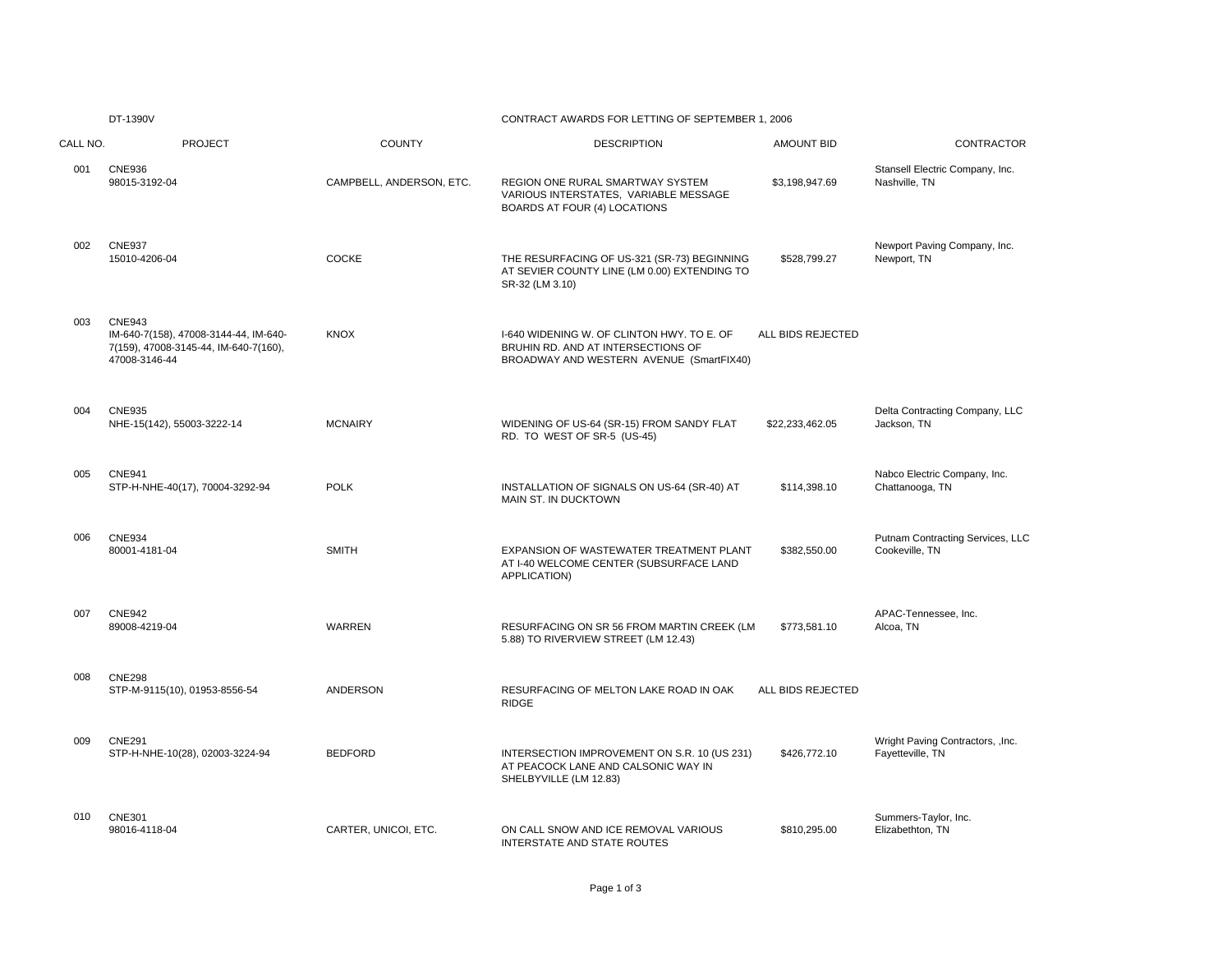| CALL NO. | <b>PROJECT</b>                                 | <b>COUNTY</b>     | <b>DESCRIPTION</b>                                                                                                                                                             | <b>AMOUNT BID</b> | CONTRACTOR                                       |
|----------|------------------------------------------------|-------------------|--------------------------------------------------------------------------------------------------------------------------------------------------------------------------------|-------------------|--------------------------------------------------|
| 011      | <b>CNE272</b><br>STP-H-12(36), 11005-3222-94   | CHEATHAM          | CONSTRUCTION OF NEW TURN LANES ON SR 12<br>(CLARKSVILLE HWY) FROM LOCKERTSVILLE ROAD<br>TO LEWIS PERRY RD                                                                      | \$811,208.40      | Hill Bros. Excavating, Inc.<br>Livingston, TN    |
| 012      | <b>CNE273</b><br>11003-4132-04                 | CHEATHAM          | BRIDGE REPAIR ON LUYBEN HILLS RD OVER I-40<br>(LM 0.00) IN KINGSTON SPRINGS                                                                                                    | \$1,736,925.95    | Jamison Construction, LLC<br>McEwen, TN          |
| 013      | <b>CNE304</b><br>11016-4211-04                 | CHEATHAM          | RESURFACING ON SR 249 FROM SR 49 (LM 16.50)<br>EXTENDING TO EAST CHEATHAM ELEMENTARY<br>SCHOOL (LM 23.40)                                                                      | \$564,660.25      | Eubank Asphalt Paving & Sealing<br>Charlotte, TN |
| 014      | <b>CNE305</b><br>19005-4155-04                 | <b>DAVIDSON</b>   | BRIDGE REPAIR ON DEMONBREUN ST. AND ON<br>12TH AVE, S OVER 1-40 / 1-65                                                                                                         | \$299,444.00      | Jamison Construction, LLC<br>McEwen, TN          |
| 015      | <b>CNE050</b><br>BRZE-2400(28), 24945-3480-94  | <b>FAYETTE</b>    | THE CONSTRUCTION OF A CONCRETE BOX BEAM<br>BRIDGE ON LONGTOWN ROAD OVER LITTLE<br>CYPRESS CREEK (@L.M. 0.53)                                                                   | \$273,764.50      | Ford Construction Company<br>Dyersburg, TN       |
| 016      | <b>CNE127</b><br>24945-4186-04                 | <b>FAYETTE</b>    | THE REPAIR OF FIVE (5) BRIDGES ON I-40 AND ONE<br>(1) ON U.S. 64 (S.R. 15) OVER CYPRESS CREEK<br>(L.M. 0.55)                                                                   | <b>WITHDRAWN</b>  |                                                  |
| 017      | <b>CNE293</b><br>BRZE-2700(37), 27945-3485-94  | <b>GIBSON</b>     | CONSTRUCTION OF A CONCRETE BOX BEAM<br>BRIDGE ON SANDERS STORE-MILAN ROAD OVER<br>NORTH FORKED DEER RIVER (LM 1.80)                                                            | \$456,980.60      | Dement Construction Co., LLC<br>Jackson, TN      |
| 018      | <b>CNE306</b><br>STP-HH-149(9), 63023-3235-94  | <b>MONTGOMERY</b> | INTERSECTION IMPROVEMENT SR 149 AT RIVER<br>RD. (LM 13.08)                                                                                                                     | \$1,496,094.84    | Eubank Asphalt Paving & Sealing<br>Charlotte, TN |
| 019      | <b>CNE299</b><br>STP-M-9105(17), 73950-8547-54 | <b>ROANE</b>      | RESURFACING OF MORGAN AVE. FROM EMORY<br>DR. (LM O.OO) TO US-27 (SR-29/ROANE ST, LM .43)<br>AND ON WEST HILLS DR. FROM SCENIC DR. (LM<br>.38) TO N. OF SOUTHERN R.R. (LM 1.63) | \$452,316.40      | Tennessee Asphalt Company<br>Knoxville, TN       |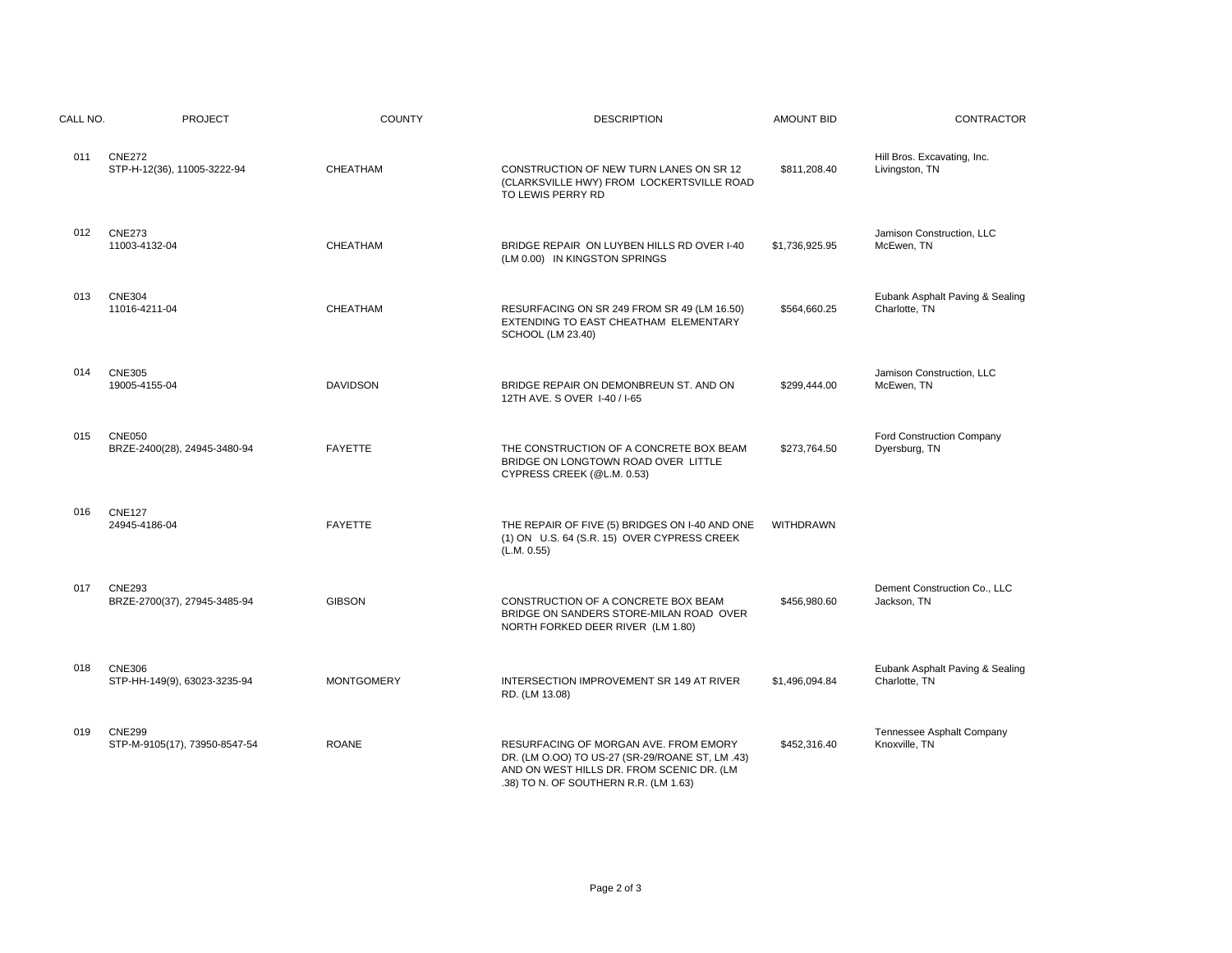| CALL NO. | <b>PROJECT</b>                                                                | <b>COUNTY</b>  | <b>DESCRIPTION</b>                                                                                              | <b>AMOUNT BID</b> | <b>CONTRACTOR</b>                            |
|----------|-------------------------------------------------------------------------------|----------------|-----------------------------------------------------------------------------------------------------------------|-------------------|----------------------------------------------|
| 020      | <b>CNE302</b><br>NHE-76(33), 81004-3240-14                                    | <b>STEWART</b> | WIDENING OF US-79 / SR-76 BEGINNING AT 5-LANE<br>SECTION AT DOVER AND EXTENDING TO JOINER<br><b>HOLLOW ROAD</b> | \$20,999,632.35   | Highways, Inc.<br>Brentwood, TN              |
| 021      | <b>CNE151</b><br>STP-HH-6(56), 83077-3204-94                                  | <b>SUMNER</b>  | INTERSECTION IMPROVEMENT ON US-31E (SR-6)<br>AT US-231 (SR-376) (@ LM 26.79)                                    | \$574,010.25      | Rogers Group, Inc.<br>Nashville, TN          |
| 022      | <b>CNE307</b><br>STP-14(41), 84003-3215-14                                    | <b>TIPTON</b>  | WIDENING OF SR-14 FROM SHELBY COUNTY LINE<br>TO NORTH OF SR-206(ATOKA RD) AND SADLER<br><b>SCHOOL ROAD</b>      | \$6,657,070.56    | Ford Construction Company<br>Dyersburg, TN   |
| 023      | <b>CNE294</b><br>STP-M-43(30), 92003-3265-54, STP-M-<br>43(31), 92003-3266-54 | WEAKLEY        | INSTALLATION OF SIGNALS ON SKYHAWK<br>PARKWAY AT MT. PELIA ROAD AND AT HAWKS<br><b>ROAD IN MARTIN</b>           | \$146,002.42      | Shelby Electric Company, Inc.<br>Memphis, TN |
|          | <b>LETTING TOTAL</b>                                                          |                |                                                                                                                 | \$62,936,915.83   |                                              |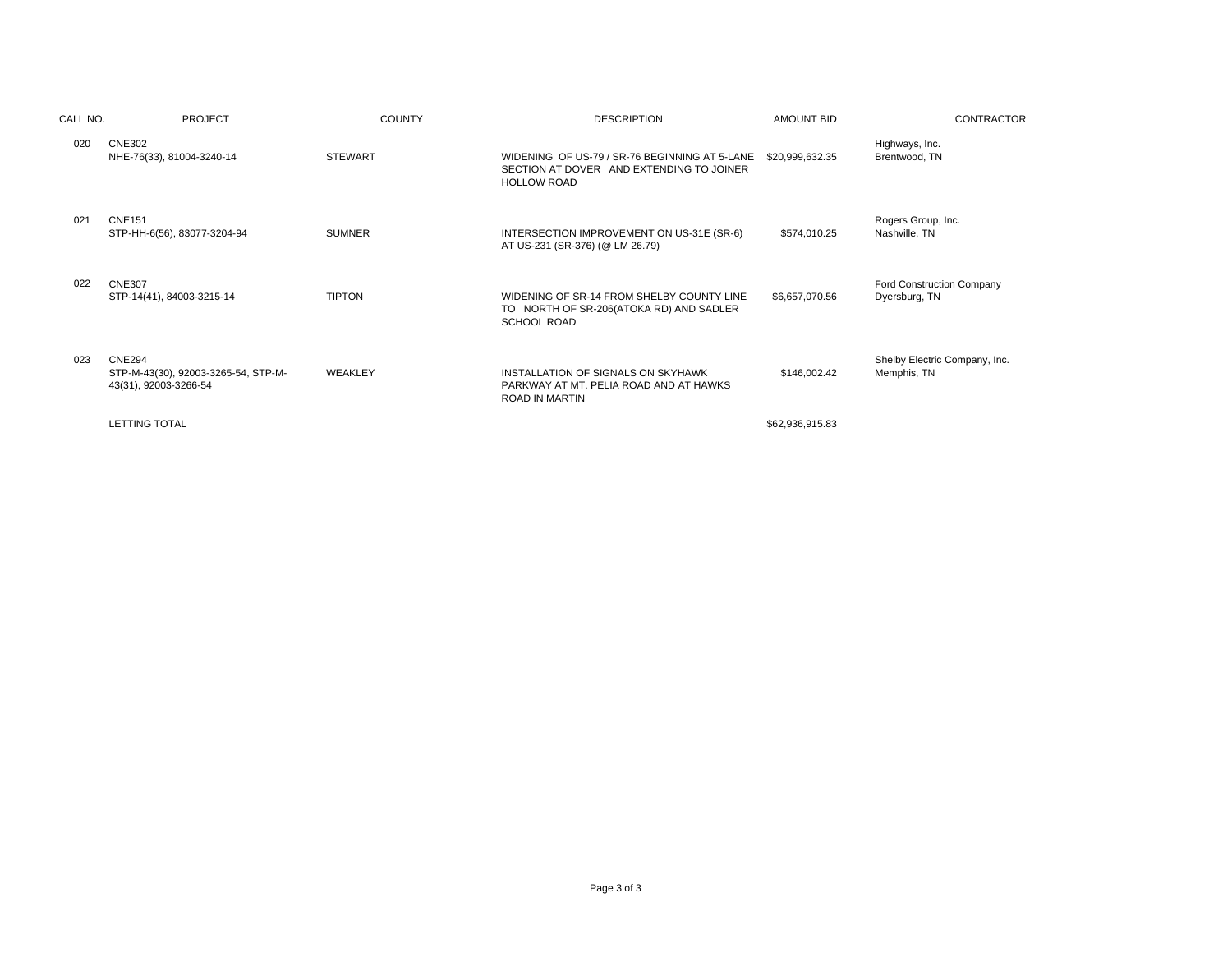# DT-1390V CONTRACT AWARDS FOR LETTING OF OCTOBER 27, 2006

| CALL NO. | <b>PROJECT</b>                                                                 | <b>COUNTY</b>              | <b>DESCRIPTION</b>                                                                                                                               | <b>AMOUNT BID</b> | CONTRACTOR                                      |
|----------|--------------------------------------------------------------------------------|----------------------------|--------------------------------------------------------------------------------------------------------------------------------------------------|-------------------|-------------------------------------------------|
| 001      | <b>CNE945</b><br>IM-275-3(132), 47005-3157-44,<br>IM-640-7(160), 47008-3146-44 | <b>KNOX</b>                | I-640 WIDENING FROM W OF CLINTON<br>HWY TO E OF BRUHIN RD AND I-275<br>BEGINNING AT I-40 AND EXTENDING TO I-<br>640 (SmartFIX40)                 | \$19,899,999.99   | CHARLES BLALOCK & SONS, INC.<br>SEVIERVILLE, TN |
| 002      | <b>CNE944</b><br>98015-4257-04                                                 | <b>SEVIER &amp; BLOUNT</b> | CONSTRUCTION OF THREE (3) SMALL<br>DRAINAGE STRUCTURES, SR-339 @ LM<br>0.69 IN SEVIER CO. SR-73 @ LM 30.68 and<br>SR-334 @ LM 1.80 IN BLOUNT CO. | \$1,394,204.75    | CHARLES BLALOCK & SONS, INC.<br>SEVIERVILLE, TN |
| 003      | <b>CNE250</b><br>BR-STP-312(12), 06012-3220-94                                 | <b>BRADLEY</b>             | CONSTRUCTION OF A BOX BRIDGE ON<br>SR 312 OVER HARRIS CREEK (LM 1.36)                                                                            | <b>WITHDRAWN</b>  |                                                 |
| 004      | <b>CNE316</b><br>STP-H-11(48), 19032-3214-94                                   | <b>DAVIDSON</b>            | INSTALLATION OF SIGNALS ON US-31W<br>(US-41, SR-11, DICKERSON PIKE) AT OLD<br>SPRINGFIELD PIKE                                                   | \$44,717.90       | STANSELL ELECTRIC CO., INC.<br>NASHVILLE, TN    |
| 005      | <b>CNE320</b><br>BR-STP-264(6), 21011-3223-94                                  | <b>DEKALB</b>              | CONSTRUCTION OF A BOX BRIDGE ON<br>SR-264 OVER REYNOLDS BRANCH (LM<br>1.93)                                                                      | \$566,730.00      | EATHERLY GROUP, INC.<br>CARTHAGE, TN            |
| 006      | <b>CNE314</b><br>BRZE-2700(31), 27945-3475-94                                  | <b>GIBSON</b>              | CONSTRUCTION OF A BOX BEAM<br>BRIDGE ON SAMPLE ROAD OVER LICK<br><b>CREEK (LM 1.63)</b>                                                          | \$233,479.72      | DEMENT CONSTRUCTION CO., LLC<br>JACKSON, TN     |
| 007      | <b>CNE310</b><br>32001-4125-04                                                 | <b>HAMBLEN</b>             | REPAIR OF BRIDGE ON McCLISTER<br>ROAD OVER I-81 (LM 0.77)                                                                                        | \$567,274.53      | GENERAL CONSTRUCTORS, INC.<br>MT. JULIET, TN    |
| 008      | <b>CNE178</b><br>BRZE-3900(12), 39090-3403-94                                  | <b>HENDERSON</b>           | CONSTRUCTION OF A CONCRETE BOX<br>BRIDGE ON DAVIS ROAD OVER HALEY<br>CREEK (@LM 1.87)                                                            | \$368,332.75      | THOMSON & THOMSON, INC.<br>JACKSON, TN          |
| 009      | <b>CNE315</b><br>BR-STP-48(21), 41006-3214-94                                  | <b>HICKMAN</b>             | CONSTRUCTION OF THREE (3) BRIDGES<br>ON SR-48 OVER MILL CREEK (LM 22.31),<br>BEAVER CREEK (LM 26.37) & GARNER<br>CREEK (LM 30.01)                | \$3,408,619.73    | CONCRETE STRUCTURES, INC.<br>CHARLOTTE, TN      |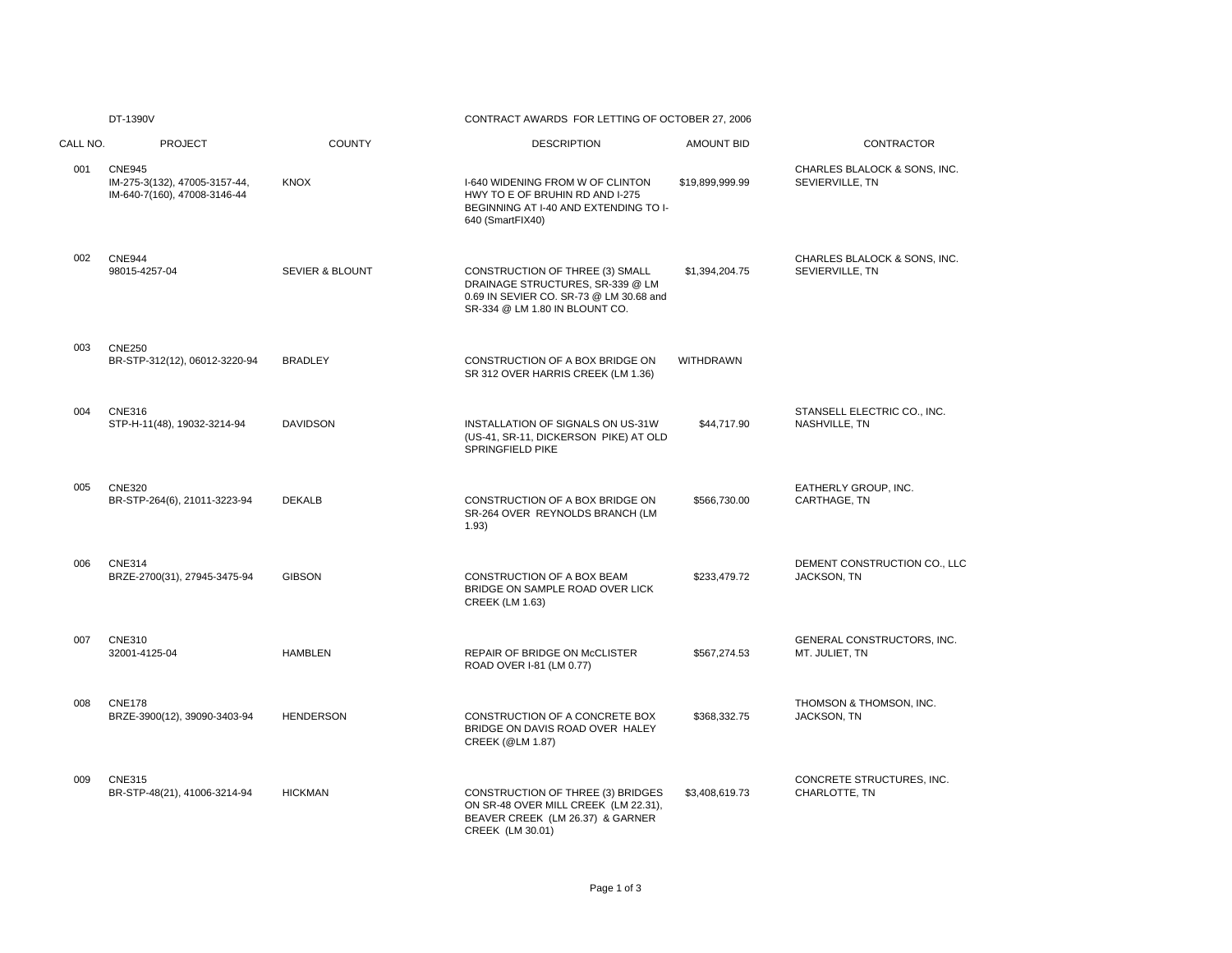| CALL NO. | <b>PROJECT</b>                                  | <b>COUNTY</b>     | <b>DESCRIPTION</b>                                                                                                  | <b>AMOUNT BID</b> | <b>CONTRACTOR</b>                                     |
|----------|-------------------------------------------------|-------------------|---------------------------------------------------------------------------------------------------------------------|-------------------|-------------------------------------------------------|
| 010      | <b>CNE317</b><br>BRZE-5700(57), 57046-3411-94   | <b>MADISON</b>    | CONSTRUCTION OF A CONCRETE BOX<br>BRIDGE ON OLD CERRO GORDO ROAD<br>OVER HICKS CREEK (LM 3.79)                      | \$580,895.91      | KING CONSTRUCTION CO., INC.<br>GIBSON, TN             |
| 011      | <b>CNE157</b><br>BH-I-65-1(65)40, 60001-3148-94 | <b>MAURY</b>      | WIDENING OF TWO (2) STEEL PLATE<br>GIRDER BRIDGES ON I-65 OVER DUCK<br><b>RIVER (LM 5.47)</b>                       | \$2,580,666.00    | BELL & ASSOCIATES CONSTRUCTION, L.P.<br>BRENTWOOD, TN |
| 012      | <b>CNE053</b><br>BRZE-6300(17), 63945-3463-94   | <b>MONTGOMERY</b> | CONSTRUCTION OF A CONCRETE BULB-<br>TEE BEAM BRIDGE ON MCFALL ROAD<br>OVER YELLOW CREEK (LM 3.62)                   | \$816,613.80      | BROWN BUILDERS, INC.<br>SPRINGFIELD, TN               |
| 013      | <b>CNE318</b><br>STP-H-431(9), 66431-3202-94    | <b>OBION</b>      | IMPROVEMENT OF INTERSECTION ON<br>SR-431 (REELFOOT AVE) AT EDWARDS<br><b>STREET</b>                                 | \$148,656.53      | FORD CONSTRUCTION COMPANY<br>DYERSBURG, TN            |
| 014      | <b>CNE311</b><br>BR-STP-154(1), 69004-3208-94   | <b>PICKETT</b>    | CONSTRUCTION OF A BOX BEAM<br>BRIDGE ON SR-154 OVER ROCK CREEK<br>(LM 3.25)                                         | \$1,714,412.67    | HIGHWAYS, INC.<br>BRENTWOOD, TN                       |
| 015      | <b>CNE319</b><br>STP-H-49(12), 74008-3219-94    | <b>ROBERTSON</b>  | INSTALLATION OF SIGNALS ON SR-49<br>(5TH AVE.) AT PLEASANT HILL DRIVE<br>AND CENTRAL AVENUE                         | \$97,004.00       | DAVIS H. ELLIOTT COMPANY, INC.<br>LEXINGTON, KY       |
| 016      | <b>CNE312</b><br>BR-STP-35(26), 78005-3238-94   | <b>SEVIER</b>     | CONSTRUCTION OF A CONCRETE BOX ALL BIDS REJECTED<br>BRIDGE ON US-411 (SR-35) OVER FLATT<br>CREEK (LM 25.96)         |                   |                                                       |
| 017      | <b>CNE292</b><br>BRZE-8000(8), 80945-3474-94    | <b>SMITH</b>      | CONSTRUCTION OF A CONCRETE BULB-<br>TEE BEAM BRIDGE ON BETTYS BEND<br>ROAD OVER THE CANEY FORK RIVER<br>(L.M. 0.10) | WITHDRAWN         |                                                       |
| 018      | <b>CNE266</b><br>BRZE-8200(22), 82950-3599-94   | <b>SULLIVAN</b>   | CONSTRUCTION OF A CONCRETE BOX<br>BRIDGE ON PHILLIPSWOOD DR. OVER<br>BEAVER CREEK (LM 0.11) IN BRISTOL              | \$893,598.78      | SUMMERS-TAYLOR, INC.<br>ELIZABETHTON, TN              |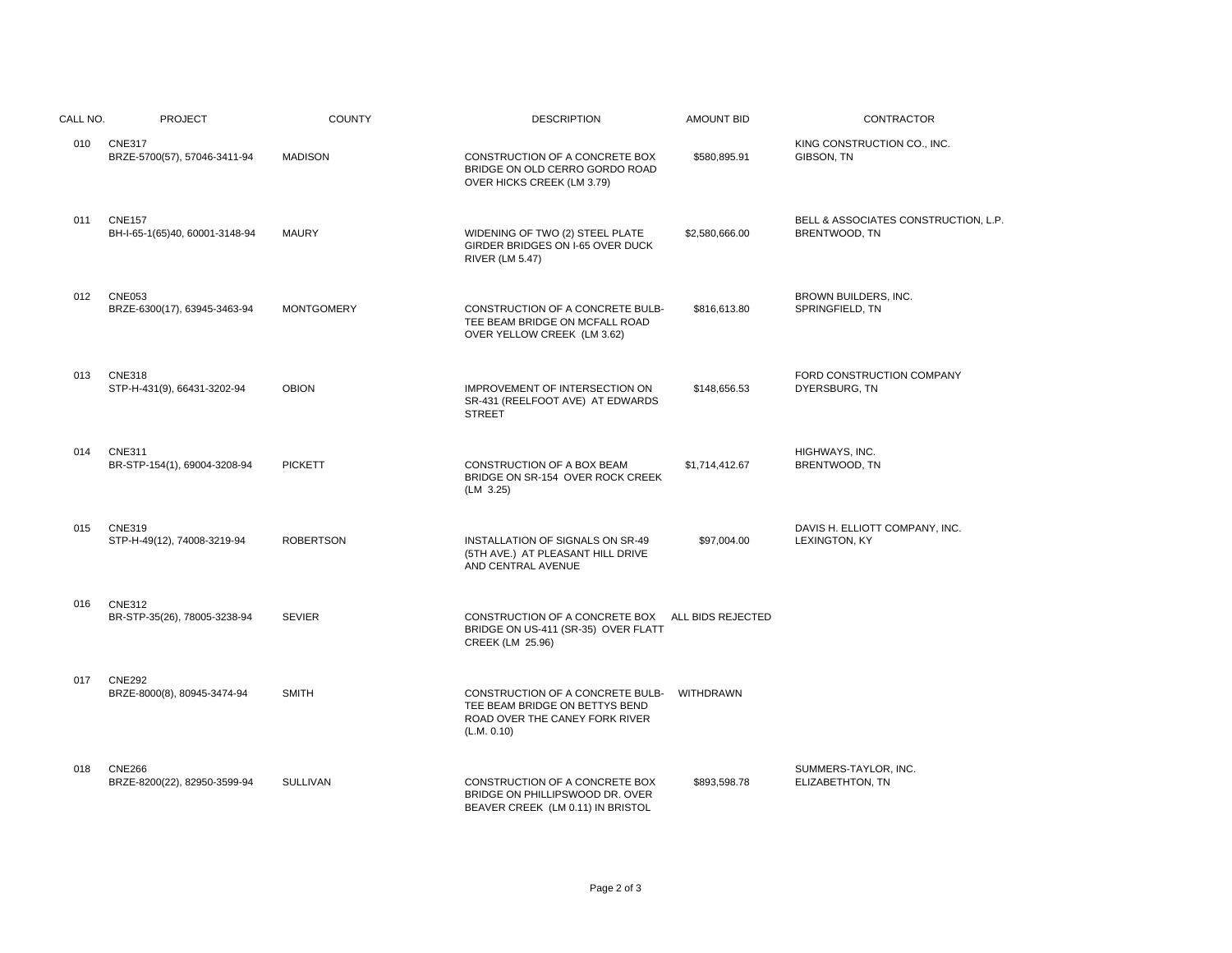| CALL NO. | <b>PROJECT</b>                         | <b>COUNTY</b>     | <b>DESCRIPTION</b>                                                                               | AMOUNT BID      | <b>CONTRACTOR</b>                        |
|----------|----------------------------------------|-------------------|--------------------------------------------------------------------------------------------------|-----------------|------------------------------------------|
| 019      | CNE313<br>86004-3147-04                | <b>UNICOI</b>     | INSTALLATION OF WEIGHING<br>EQUIPMENT AT INSPECTION STATION<br>ON 1-26 NEAR NORTH CAROLINA STATE | \$387.738.40    | SUMMERS-TAYLOR, INC.<br>ELIZABETHTON, TN |
| 020      | CNE295<br>BRZE-9000(40), 90946-3424-94 | <b>WASHINGTON</b> | CONSTRUCTION OF A CONCRETE I-<br>BEAM BRIDGE ON HARWOOD ROAD.<br>BRIDGE OVER CSX R/R (LM 0.32)   | \$709,443.15    | SUMMERS-TAYLOR, INC.<br>ELIZABETHTON, TN |
|          | <b>LETTING TOTAL</b>                   |                   |                                                                                                  | \$34,412,388.61 |                                          |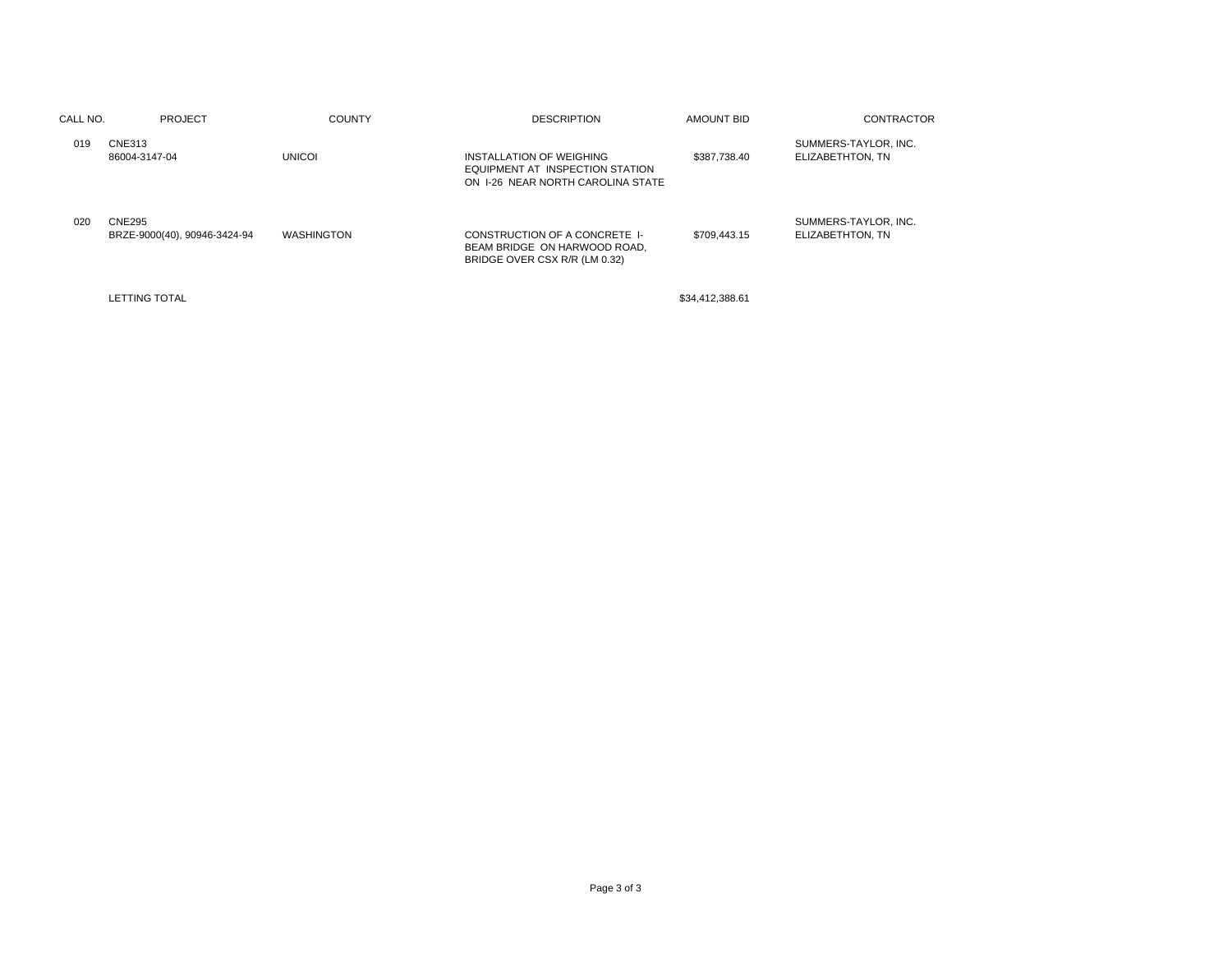|          | DT-1390V                       |                                 | CONTRACT AWARDS FOR LETTING OF NOVEMBER 17, 2006                                    |                   |                                                        |
|----------|--------------------------------|---------------------------------|-------------------------------------------------------------------------------------|-------------------|--------------------------------------------------------|
| CALL NO. | <b>PROJECT</b>                 | <b>COUNTY</b>                   | <b>DESCRIPTION</b>                                                                  | <b>AMOUNT BID</b> | CONTRACTOR                                             |
| 001      | <b>CNE321</b><br>98016-4123-04 | <b>ANDERSON &amp; CAMPBELL</b>  | MOWING AND LITTER REMOVAL<br><b>INTERSTATE &amp; STATE ROUTES</b>                   | \$81,286.60       | E.F. PHILLIPS<br>CLINTON, TN                           |
| 002      | <b>CNE322</b><br>98016-4224-04 | ANDERSON, CAMPBELL, ETC.        | MOWING ON VARIOUS STATE<br><b>ROUTES</b>                                            | \$216,308.00      | ORR CONTRACTING, INC.<br>ROBBINSVILLE, N.C.            |
| 003      | <b>CNE323</b><br>98038-4224-04 | BEDFORD, MARSHALL, ETC.         | MOWING AND LITTER REMOVAL<br><b>VARIOUS STATE ROUTES</b>                            | \$321,555.00      | CAUDILL MOWING, INC.<br>LAVERGNE, TN                   |
| 004      | <b>CNE324</b><br>98038-4125-04 | <b>BEDFORD &amp; RUTHERFORD</b> | MOWING AND LITTER REMOVAL<br><b>VARIOUS INTERSTATE &amp; STATE</b><br><b>ROUTES</b> | \$143,202.25      | ONESOURCE LANDSCAPE & GOLF SERVICES, INC.<br>MASON, TN |
| 005      | <b>CNE325</b><br>98046-4152-04 | BENTON, CARROLL, ETC.           | MOWING AND LITTER REMOVAL<br><b>VARIOUS INTERSTATE ROUTES</b>                       | \$321,675.50      | RIGHT OF WAY MOWING, LLC<br>GADSDEN, TN                |
| 006      | <b>CNE326</b><br>98046-4253-04 | BENTON, CARROLL, ETC.           | MOWING AND LITTER REMOVAL<br>VARIOUS STATE ROUTES                                   | \$1,070,627.20    | A & W LEASING CORPORATION<br>MCKENZIE, TN              |
| 007      | <b>CNE327</b><br>98026-4218-04 | BLEDSOE, GRUNDY, ETC.           | MOWING AND LITTER REMOVAL<br><b>VARIOUS STATE ROUTES</b>                            | \$419,788.00      | GERALD DAVID ORR CONTRACTING, INC.<br>ENGLEWOOD, TN    |
| 008      | <b>CNE328</b><br>98016-4125-04 | BLOUNT, KNOX, ETC.              | MOWING AND LITTER REMOVAL<br>VARIOUS INTERSTATE AND<br><b>STATE ROUTES</b>          | \$697,336.50      | ORR CONTRACTING, INC.<br>ROBBINSVILLE, N.C.            |
| 009      | <b>CNE329</b><br>98026-4119-04 | <b>BRADLEY &amp; MCMINN</b>     | MOWING AND LITTER REMOVAL<br>VARIOUS INTERSTATE AND<br><b>STATE ROUTES</b>          | \$122,522.00      | LOVIN CONTRACTING CO., INC.<br>ROBBINSVILLE, N.C.      |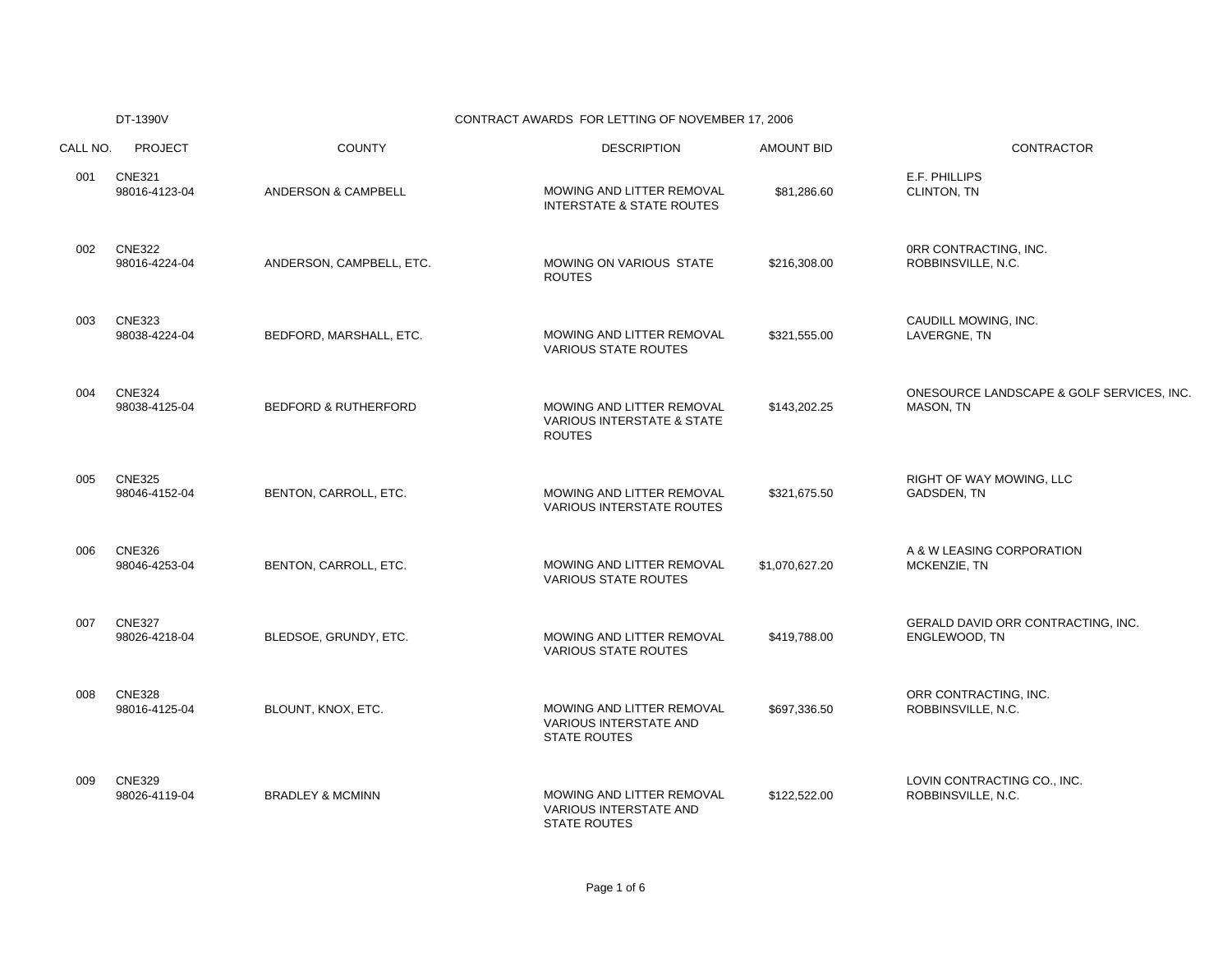| CALL NO. | <b>PROJECT</b>                 | <b>COUNTY</b>                   | <b>DESCRIPTION</b>                                                                | <b>AMOUNT BID</b> | <b>CONTRACTOR</b>                                   |
|----------|--------------------------------|---------------------------------|-----------------------------------------------------------------------------------|-------------------|-----------------------------------------------------|
| 010      | <b>CNE330</b><br>98026-4220-04 | <b>BRADLEY &amp; POLK</b>       | MOWING AND LITTER REMOVAL<br><b>VARIOUS STATE ROUTES</b>                          | \$169,306.29      | GERALD DAVID ORR CONTRACTING, INC.<br>ENGLEWOOD, TN |
| 011      | <b>CNE331</b><br>98026-4221-04 | CANNON, VAN BUREN, ETC.         | MOWING AND LITTER REMOVAL<br><b>VARIOUS STATE ROUTES</b>                          | \$306,544.91      | <b>BUMBALOUGH'S CONSTRUCTION</b><br>SPARTA, TN      |
| 012      | <b>CNE332</b><br>98016-4126-04 | CARTER, JOHNSON, ETC.           | MOWING AND LITTER REMOVAL<br><b>VARIOUS INTERSTATE AND</b><br><b>STATE ROUTES</b> | \$644,907.12      | M & M CONTRACT MOWING, LLC<br>MADISONVILLE, TN      |
| 013      | <b>CNE333</b><br>98038-4126-04 | CHEATHAM, DICKSON, ETC.         | MOWING AND LITTER REMOVAL<br>VARIOUS INTERSTATE AND<br><b>STATE ROUTES</b>        | \$156,784.39      | DOUBLE G, LLC<br>FAIRVIEW, TN                       |
| 014      | <b>CNE334</b><br>98038-4127-04 | CHEATHAM, MONTGOMERY, ETC.      | MOWING AND LITTER REMOVAL<br><b>VARIOUS INTERSTATE AND</b><br><b>STATE ROUTES</b> | \$199,528.00      | CLAY MOHON MOWING, LLC<br>HOPKINSVILLE, KY          |
| 015      | <b>CNE335</b><br>98038-4228-04 | <b>CHEATHAM &amp; ROBERTSON</b> | <b>MOWING ON VARIOUS STATE</b><br><b>ROUTES</b>                                   | \$181,955.00      | LARRY D. SKAGGS CONTRACTING<br>HODGENVILLE, KY      |
| 016      | <b>CNE336</b><br>98046-4254-04 | CHESTER, CROCKETT, ETC.         | MOWING AND LITTER REMOVAL<br><b>VARIOUS STATE ROUTES</b>                          | \$606,522.00      | J.R. CONSTRUCTION, INC.<br>MAURY CITY, TN           |
| 017      | <b>CNE337</b><br>98046-4255-04 | <b>CHESTER &amp; MCNAIRY</b>    | MOWING AND LITTER REMOVAL<br><b>VARIOUS STATE ROUTES</b>                          | \$287,807.50      | RIGHT OF WAY MOWING, LLC<br>GADSDEN, TN             |
| 018      | <b>CNE338</b><br>98026-4223-04 | CLAY, DEKALB, ETC.              | MOWING AND LITTER REMOVAL<br><b>VARIOUS INTERSTATE AND</b><br><b>STATE ROUTES</b> | \$563,526.00      | DILLARD FARMS & CONSTRUCTION<br><b>HICKMAN, TN</b>  |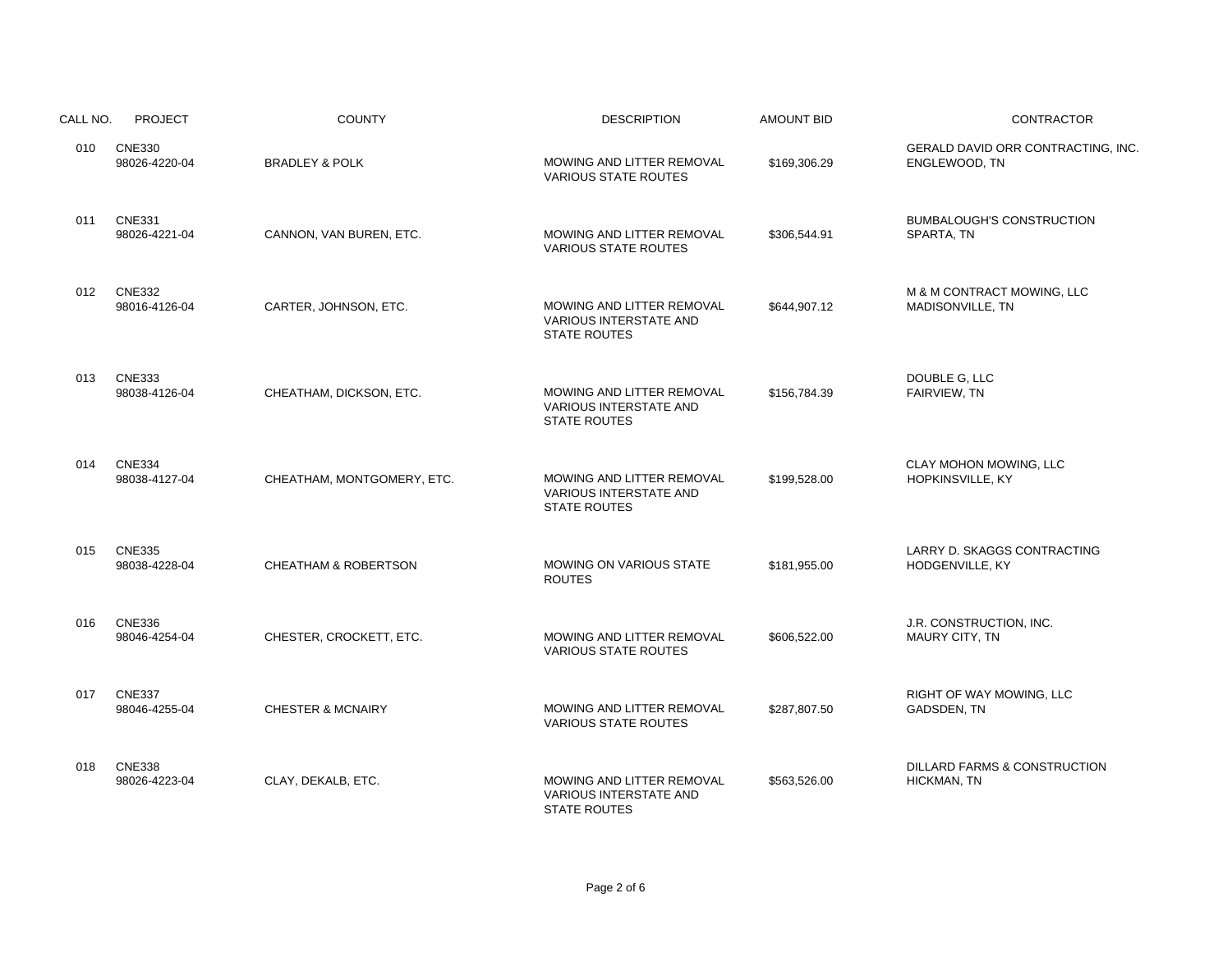| CALL NO. | <b>PROJECT</b>                 | <b>COUNTY</b>                | <b>DESCRIPTION</b>                                                                | <b>AMOUNT BID</b> | CONTRACTOR                                             |
|----------|--------------------------------|------------------------------|-----------------------------------------------------------------------------------|-------------------|--------------------------------------------------------|
| 019      | <b>CNE339</b><br>98026-4224-04 | CLAY, FENTRESS, ETC.         | MOWING AND LITTER REMOVAL<br><b>VARIOUS STATE ROUTES</b>                          | \$326,174.00      | ORR CONTRACTING, INC.<br>ROBBINSVILLE, N.C.            |
| 020      | <b>CNE340</b><br>98016-4127-04 | COCKE, GREENE, ETC.          | MOWING AND LITTER REMOVAL<br><b>VARIOUS INTERSTATE ROUTES</b>                     | \$198,441.00      | GERALD DAVID ORR CONTRACTING, INC.<br>ENGLEWOOD, TN    |
| 021      | <b>CNE341</b><br>98016-4228-04 | COCKE, GREENE, ETC.          | MOWING ON VARIOUS STATE<br><b>ROUTES</b>                                          | \$268.800.00      | ORR CONTRACTING, INC.<br>ROBBINSVILLE, N.C.            |
| 022      | <b>CNE342</b><br>98026-4226-04 | <b>COFFEE &amp; FRANKLIN</b> | MOWING AND LITTER REMOVAL<br><b>VARIOUS STATE ROUTES</b>                          | \$341,850.00      | M & M CONTRACT MOWING, LLC<br>MADISONVILLE, TN         |
| 023      | <b>CNE343</b><br>98026-4125-04 | COFFEE, GRUNDY, ETC.         | MOWING AND LITTER REMOVAL<br><b>VARIOUS INTERSTATE ROUTES</b>                     | \$195,704.00      | M & M CONTRACT MOWING, LLC<br>MADISONVILLE, TN         |
| 024      | <b>CNE345</b><br>98026-4227-04 | <b>CUMBERLAND &amp; RHEA</b> | MOWING AND LITTER REMOVAL<br><b>VARIOUS INTERSTATE AND</b><br><b>STATE ROUTES</b> | \$264,293.00      | GERALD DAVID ORR CONTRACTING, INC.<br>ENGLEWOOD, TN    |
| 025      | <b>CNE346</b><br>19947-4157-04 | <b>DAVIDSON</b>              | MOWING AND LITTER REMOVAL<br>ON I-440                                             | \$153,245.00      | MID TENN MAINTENANCE, LLC<br><b>WHITES CREEK, TN</b>   |
| 026      | <b>CNE347</b><br>19947-4258-04 | <b>DAVIDSON</b>              | MOWING ON VARIOUS STATE<br><b>ROUTES</b>                                          | \$237,960.00      | BILL LEDFORD & SON, INC.<br>WELLINGTON, KY             |
| 027      | <b>CNE348</b><br>98038-4129-04 | DAVIDSON & WILLIAMSON        | MOWING AND LITTER REMOVAL<br><b>VARIOUS INTERSTATE AND</b><br><b>STATE ROUTES</b> | \$670,515.00      | ONESOURCE LANDSCAPE & GOLF SERVICES, INC.<br>MASON, TN |
| 028      | <b>CNE349</b><br>98038-4230-04 | DICKSON, HICKMAN, ETC.       | MOWING ON VARIOUS STATE<br><b>ROUTES</b>                                          | \$187,692.45      | DOUBLE G, LLC<br>FAIRVIEW, TN                          |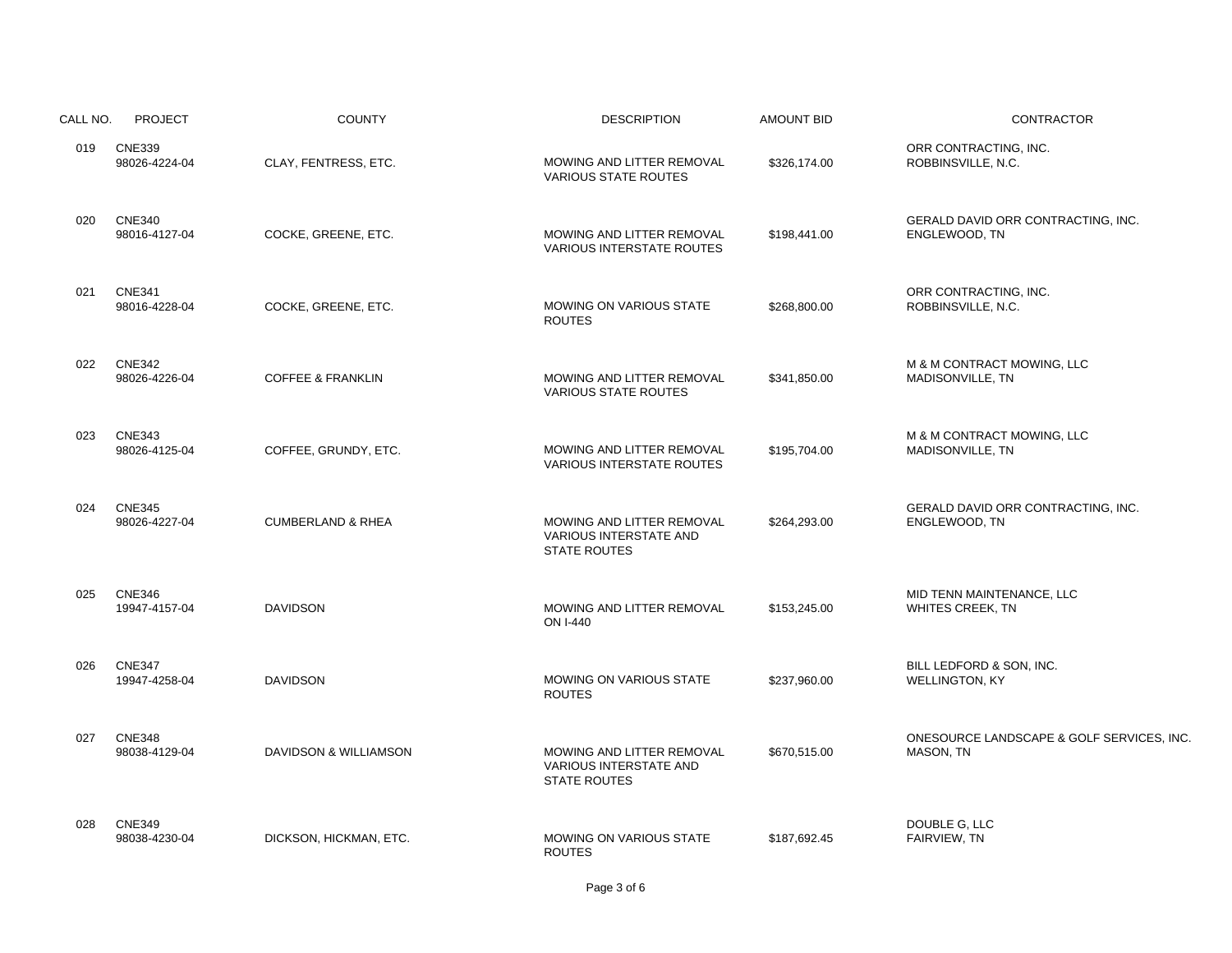| CALL NO. | <b>PROJECT</b>                 | <b>COUNTY</b>                 | <b>DESCRIPTION</b>                                                                | <b>AMOUNT BID</b> | <b>CONTRACTOR</b>                                        |
|----------|--------------------------------|-------------------------------|-----------------------------------------------------------------------------------|-------------------|----------------------------------------------------------|
| 029      | <b>CNE350</b><br>98046-4156-04 | DYER, GIBSON, ETC.            | MOWING AND LITTER REMOVAL<br><b>VARIOUS INTERSTATE AND</b><br><b>STATE ROUTES</b> | \$513,207.50      | RIGHT OF WAY MOWING, LLC<br>GADSDEN, TN                  |
| 030      | <b>CNE351</b><br>98046-4257-04 | DYER, GIBSON, ETC.            | MOWING AND LITTER REMOVAL<br><b>VARIOUS STATE ROUTES</b>                          | \$437,898.00      | ONESOURCE LANDSCAPE & GOLF SERVICES, INC.<br>MASON, TN   |
| 031      | <b>CNE352</b><br>24945-4293-04 | <b>FAYETTE</b>                | MOWING AND LITTER REMOVAL<br><b>VARIOUS STATE ROUTES</b>                          | \$220,673.00      | ONESOURCE LANDSCAPE & GOLF SERVICES, INC.<br>MASON, TN   |
| 032      | <b>CNE353</b><br>28946-4208-04 | <b>GILES</b>                  | <b>MOWING ON VARIOUS STATE</b><br><b>ROUTES</b>                                   | \$115.661.10      | <b>BASS MOWING, LLC</b><br>PROSPECT. TN                  |
| 033      | <b>CNE354</b><br>98038-4131-04 | GILES, MARSHALL, ETC.         | MOWING AND LITTER REMOVAL<br>VARIOUS INTERSTATE AND<br><b>STATE ROUTES</b>        | \$226,460.00      | CAUDILL MOWING, INC.<br>LAVERGNE, TN                     |
| 034      | <b>CNE355</b><br>98016-4229-04 | <b>GRAINGER &amp; HAMBLEN</b> | MOWING ON VARIOUS STATE<br><b>ROUTES</b>                                          | \$95,296.00       | EAST TENNESSEE TURF & LANDSCAPE<br>MORRISTOWN, TN        |
| 035      | <b>CNE356</b><br>33947-4192-04 | <b>HAMILTON</b>               | <b>MOWING ON VARIOUS</b><br>INTERSTATE AND STATE ROUTES                           | \$225,555.60      | GERALD DAVID ORR CONTRACTING, INC.<br>ENGLEWOOD, TN      |
| 036      | <b>CNE357</b><br>98026-4228-04 | <b>HAMILTON &amp; MEIGS</b>   | MOWING ON VARIOUS STATE<br><b>ROUTES</b>                                          | \$99,418.00       | GERALD DAVID ORR CONTRACTING, INC.<br>ENGLEWOOD, TN      |
| 037      | <b>CNE358</b><br>98016-4230-04 | <b>HANCOCK &amp; HAWKINS</b>  | MOWING ON VARIOUS STATE<br><b>ROUTES</b>                                          | \$152,844.00      | EAST TENNESSEE TURF & LANDSCAPE<br><b>MORRISTOWN, TN</b> |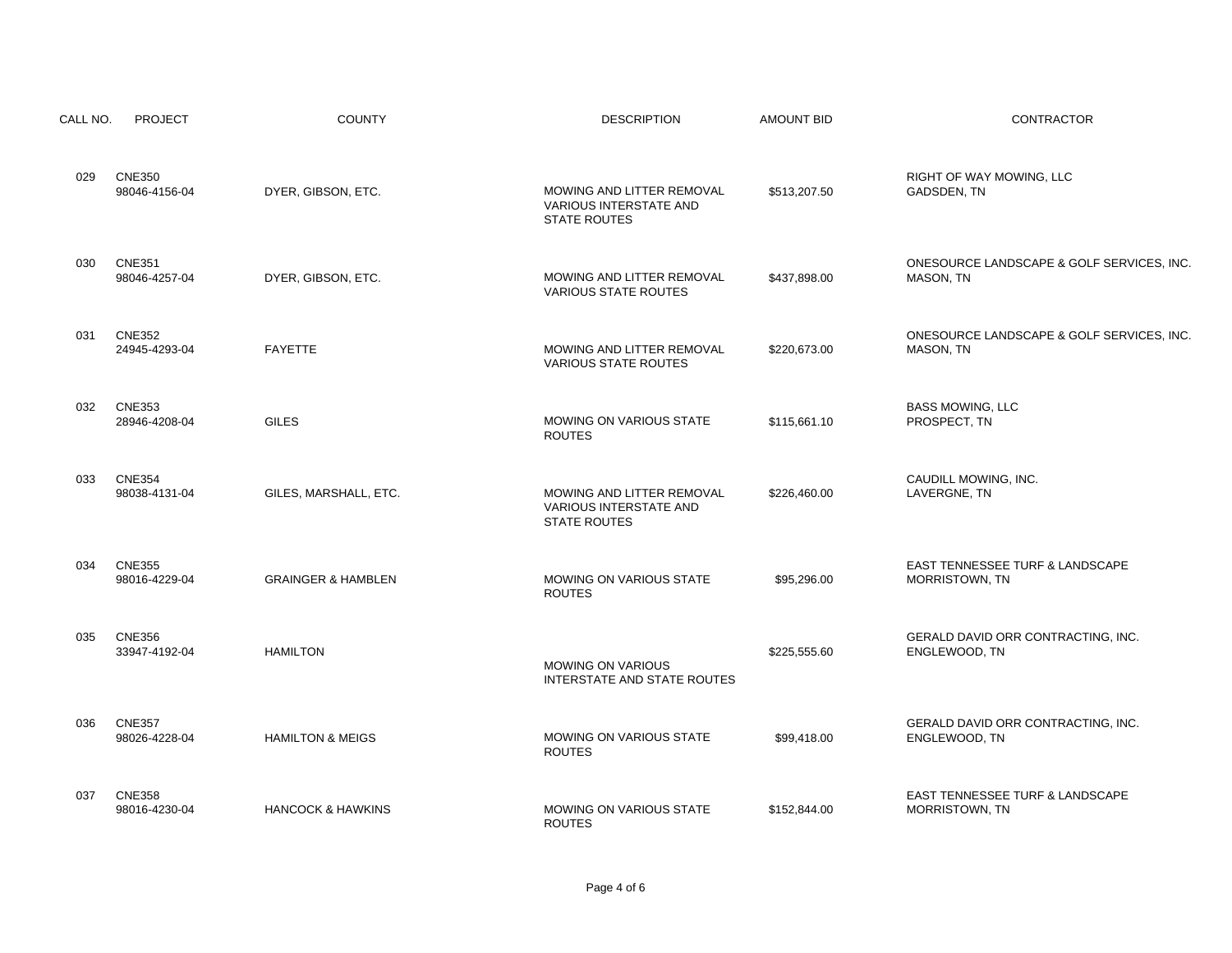| CALL NO. | <b>PROJECT</b>                 | <b>COUNTY</b>              | <b>DESCRIPTION</b>                                                                | <b>AMOUNT BID</b> | CONTRACTOR                                             |
|----------|--------------------------------|----------------------------|-----------------------------------------------------------------------------------|-------------------|--------------------------------------------------------|
| 038      | <b>CNE359</b><br>35945-4295-04 | <b>HARDEMAN</b>            | MOWING AND LITTER REMOVAL<br><b>VARIOUS STATE ROUTES</b>                          | \$171,696.00      | ONESOURCE LANDSCAPE & GOLF SERVICES, INC.<br>MASON, TN |
| 039      | <b>CNE360</b><br>98046-4258-04 | <b>HARDIN &amp; WAYNE</b>  | MOWING AND LITTER REMOVAL<br><b>VARIOUS STATE ROUTES</b>                          | \$341,264.00      | A & W LEASING CORPORATION<br>MCKENZIE, TN              |
| 040      | <b>CNE361</b><br>98038-4232-04 | HOUSTON, MONTGOMERY, ETC.  | MOWING ON VARIOUS STATE<br><b>ROUTES</b>                                          | \$247,853.50      | CAUDILL MOWING, INC.<br>LAVERGNE, TN                   |
| 041      | <b>CNE362</b><br>98046-4159-04 | LAUDERDALE, SHELBY, ETC.   | MOWING AND LITTER REMOVAL<br><b>VARIOUS INTERSTATE AND</b><br><b>STATE ROUTES</b> | \$380,780.00      | RIGHT OF WAY MOWING, LLC<br>GADSDEN, TN                |
| 042      | <b>CNE363</b><br>98046-4260-04 | LAUDERDALE, SHELBY, ETC.   | MOWING AND LITTER REMOVAL<br><b>VARIOUS STATE ROUTES</b>                          | \$159,907.00      | ONESOURCE LANDSCAPE & GOLF SERVICES, INC.<br>MASON, TN |
| 043      | <b>CNE364</b><br>98038-4233-04 | LAWRENCE, LEWIS, ETC.      | <b>MOWING ON VARIOUS STATE</b><br><b>ROUTES</b>                                   | \$109,100.92      | <b>BASS MOWING, LLC</b><br>PROSPECT, TN                |
| 044      | <b>CNE365</b><br>98038-4234-04 | LEWIS, PERRY, ETC.         | <b>MOWING ON VARIOUS STATE</b><br><b>ROUTES</b>                                   | \$156,850.00      | CAUDILL MOWING, INC.<br>LAVERGNE, TN                   |
| 045      | <b>CNE366</b><br>98038-4235-04 | <b>LINCOLN &amp; MOORE</b> | MOWING AND LITTER REMOVAL<br><b>VARIOUS STATE ROUTES</b>                          | \$220,107.50      | <b>BASS MOWING, LLC</b><br>PROSPECT, TN                |
| 046      | <b>CNE367</b><br>98016-4231-04 | <b>LOUDON &amp; MONROE</b> | MOWING ON VARIOUS STATE<br><b>ROUTES</b>                                          | \$160,661.00      | M & M CONTRACT MOWING, LLC<br>MADISONVILLE, TN         |
| 047      | <b>CNE368</b><br>98016-4132-04 | LOUDON, MONROE, ETC.       | MOWING AND LITTER REMOVAL<br>VARIOUS INTERSTATE AND<br><b>STATE ROUTES</b>        | \$159,507.90      | GERALD DAVID ORR CONTRACTING, INC.<br>ENGLEWOOD, TN    |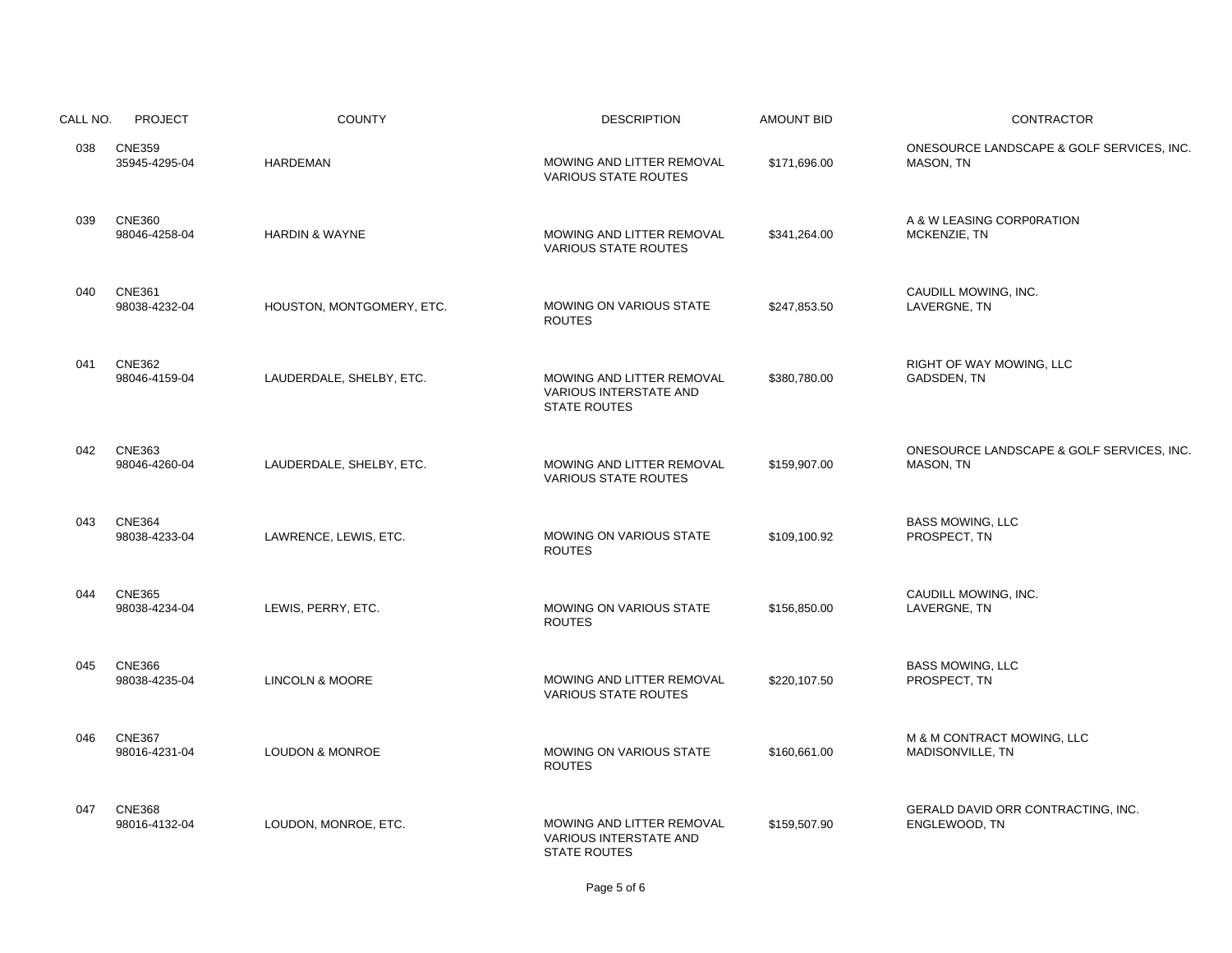| CALL NO. | <b>PROJECT</b>                 | <b>COUNTY</b>             | <b>DESCRIPTION</b>                                                         | <b>AMOUNT BID</b> | CONTRACTOR                                             |
|----------|--------------------------------|---------------------------|----------------------------------------------------------------------------|-------------------|--------------------------------------------------------|
| 048      | <b>CNE369</b><br>98038-4236-04 | MACON, RUTHERFORD, ETC.   | <b>MOWING ON VARIOUS STATE</b><br><b>ROUTES</b>                            | \$335,393.00      | LARRY D. SKAGGS CONTRACTING<br>HODGENVILLE, KY         |
| 049      | <b>CNE370</b><br>60946-4221-04 | <b>MAURY</b>              | MOWING ON VARIOUS STATE<br><b>ROUTES</b>                                   | \$213,725.00      | CAUDILL MOWING, INC.<br>LAVERGNE, TN                   |
| 050      | <b>CNE371</b><br>98026-4229-04 | <b>MCMINN &amp; MEIGS</b> | MOWING AND LITTER REMOVAL<br><b>VARIOUS STATE ROUTES</b>                   | \$198,013.40      | GERALD DAVID ORR CONTRACTING, INC.<br>ENGLEWOOD, TN    |
| 051      | <b>CNE372</b><br>98016-4233-04 | <b>MORGAN &amp; ROANE</b> | MOWING ON VARIOUS STATE<br><b>ROUTES</b>                                   | \$135.842.00      | M & M CONTRACT MOWING, LLC<br>MADISONVILLE, TN         |
| 052      | <b>CNE373</b><br>98038-4237-04 | RUTHERFORD & WILLIAMSON   | MOWING ON VARIOUS STATE<br><b>ROUTES</b>                                   | \$115,480.75      | CAUDILL MOWING, INC.<br>LAVERGNE, TN                   |
| 053      | <b>CNE374</b><br>79946-4183-04 | SHELBY                    | MOWING AND LITTER REMOVAL<br>VARIOUS INTERSTATE AND<br><b>STATE ROUTES</b> | \$453,257.00      | ONESOURCE LANDSCAPE & GOLF SERVICES, INC.<br>MASON, TN |
| 054      | <b>CNE375</b><br>98038-4138-04 | <b>SMITH &amp; WILSON</b> | MOWING AND LITTER REMOVAL<br>VARIOUS INTERSTATE AND<br><b>STATE ROUTES</b> | \$181,321.30      | ORR CONTRACTING, INC.<br>ROBBINSVILLE, N.C.            |
| 055      | <b>CNE376</b><br>94946-4212-04 | <b>WILLIAMSON</b>         | MOWING ON VARIOUS STATE<br><b>ROUTES</b>                                   | \$165,874.39      | DOUBLE G, LLC<br>FAIRVIEW, TN                          |
|          |                                | <b>LETTING TOTAL</b>      |                                                                            | \$15,349,504.57   |                                                        |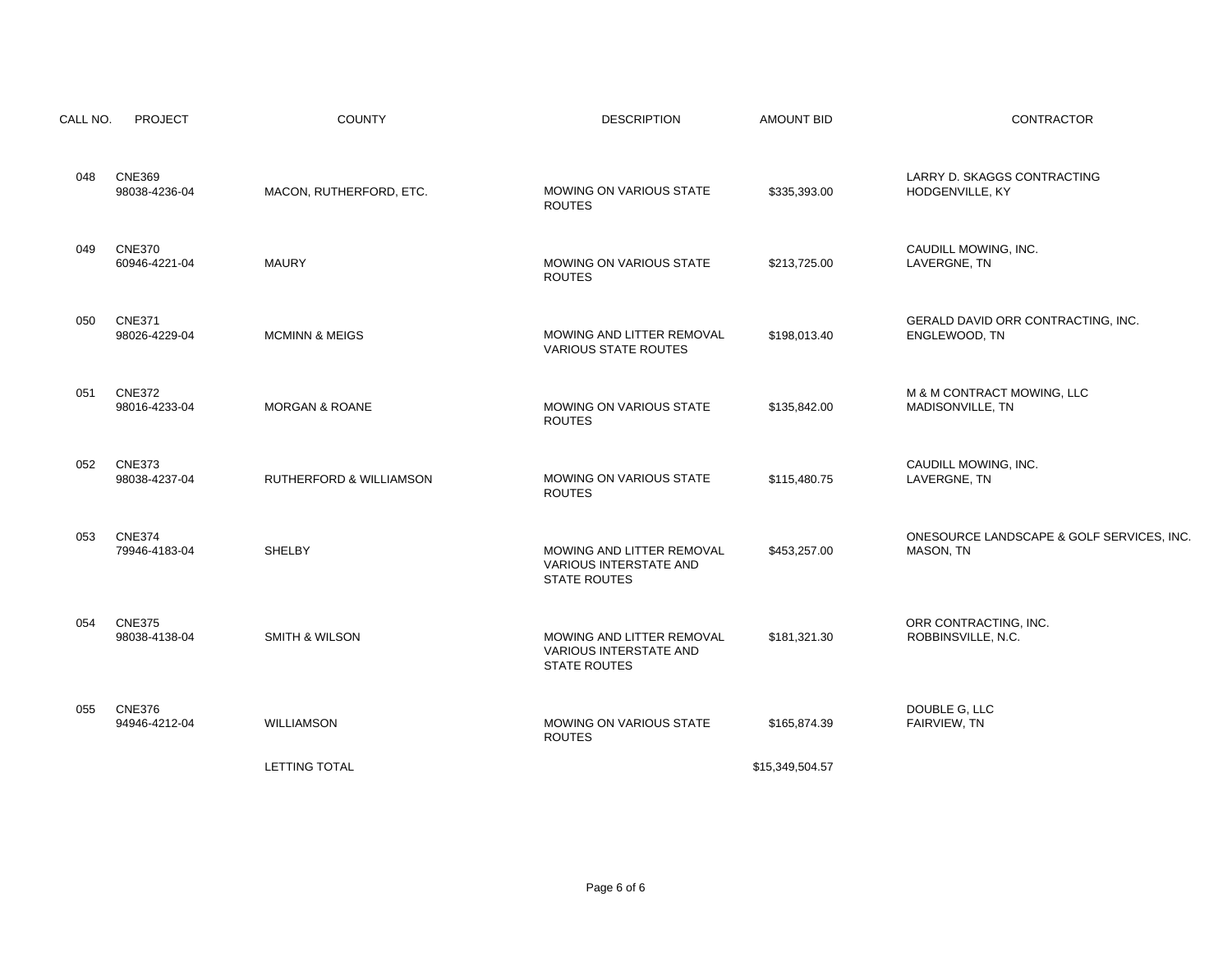# DT-1390V CONTRACT AWARDS FOR LETTING OF DECEMBER 8, 2006

| CALL NO. | <b>PROJECT</b>                                     | <b>COUNTY</b>           | <b>DESCRIPTION</b>                                                                                                                                | EST. COST      | <b>AMOUNT BID</b> | <b>CONTRACTOR</b>                                           |
|----------|----------------------------------------------------|-------------------------|---------------------------------------------------------------------------------------------------------------------------------------------------|----------------|-------------------|-------------------------------------------------------------|
| 001      | <b>CNE946</b><br>05001-3273-04                     | <b>BLOUNT</b>           | IMPROVEMENT OF INTERSECTION ON SR-33<br>(EAST BROADWAY) EAST HARPER AVENUE<br>AND EVERETT HIGH ROAD IN MARYVILLE                                  | \$843,502.75   | \$971,380.82      | APAC-TENNESSEE, INC.<br>ALCOA, TN                           |
| 002      | <b>CNE947</b><br>BR-STP-35(26), 78005-3238-94      | <b>SEVIER</b>           | CONSTRUCTION OF A CONCRETE BOX BRIDGE<br>ON US-411(SR-35) OVER FLATT CREEK, LM 25.96                                                              | \$647,317.60   | \$650,923.15      | LYONS CONSTRUCTION COMPANY, INC.<br>ROGERSVILLE, TN         |
| 003      | <b>CNE388</b><br>98016-4122-04, 98016-4253-04      | ANDERSON, BLOUNT, ETC.  | RANDOM ON CALL GUARDRAIL REPAIR ON<br>VARIOUS INTERSTATE AND STATE ROUTES<br>AND INSTALLATION OF GUARDRAIL ON<br>VARIOUS STATE ROUTES IN REGION 1 | \$3,257,260.00 | \$3,025,375.00    | REYNOLDS FENCE & GUARDRAIL, INC.<br><b>INDIAN TRAIL, NC</b> |
| 004      | <b>CNE395</b><br>98038-4247-04, 98038-4123-04      | BEDFORD, CHEATHAM, ETC. | RANDOM ON CALL GUARDRAIL REPAIR ON<br>VARIOUS INTERSTATE AND STATE ROUTES<br>AND INSTALLATION OF GUARDRAIL ON<br>VARIOUS STATE ROUTES IN REGION 3 | \$2.458.934.00 | \$2,592,780.00    | LU. INC.<br>KINGSTON, TN                                    |
| 005      | <b>CNE397</b><br>98046-4151-04                     | BENTON, CARROLL, ETC.   | SWEEPING AND DRAIN CLEANING ON VARIOUS<br>INTERSTATE AND STATE ROUTES IN REGION 4                                                                 | \$295,040.00   | \$335,220.00      | ONESOURCE LANDSCAPE & GOLF SERVICES, INC<br>MASON, TN       |
| 006      | <b>CNE396</b><br>98046-4269-04, 98046-4150-04      | BENTON, CARROLL, ETC.   | RANDOM ON CALL GUARDRAIL REPAIR ON<br>VARIOUS INTERSTATE AND STATE ROUTES<br>AND INSTALLATION OF GUARDRAIL ON<br>VARIOUS STATE ROUTES IN REGION 4 | \$1,605,275.00 | \$1,565,625.00    | TRI-STATE GUARDRAIL & SIGN CO., INC.<br>COLLIERVILLE, TN    |
| 007      | <b>CNE390</b><br>98026-4117-04, 98026-4237-04      | BLEDSOE, BRADLEY, ETC.  | RANDOM ON CALL GUARDRAIL REPAIR ON<br>VARIOUS INTERSTATE AND STATE ROUTES<br>AND INSTALLATION OF GUARDRAIL ON<br>VARIOUS STATE ROUTES IN REGION 2 | \$2,474,935.00 | \$2,121,875.00    | REYOLDS FENCE & GUARDRAIL, INC.<br>INDIAN TRAIL, NC         |
| 008      | <b>CNE250</b><br>BR-STP-312(12), 06012-3220-<br>94 | <b>BRADLEY</b>          | CONSTRUCTION OF A BOX BRIDGE ON SR 312<br>OVER HARRIS CREEK (LM 1.36)                                                                             | \$569.466.25   | \$707,698.49      | SIMPSON BRIDGE COMPANY, INC.<br>CLEVELAND, TN               |
| 009      | CNE389<br>98026-4116-04                            | BRADLEY, GRUNDY, ETC.   | SWEEPING AND DRAIN CLEANING ON VARIOUS<br>INTERSTATE AND STATE ROUTES IN REGION 2                                                                 | \$378,240.25   | \$341,512.50      | BLEVINS ENTERPRISES. INC.<br>ALTAMONT, TN                   |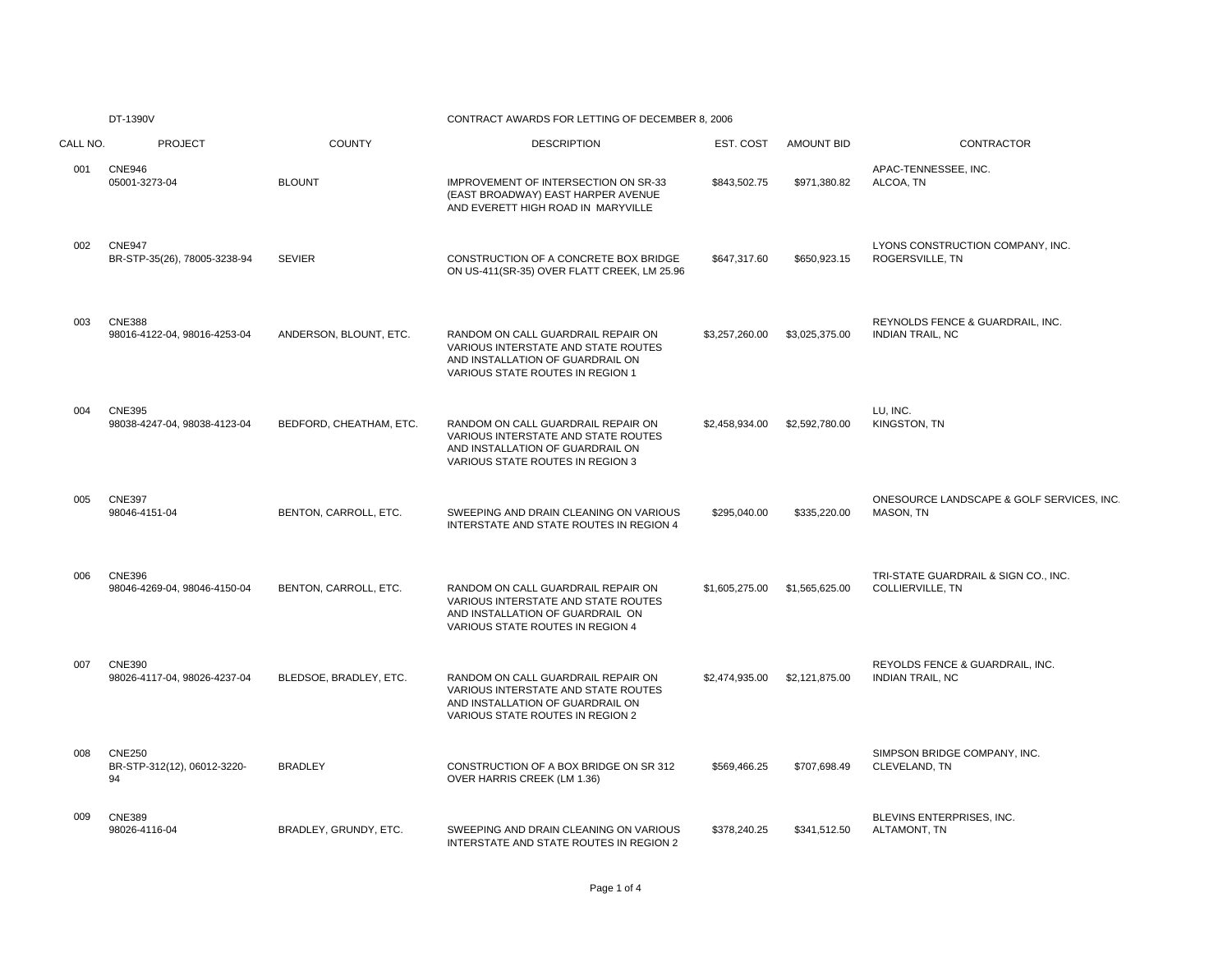| CALL NO. | <b>PROJECT</b>                                                                      | <b>COUNTY</b>        | <b>DESCRIPTION</b>                                                                                                                                                 | EST. COST      | <b>AMOUNT BID</b> | <b>CONTRACTOR</b>                                  |
|----------|-------------------------------------------------------------------------------------|----------------------|--------------------------------------------------------------------------------------------------------------------------------------------------------------------|----------------|-------------------|----------------------------------------------------|
| $010 -$  | <b>CNE387</b><br>98016-4121-04                                                      | CARTER, UNICOI, ETC. | SWEEPING ON VARIOUS INTERSTATE AND<br>STATE ROUTES IN CARTER, UNICOI,<br>WASHINGTON AND SULLIVAN COUNTIES                                                          | \$74,450.00    | \$72,950.00       | BLEVINS ENTERPRISES, INC,<br>ALTAMONT, TN          |
| 011      | <b>CNE392</b><br>BR-STP-250(4), 11012-3210-94                                       | CHEATHAM             | CONSTRUCTION OF A CONCRETE SLAB BRIDGE<br>ON SR-250 OVER TURNIPSEED CREEK, (LM 2.10)                                                                               | \$473,417.09   | \$440,886.81      | JENCO CONSTRUCTION, INC.<br><b>BON AQUA, TN</b>    |
| 012      | <b>CNE182</b><br>BRZE-1500(35), 15033-3408-<br>94, BRZE-1500(42), 15033-<br>3412-94 | <b>COCKE</b>         | CONSTRUCTION OF TWO (2) CONCRETE BOX<br>BRIDGES AND THREE (3) CONCRETE SLAB<br>BRIDGES ON INDIAN CAMP CREEK ROAD OVER<br><b>INDIAN CAMP CREEK</b>                  | \$1,790,713.11 | \$1,689,020.66    | ERBY CONTRACTORS, INC.<br>NEWPORT, TN              |
| 013      | <b>CNE060</b><br>BR-STP-24(20), 19041-3269-94                                       | <b>DAVIDSON</b>      | CONSTRUCTION OF A STEEL GIRDER BRIDGE<br>ON US 70 (SR 24) OVER THE STONES RIVER, LM<br>21.79                                                                       | \$4,594,347.80 | \$4,219,605.10    | MOUNTAIN STATES CONTRACTORS, LLC<br>DURHAM, NC     |
| 014      | <b>CNE380</b><br>NH-I-65-2(88), 19009-3178-44                                       | <b>DAVIDSON</b>      | CONSTRUCTION OF A NOISE WALL ON I-65<br>SOUTHBOUND BEGINNING AT CRAIGHEAD<br>STREET AND EXTENDING TO WEDGEWOOD<br><b>AVENUE</b>                                    | \$2,928,261.48 | \$2,507,369.08    | MOUNTAIN STATES CONTRACTORS, LLC<br>DURHAM, NC     |
| 015      | <b>CNE379</b><br>BRZE-2700(32), 27945-3476-94                                       | <b>GIBSON</b>        | CONSTRUCTION OF A CONCRETE BOX<br>CULVERT ON LANEVIEW-CONCORD ROAD<br>OVER THE RUTHERFORD FORK OF THE OBION<br>RIVER, LM 5.90                                      | \$223,617.80   | \$180,060.65      | DEMENT CONSTRUCTION CO., LLC<br>JACKSON, TN        |
| 016      | <b>CNE384</b><br>STP-66(36), 32006-3223-14                                          | <b>HAMBLEN</b>       | NEW CONSTRUCTION ON SR-66 (DR MARTIN<br>LUTHER KING, JR. PKWY) BEGINNING AT<br>JARNIGAN AVENUE AND EXTENDING TO US 11E<br>(SR-34, WEST MORRIS BLVD.) IN MORRISTOWN | \$3,161,551.15 | \$2,780,810.65    | THOMAS CONSTRUCTION CO., INC.<br>JOHNSON CITY, TN  |
| 017      | <b>CNE385</b><br>STP-M-9202(37), 33959-3583-<br>54                                  | <b>HAMILTON</b>      | THE GRADING, DRAINAGE AND PAVING ON<br>ASHLAND TERRACE BEGINNING AT<br>KNOLLWOOD DRIVE AND EXTENDING TO WEST<br>OF NORCROSS ROAD                                   | \$6,331,432.96 | \$5,859,364.42    | TALLEY CONSTRUCTION COMPANY, INC.<br>ROSSVILLE, GA |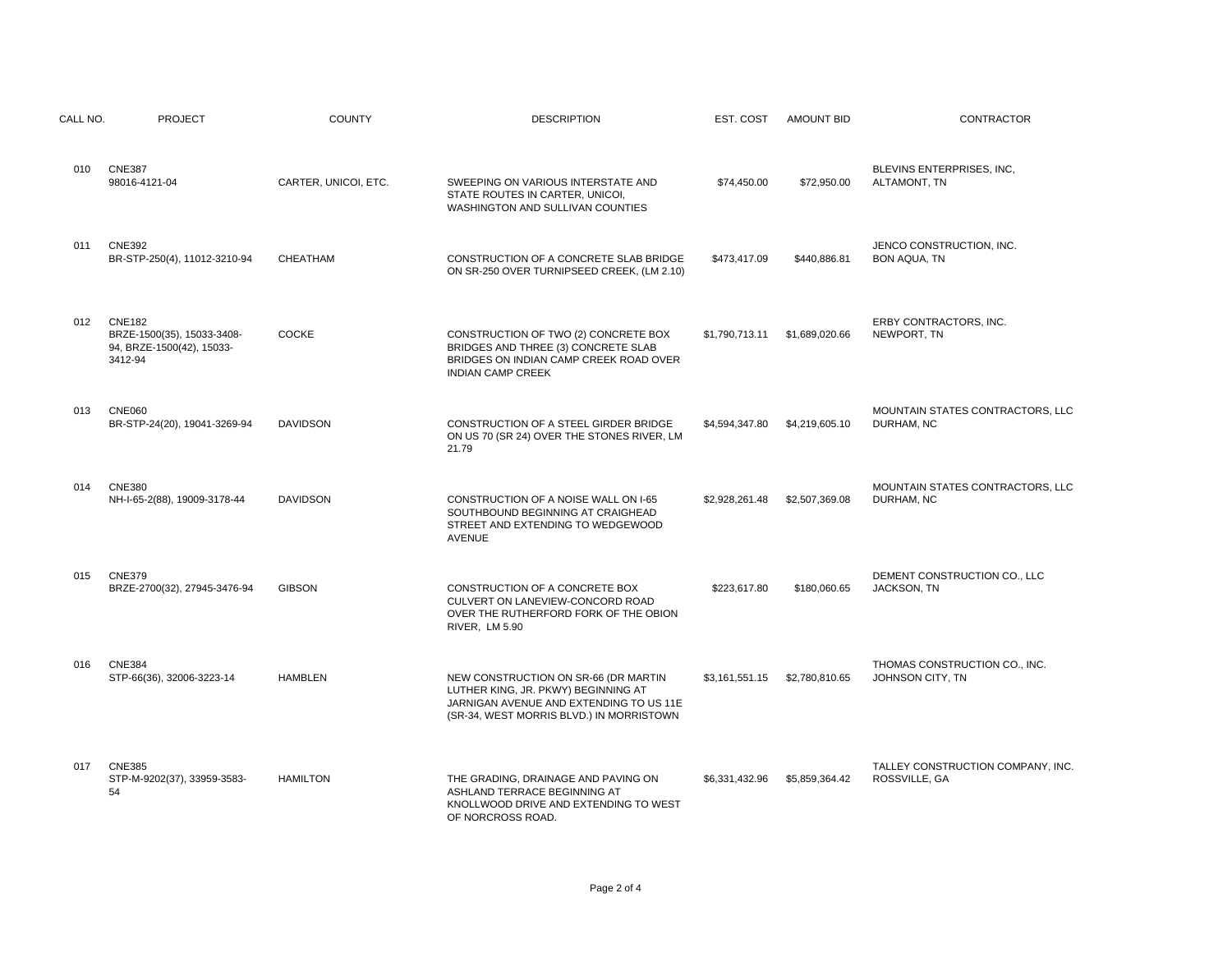| CALL NO. | <b>PROJECT</b>                                                                     | <b>COUNTY</b>     | <b>DESCRIPTION</b>                                                                                                                                             | EST. COST                       | <b>AMOUNT BID</b> | CONTRACTOR                                                |
|----------|------------------------------------------------------------------------------------|-------------------|----------------------------------------------------------------------------------------------------------------------------------------------------------------|---------------------------------|-------------------|-----------------------------------------------------------|
| 018      | <b>CNE004</b><br>37070-4223-04                                                     | <b>HAWKINS</b>    | REPAIR OF BRIDGE ON US 11W (SR-1) OVER<br>NORTH FORK OF THE HOLSTON RIVER (LM<br>41.30)                                                                        | \$575,353.70                    | \$475,918.35      | GENERAL CONSTRUCTORS, INC.<br>MT. JULIET, TN              |
| 019      | <b>CNE278</b><br>41009-4206-04                                                     | <b>HICKMAN</b>    | BRIDGE REPAIR ON SR-100 OVER CANE CREEK<br>(LM 1.93)                                                                                                           | ALL BIDS REJECTED               |                   |                                                           |
| 020      | <b>CNE296</b><br>STP-H-32(56), 45005-3210-94                                       | <b>JEFFERSON</b>  | INSTALLATION OF SIGNALS ON US-25E (S.R. 32)<br>AT SR-113 (MAIN ST.)                                                                                            | \$79,273.00                     | \$66,909.25       | INTERNATIONAL TRAFFIC SYSTEMS, INC<br>LAKELAND, FL        |
| 021      | <b>CNE309</b><br>47016-4219-04                                                     | <b>KNOX</b>       | REPAIR OF BRIDGE ON US-441 (SR-33) OVER SR-<br>331 (TAZEWELL PIKE, LM 10.87)                                                                                   | \$602,888.05                    | \$578,270.73      | MID-STATE CONSTRUCTION COMPANY, INC<br>LIVINGSTON, TN     |
| 022      | <b>CNE123</b><br>NH-15(103), 52005-3223-14                                         | <b>LINCOLN</b>    | GRADING, DRAINAGE, CONSTRUCTION OF SIX<br>(6) CONCRETE I-BEAM BRIDGES, AND PAVING<br>ON US-64 (SR-15) BEGINNING FROM NEAR<br>KELSO-SMITHLAND RD TO NEAR SR-275 | \$38,333,470.26 \$33,735,910.17 |                   | MOUNTAIN STATES CONTRACTORS, LLC<br>DURHAM, NC            |
| 023      | <b>CNE401</b><br>53008-4234-04                                                     | <b>LOUDON</b>     | SETTLEMENT REPAIR ON US-321 (SR-73, L.M.<br>13.20) NEAR UNITIA ROAD                                                                                            | \$293,408.00                    | \$238,918.00      | <b>J &amp; M INCORPORATED</b><br>HUNTSVILLE, TN           |
| 024      | <b>CNE386</b><br>BRZE-7100(42), 71048-3403-94                                      | <b>PUTNAM</b>     | CONSTRUCTION OF A CONCRETE BOX BRIDGE<br>ON WHITEHALL ROAD OVER MILL CREEK (LM<br>0.97)                                                                        | \$661,841.48                    | \$641.546.30      | PUTNAM CONTRACTING SERVICES, LLC<br><b>COOKEVILLE, TN</b> |
| 025      | <b>CNE378</b><br>CM-STP-1(182), 75002-3280-<br>54, STP-M-1(180), 75002-3278-<br>54 | <b>RUTHERFORD</b> | IMPROVEMENT OF THE INTERSECTIONS ON US-<br>41 (US-70S, SR-1, MURFREESBORO RD) WITH<br>DICK BUCHANAN ST. AND FLOYD MAYFIELD RD.<br>IN LAVERGNE                  | \$469,353.18                    | \$424,326.92      | CIVIL CONSTRUCTORS, INC.<br>FRANKLIN, TN                  |
| 026      | <b>CNE381</b><br>BR-STP-75(6), 82015-3214-94                                       | <b>SULLIVAN</b>   | CONSTRUCTION OF TWO (2) CONCRETE BULB-<br>TEE BEAM BRIDGES ON SR-75 OVER BOOHER<br>CREEK (LM 6.62) AND ROBINSON CREEK (LM<br>7.87)                             | \$2,180,736.58                  | \$2,393,628.07    | SUMMERS-TAYLOR, INC.<br>ELIZABETHTON, TN                  |